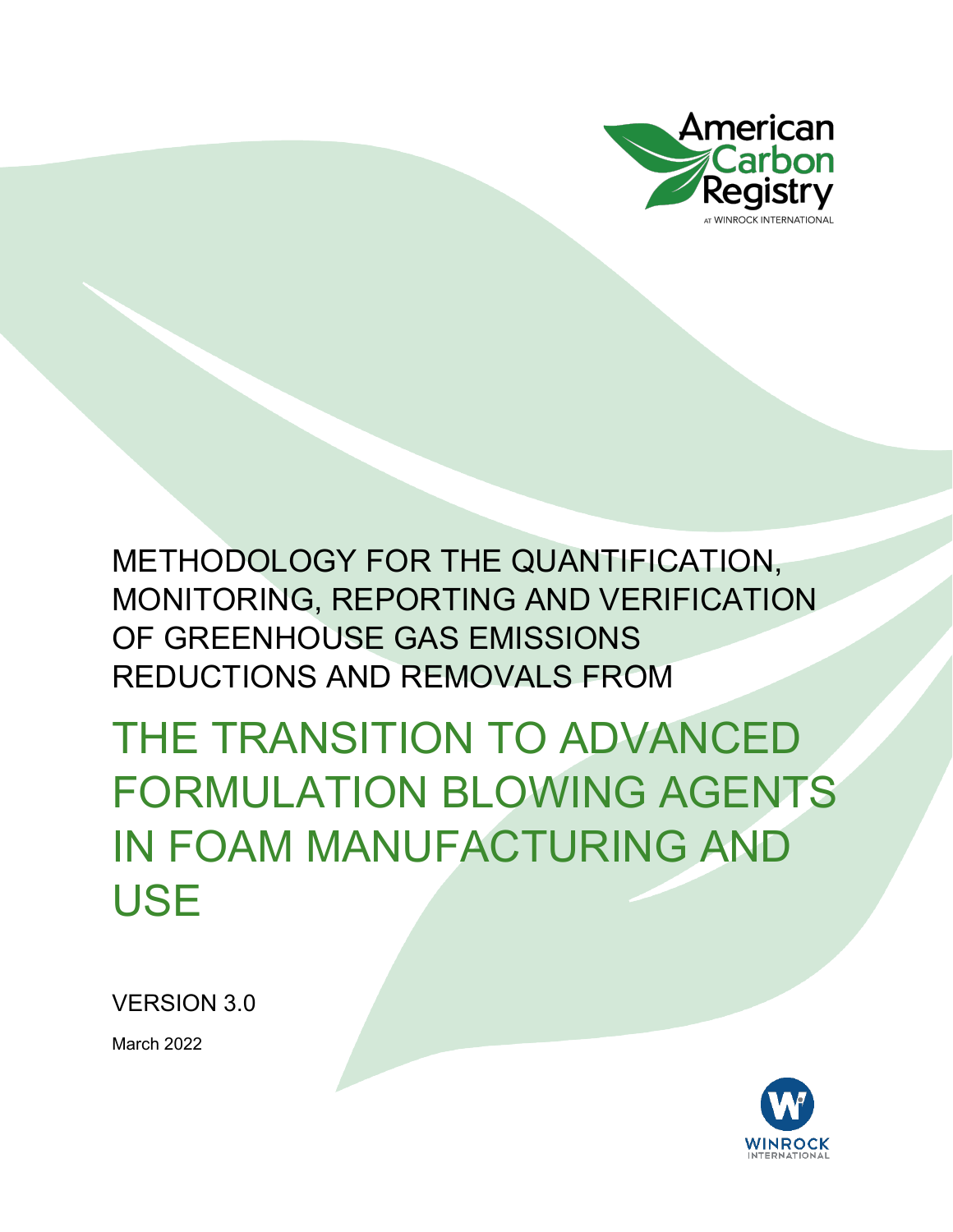THE TRANSITION TO ADVANCED FORMULATION BLOWING AGENTS IN FOAM MANUFACTURING AND USE

VERSION 3.0 March 2022

American Carbon Registry®

#### **WASHINGTON DC OFFICE**

c/o Winrock International 2451 Crystal Drive, Suite 700 Arlington, Virginia 22202 USA ph +1 703 302 6500

[ACR@winrock.org](mailto:ACR@winrock.org) [americancarbonregistry.org](http://americancarbonregistry.org/)

### ABOUT AMERICAN CARBON REGISTRY® (ACR)

A leading carbon offset program founded in 1996 as the first private voluntary GHG registry in the world, ACR operates in the voluntary and regulated carbon markets. ACR has unparalleled experience in the development of environmentally rigorous, science-based offset methodologies as well as operational experience in the oversight of offset project verification, registration, offset issuance and retirement reporting through its online registry system.

© 2016 American Carbon Registry at Winrock International. All rights reserved. No part of this publication may be reproduced, displayed, modified or distributed without express written permission of the American Carbon Registry. The sole permitted use of the publication is for the registration of projects on the American Carbon Registry. For requests to license the publication or any part thereof for a different use, write to the Washington DC address listed above.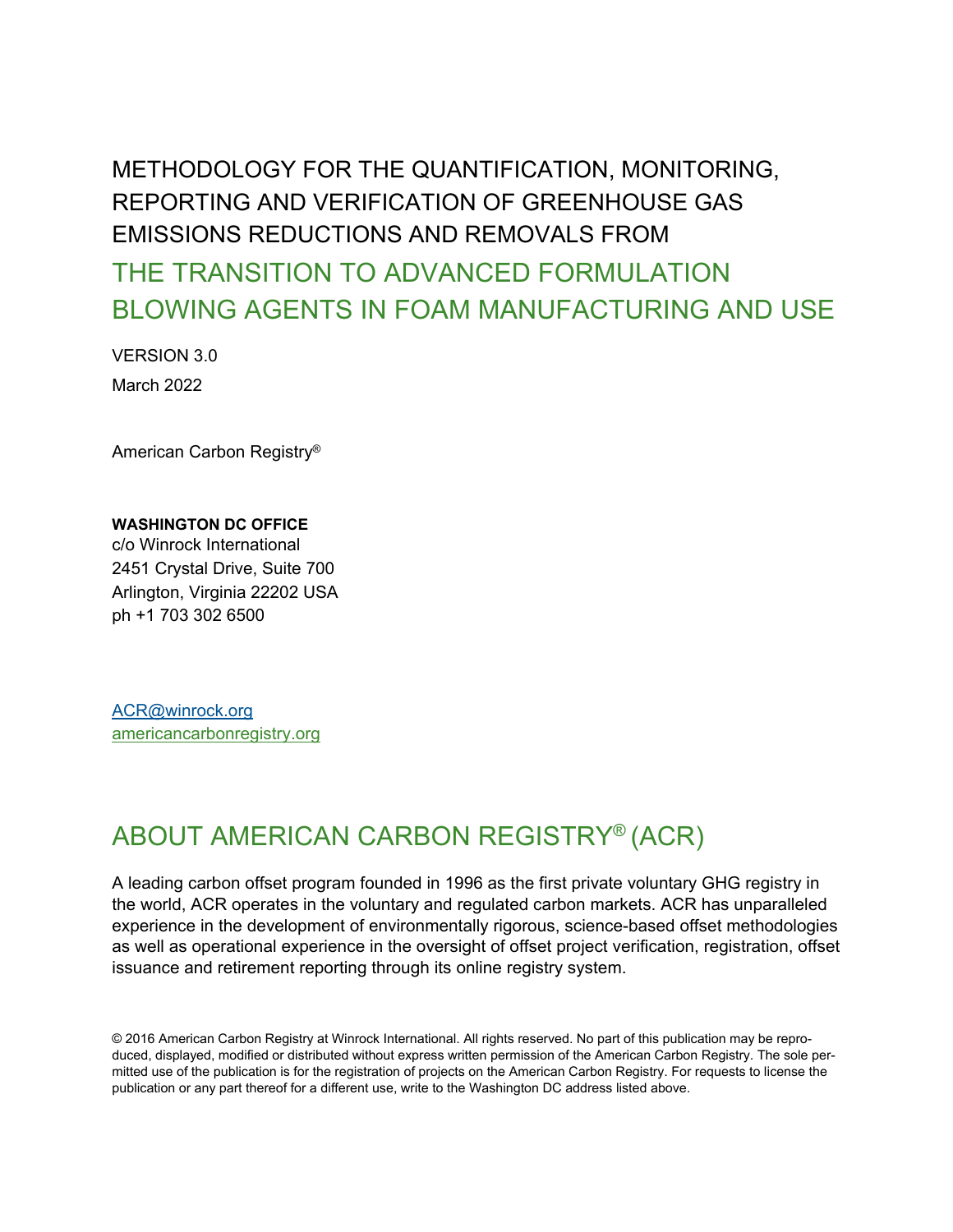METHODOLOGY FOR THE QUANTIFICATION, MONITORING, REPORTING AND VERIFICATION OF GREENHOUSE GAS EMISSIONS REDUCTIONS AND REMOVALS FROM THE TRANSITION TO ADVANCED FORMULATION BLOWING AGENTS IN FOAM MANUFACTURING AND USE Version 3.0



# <span id="page-2-0"></span>ACKNOWLEDGEMENTS

This methodology was developed by Dentons U.S., LLP, in cooperation with Foam Supplies, Inc., Global Chemical Consultants, and Susan Wood Consulting. True Manufacturing, Inc. cooperated with version 2.0 of this methodology.

This methodology was developed by:



In cooperation with:



Global Chemical Consultants Foam Supplies, Inc. **Global Chemical Consultants** 

SWC Susan Wood Consulting True Manufacturing

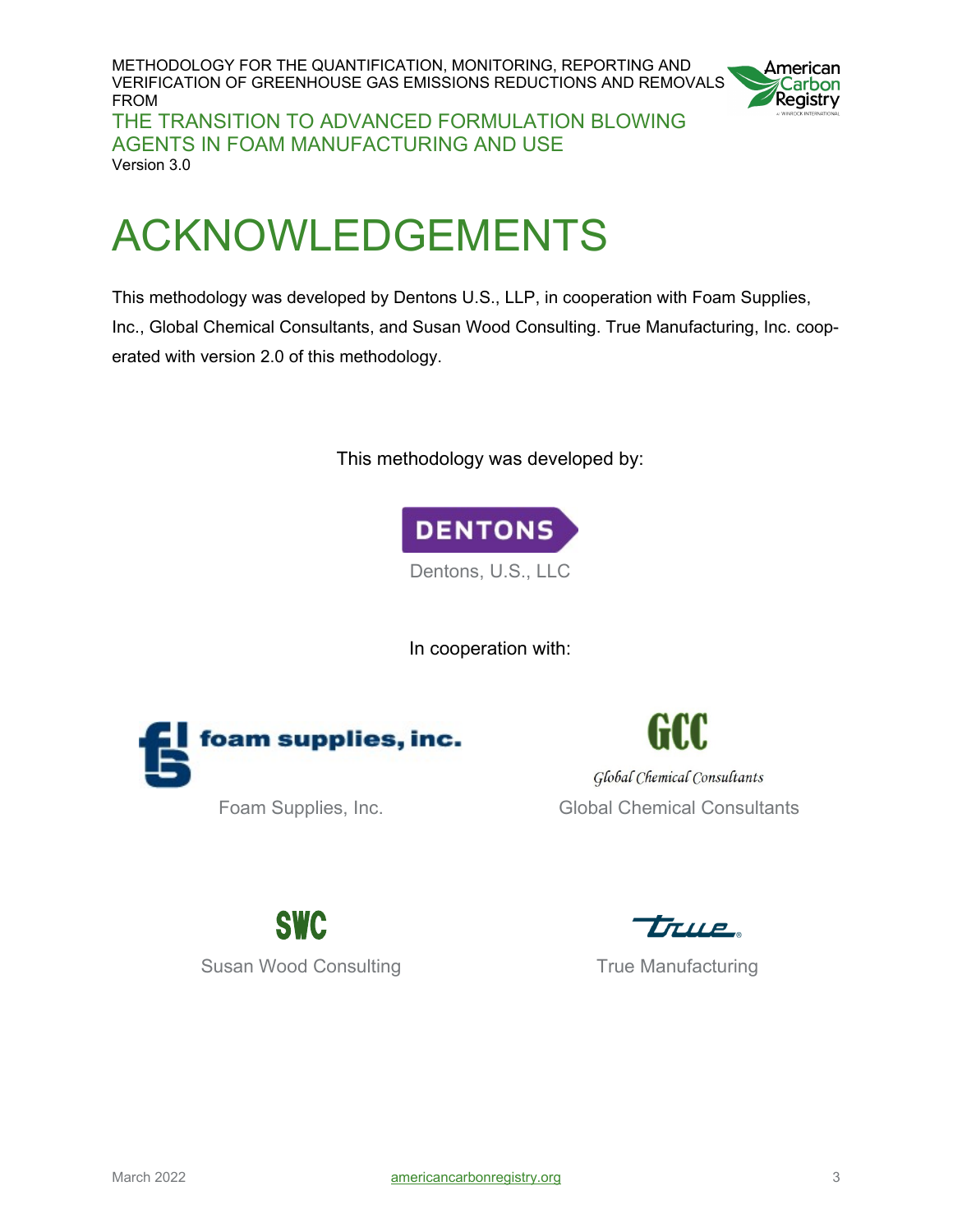

THE TRANSITION TO ADVANCED FORMULATION BLOWING AGENTS IN FOAM MANUFACTURING AND USE Version 3.0

# <span id="page-3-0"></span>ACRONYMS AND DEFINITIONS

If not explicitly defined here, the current definitions in the most recent version of the American Carbon Registry (ACR) Standard apply.

| <b>TERM</b>                      | <b>ACRONYM</b><br>(if applicable) | <b>DEFINITION</b>                                                                                                                                                                                                                                                                                                           |
|----------------------------------|-----------------------------------|-----------------------------------------------------------------------------------------------------------------------------------------------------------------------------------------------------------------------------------------------------------------------------------------------------------------------------|
| <b>Baseline blowing</b><br>agent | <b>Baseline BA</b>                | The BA that is being transitioned to an Eligible BA<br>through the Project Activity.                                                                                                                                                                                                                                        |
| <b>Blowing agent</b>             | <b>BA</b>                         | The material used to expand foam mixture for its<br>required use. BAs can also be used as an insulating<br>component of foam. BAs are the main component<br>that make up the GHG emissions associated with<br>foam manufacturing, use and EOL.                                                                              |
| <b>Blowing agent</b><br>blends   | <b>BA blends</b>                  | The use of two or more BAs in the baseline or<br>project.                                                                                                                                                                                                                                                                   |
| <b>Blowing agent</b><br>ratio    | <b>BA</b> ratio                   | The quantity of the Eligible BA that is required to<br>replace the Baseline BA to produce the same quality<br>of foam including equivalent thermal performance.<br>This ratio is applied to the quantity of Eligible BA that<br>is used in the project to calculate the amount of<br>Baseline BA that would have been used. |
| Carbon dioxide<br>equivalent     | CO <sub>2</sub> e                 | $CO2e$ is a metric to compare other GHGs based on<br>their GWP relative to $CO2$ over the same timeframe.<br>The IPCC publishes GWP values for converting all<br>GHGs to a $CO2e$ basis (see "Global Warming<br>Potential").                                                                                                |
| <b>Carbon offset</b><br>credits  | <b>Offsets</b>                    | A carbon offset is a reduction in emissions of GHG<br>made to compensate for or to offset an emission of<br>GHG made elsewhere (one offset = $1$ MT CO <sub>2</sub> e).                                                                                                                                                     |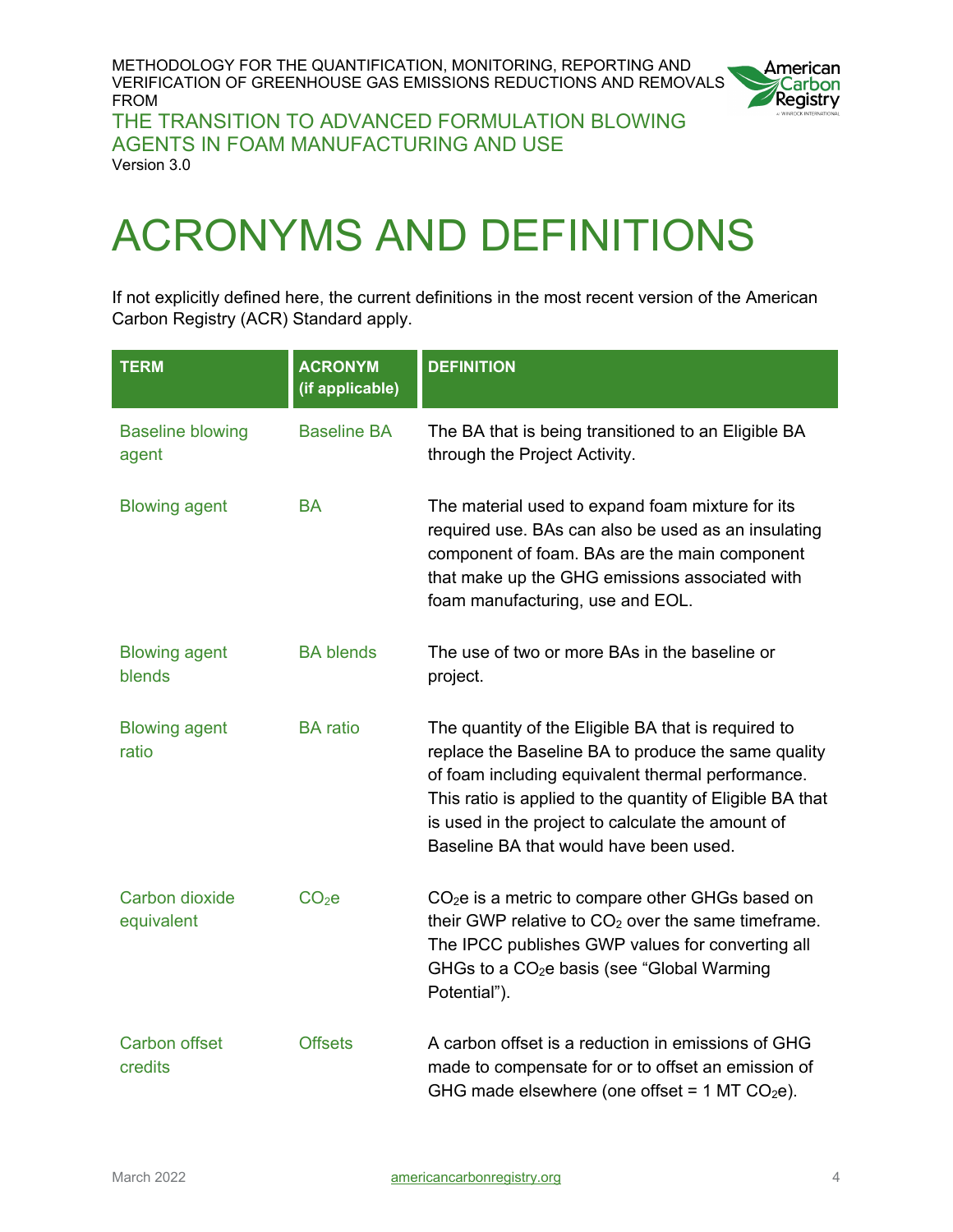

| <b>TERM</b>                      | <b>ACRONYM</b><br>(if applicable) | <b>DEFINITION</b>                                                                                                                                                                                                                                                                                                                                      |
|----------------------------------|-----------------------------------|--------------------------------------------------------------------------------------------------------------------------------------------------------------------------------------------------------------------------------------------------------------------------------------------------------------------------------------------------------|
| <b>Default BA</b>                |                                   | For foam applications required to transition to a<br>different BA as the result of a regulation, the Default<br>BA will be the BA that the project developer would<br>have used instead of the Eligible BA. In these<br>scenarios, the Default BA becomes the Baseline BA.<br>See sections 4 and 5 for additional information<br>regarding Default BA. |
| <b>Design</b><br>specifications  | <b>Design specs</b>               | Documents such as spec sheets, formulation<br>recipes, etc. showing the amount of BA required to<br>produce the foam material for the project or job.                                                                                                                                                                                                  |
| <b>Eligible blowing</b><br>agent | <b>Eligible BA</b>                | Foam BAs which are eligible to create carbon credits<br>under this Methodology meet the following criteria:                                                                                                                                                                                                                                            |
|                                  |                                   | <b>O</b> Low-GWP (GWP less than 30)                                                                                                                                                                                                                                                                                                                    |
|                                  |                                   | <b>O</b> Low-ODP (ODP less than .01)                                                                                                                                                                                                                                                                                                                   |
|                                  |                                   | <b>O</b> Is not a saturated hydrofluorocarbon                                                                                                                                                                                                                                                                                                          |
|                                  |                                   | <b>o</b> Is not a hydrocarbon                                                                                                                                                                                                                                                                                                                          |
|                                  |                                   | <b>O</b> Is not prevented from use by any regulation<br>affecting the project                                                                                                                                                                                                                                                                          |
| Eligible foam<br>application     |                                   | Those applications within the foam manufacturing<br>industry for which the demonstrable adoption rate of<br>an Eligible BA is not considered common practice<br>(Table 1).                                                                                                                                                                             |
| End of life                      | <b>EOL</b>                        | The emissions associated with the decommissioning,<br>recovery and disposal of the foam. Does not include<br>the emissions associated with manufacturing and<br>use of the foam.                                                                                                                                                                       |
| Foam<br>manufacturing            |                                   | The process of combining a BA with additional<br>chemicals to produce foam. The process may be                                                                                                                                                                                                                                                         |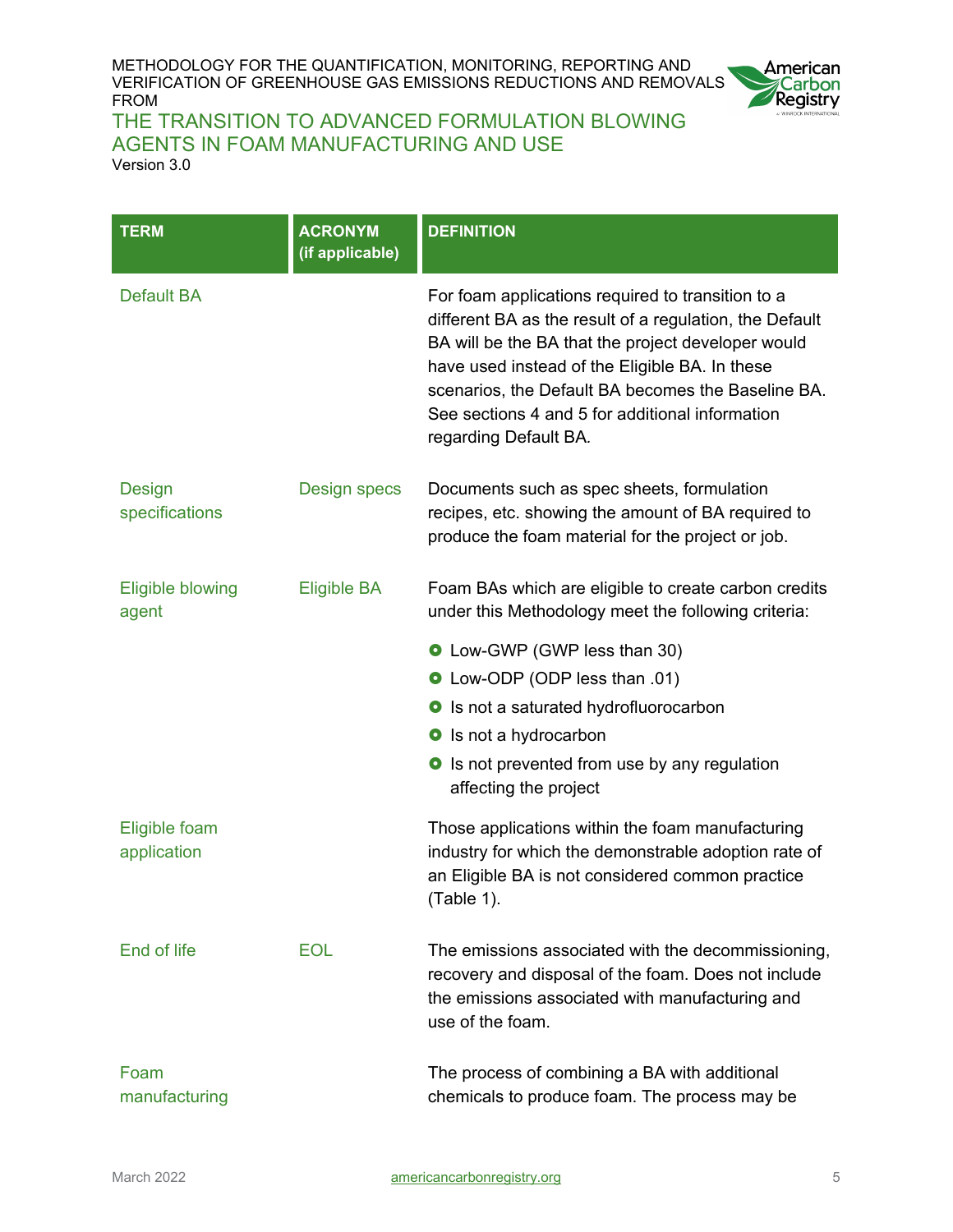

| <b>TERM</b>                        | <b>ACRONYM</b><br>(if applicable) | <b>DEFINITION</b>                                                                                                                                                                                                                                                                                                                                                                                                                                                                                                                                                 |
|------------------------------------|-----------------------------------|-------------------------------------------------------------------------------------------------------------------------------------------------------------------------------------------------------------------------------------------------------------------------------------------------------------------------------------------------------------------------------------------------------------------------------------------------------------------------------------------------------------------------------------------------------------------|
|                                    |                                   | conducted to produce a product either in a<br>manufacturing facility or at a construction location.                                                                                                                                                                                                                                                                                                                                                                                                                                                               |
| Foam use                           |                                   | After the foam is manufactured (e.g., blown with the<br>BA) the material is then "used" (e.g. insulates a<br>refrigerator, a building, etc.). The use of a foam can<br>extend many years after manufacturing and this<br>methodology captures the emissions associated with<br>the use of the product over its Leakage Lifetime.                                                                                                                                                                                                                                  |
| <b>Formulators</b>                 |                                   | Also known as "Systems Supply Houses". These<br>entities provide the "A" side and the "B" side<br>chemicals for PU spray foams among others, which<br>are then blown at a manufacturing site to produce<br>foam products or at a construction site for buildings.                                                                                                                                                                                                                                                                                                 |
| <b>Global warming</b><br>potential | <b>GWP</b>                        | Global warming potential is a relative scale<br>translating the global warming impact of any GHG<br>into its CO <sub>2</sub> e over the same timeframe. This<br>methodology references the 100-year GWPs in the<br>IPCC Fourth Assessment Report (AR4) and, if<br>unavailable, the GWPs from the IPCC Fifth<br>Assessment Report (AR5). If neither are available,<br>GWPs cited by the U.S. EPA SNAP Program shall be<br>applied. GWPs found in this Methodology (Tables 3<br>and 9) shall be applied in the quantification of<br>baseline and project emissions. |
| Hydrocarbon                        | <b>HC</b>                         | An organic compound containing only hydrogen and<br>carbon atoms (e.g. pentane $(C_5H_{12})$ and propane<br>$(C_3H_8)$ ).                                                                                                                                                                                                                                                                                                                                                                                                                                         |
| Hydrofluorocarbon                  | <b>HFC</b>                        | A gaseous compound that contains carbon, fluorine,<br>and hydrogen. Most common HFCs used in foam                                                                                                                                                                                                                                                                                                                                                                                                                                                                 |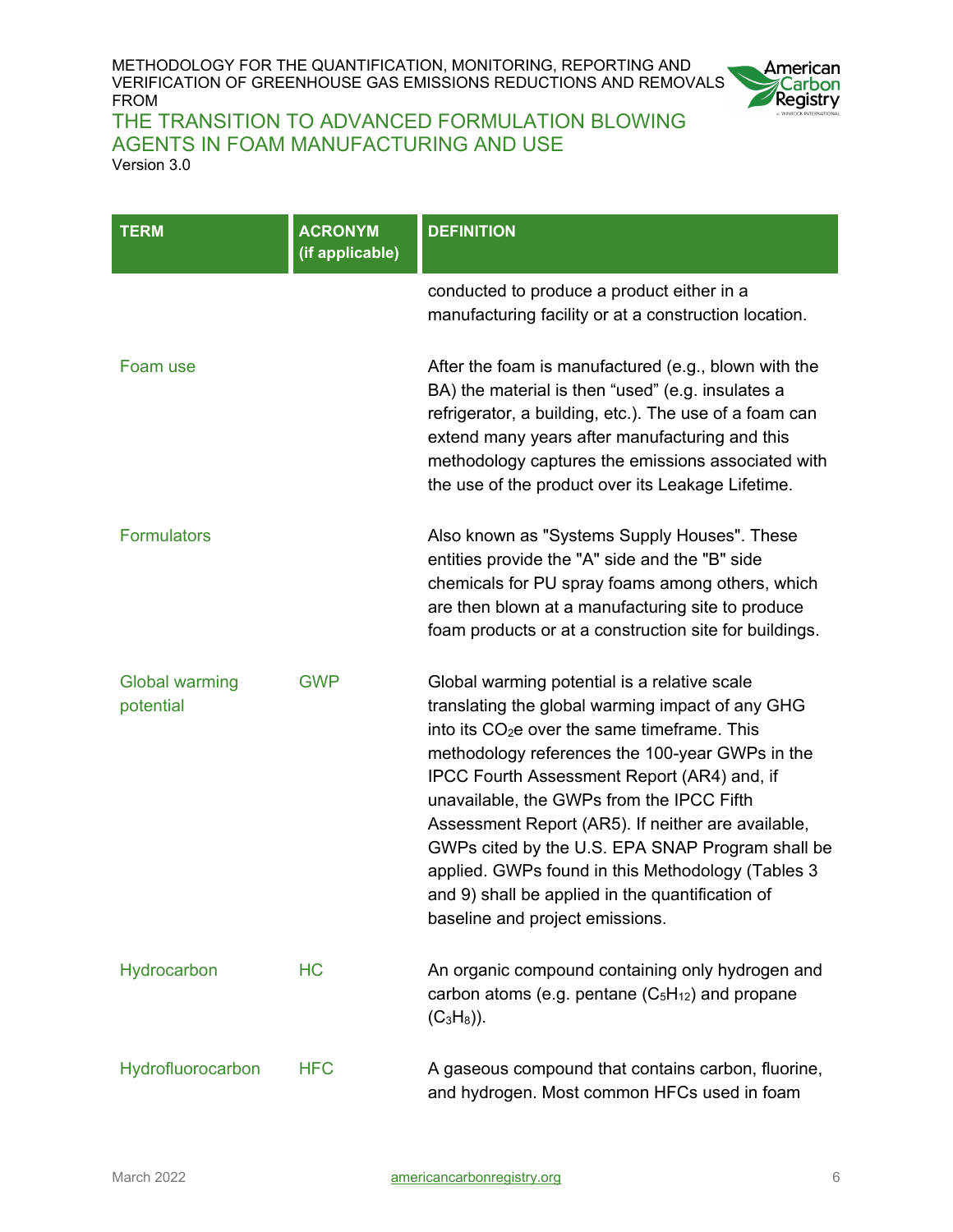

| TERM                  | <b>ACRONYM</b><br>(if applicable) | <b>DEFINITION</b>                                                                                                                                                                                                                                                                                                                                            |
|-----------------------|-----------------------------------|--------------------------------------------------------------------------------------------------------------------------------------------------------------------------------------------------------------------------------------------------------------------------------------------------------------------------------------------------------------|
|                       |                                   | blowing are HFC-134a, HFC-152a, HFC-365mfc,<br>HFC-245fa and HFC-227ea.                                                                                                                                                                                                                                                                                      |
| Isocyanate            | <b>ISO</b> or<br>"A-side"         | Isocyanate is the reactive chemical used in the<br>manufacture of Polyurethane Foams.                                                                                                                                                                                                                                                                        |
| Leakage Lifetime      |                                   | Number of years, during the lifetime of a foam<br>product, including disposal and post-disposal, the<br>blowing agent continues to physically leak from the<br>foam product. This term is taken from Inventory of<br>U.S. GHG Emissions and Sinks published annually<br>by the EPA                                                                           |
| Meter readings        |                                   | The readings from meters used to record the quantity<br>of BA and other materials used in the foam blowing<br>process.                                                                                                                                                                                                                                       |
| <b>Metric</b> ton     | МT                                | The metric unit of measurement for one carbon<br>offset. $1 \text{ MT} = 2,204.62$ pounds or 1.10 US tons.                                                                                                                                                                                                                                                   |
| Pre-blended<br>Polyol | "B-side"                          | Blend of various chemicals and blowing agents to<br>produce the foam structure and density.                                                                                                                                                                                                                                                                  |
| Polyurethane<br>foam  | <b>PUF</b>                        | Foam created through the mix of polyurethane<br>chemicals and a BA.                                                                                                                                                                                                                                                                                          |
| Post-disposal         |                                   | The final stage in the life of foam product after the<br>end-of-life material is discarded usually in a landfill.<br>Blowing agents from some end-use categories like<br>Rigid PU: Domestic Refrigerator and Freezer and PU<br>and PIR Rigid: Boardstock, do not leak completely at<br>the end -of-life and continue to leak during post-<br>disposal stage. |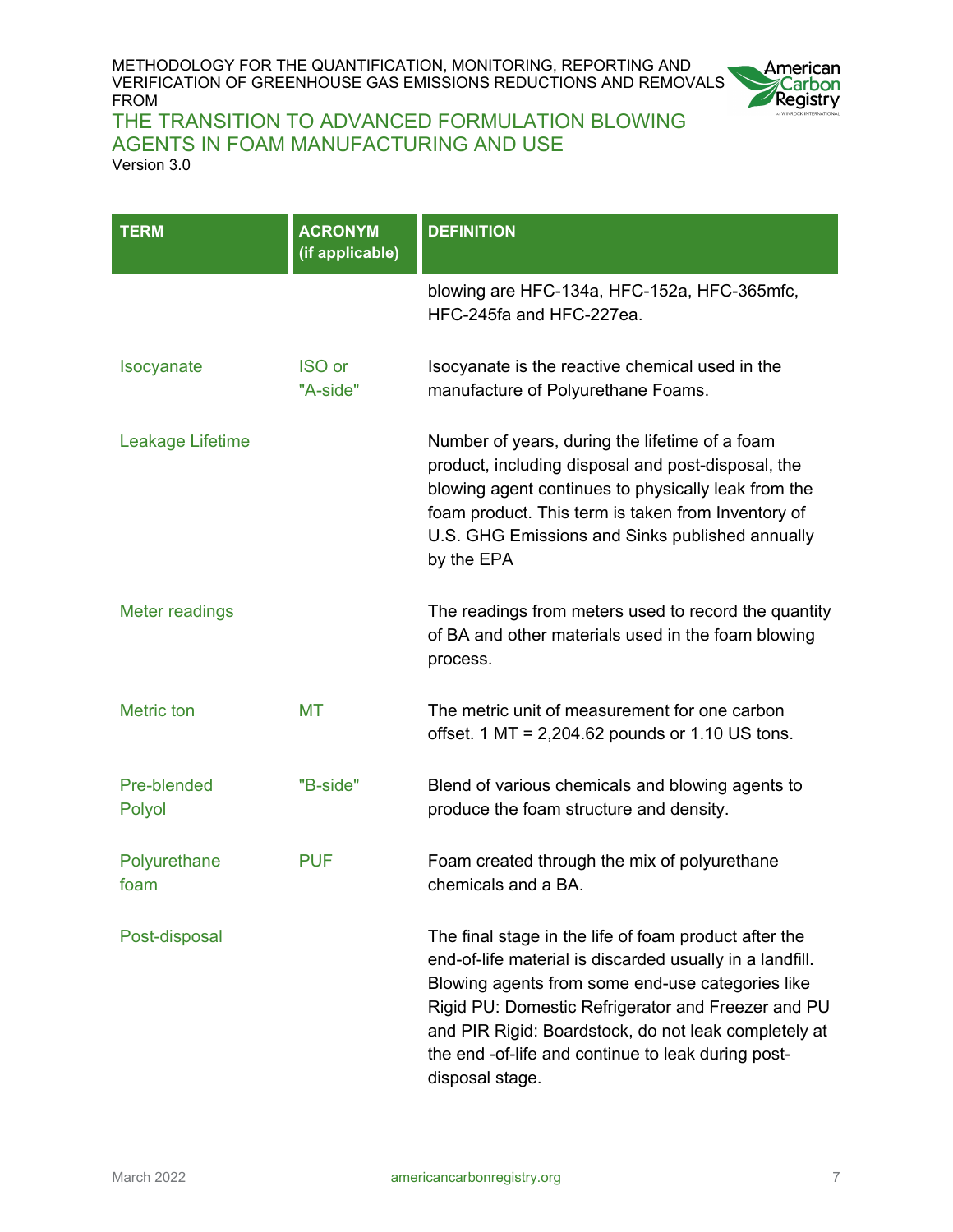

| <b>TERM</b>                         | <b>ACRONYM</b><br>(if applicable) | <b>DEFINITION</b>                                                                                                                                                                                                                                                                                                                                                                                                                                                                                                                                                                                                                                                                                                                 |
|-------------------------------------|-----------------------------------|-----------------------------------------------------------------------------------------------------------------------------------------------------------------------------------------------------------------------------------------------------------------------------------------------------------------------------------------------------------------------------------------------------------------------------------------------------------------------------------------------------------------------------------------------------------------------------------------------------------------------------------------------------------------------------------------------------------------------------------|
| <b>Production data</b>              |                                   | The records maintained (either from historical<br>production data, MSDS sheets, industry standards,<br>etc.) that accurately represent the foam production<br>volume, the quantity of BA used, and any other<br>relevant recordkeeping information for the baseline<br>and project activity.                                                                                                                                                                                                                                                                                                                                                                                                                                      |
| <b>Project Activity</b>             |                                   | Transition to an Eligible BA in an Eligible Foam<br>Application for foam manufacturing, useand disposal.<br>See Applicability Conditions in Section 1.2.                                                                                                                                                                                                                                                                                                                                                                                                                                                                                                                                                                          |
| <b>Retail Food</b><br>Refrigeration |                                   | Stand Alone Equipment and Refrigerated Food<br>Processing and Dispensing Equipment.                                                                                                                                                                                                                                                                                                                                                                                                                                                                                                                                                                                                                                               |
|                                     |                                   | Stand Alone Equipment (open or with doors) where<br>all refrigeration components are integrated and, for<br>the smallest types, the refrigeration circuit is entirely<br>brazed or welded (i.e., hermetically sealed). These<br>systems are fully charged with refrigerant at the<br>factory and typically require only an electric supply.                                                                                                                                                                                                                                                                                                                                                                                       |
|                                     |                                   | Refrigerated Food Processing and Dispensing<br>Equipment primarily process the product by<br>combining ingredients, and mixing/ preparing the<br>ingredients at the proper temperature. Other<br>equipment in this category function mainly as holding<br>tanks to deliver the product at the desired<br>temperature or to deliver chilled ingredients for<br>processing, mixing and preparation. These may use<br>a refrigerant in a heat pump or utilize waste heat<br>from the condenser unit located elsewhere.<br>Equipment within this end-use category include but<br>are not limited to those used to process/store: chilled<br>and frozen beverages (carbonated and<br>uncarbonated, alcoholic and nonalcoholic); frozen |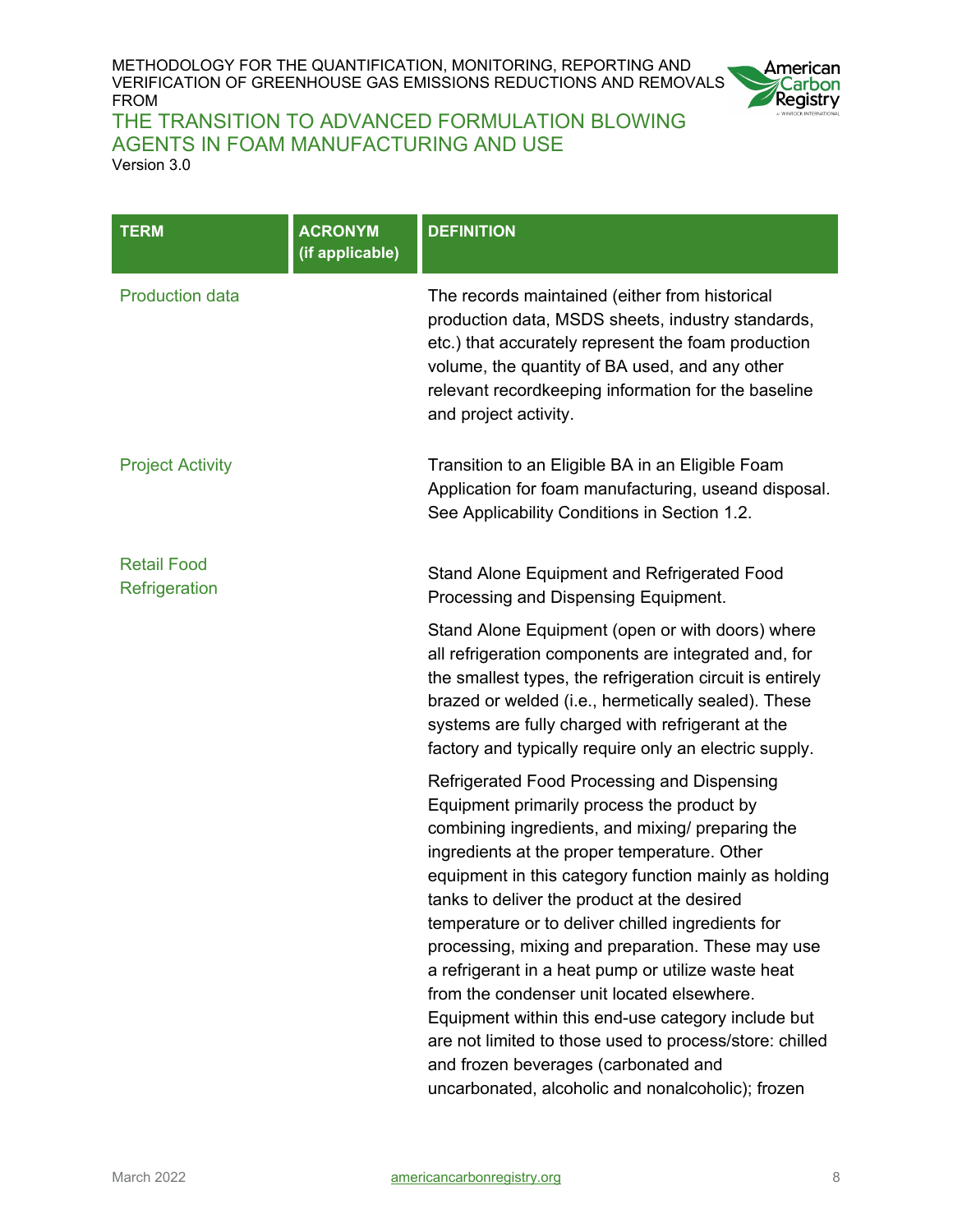

| <b>TERM</b>                                          | <b>ACRONYM</b><br>(if applicable) | <b>DEFINITION</b>                                                                                                                                                                                                                                                                                                                                                                                                                                                                                                                     |
|------------------------------------------------------|-----------------------------------|---------------------------------------------------------------------------------------------------------------------------------------------------------------------------------------------------------------------------------------------------------------------------------------------------------------------------------------------------------------------------------------------------------------------------------------------------------------------------------------------------------------------------------------|
|                                                      |                                   | custards, gelato, ice cream Italian ice, sorbets and<br>yogurts; milkshakes, smoothies, and whipped cream.                                                                                                                                                                                                                                                                                                                                                                                                                            |
| <b>Significant New</b><br><b>Alternatives Policy</b> | <b>SNAP</b>                       | The U.S. Environmental Protection Agency's (EPA)<br>SNAP program implements section 612 of the<br>amended Clean Air Act of 1990, which requires<br>EPA's continuous review of alternatives to find those<br>that pose less overall risk to human health and the<br>environment. Through these evaluations, SNAP<br>generates lists of acceptable and unacceptable<br>substitutes for each of the major industrial use<br>sectors. The intended effect of the SNAP program is<br>to promote a smooth transition to safer alternatives. |
| Sources, sinks,<br>and reservoirs                    | <b>SSRs</b>                       | Sources: Any process that releases carbon into the<br>atmosphere is known as a carbon source.                                                                                                                                                                                                                                                                                                                                                                                                                                         |
|                                                      |                                   | Sinks: A natural or artificial reservoir that<br>accumulates and stores some carbon-containing<br>chemical compound for an indefinite period.                                                                                                                                                                                                                                                                                                                                                                                         |
|                                                      |                                   | Reservoirs: A pool of carbon that has the potential to<br>accumulate or lose carbon over time. Generally<br>applicable in the land use sector (aboveground<br>biomass, belowground biomass, litter, dead wood,<br>soil organic carbon, and wood products).                                                                                                                                                                                                                                                                            |
| <b>Systems supply</b><br>houses                      |                                   | See "Formulators".                                                                                                                                                                                                                                                                                                                                                                                                                                                                                                                    |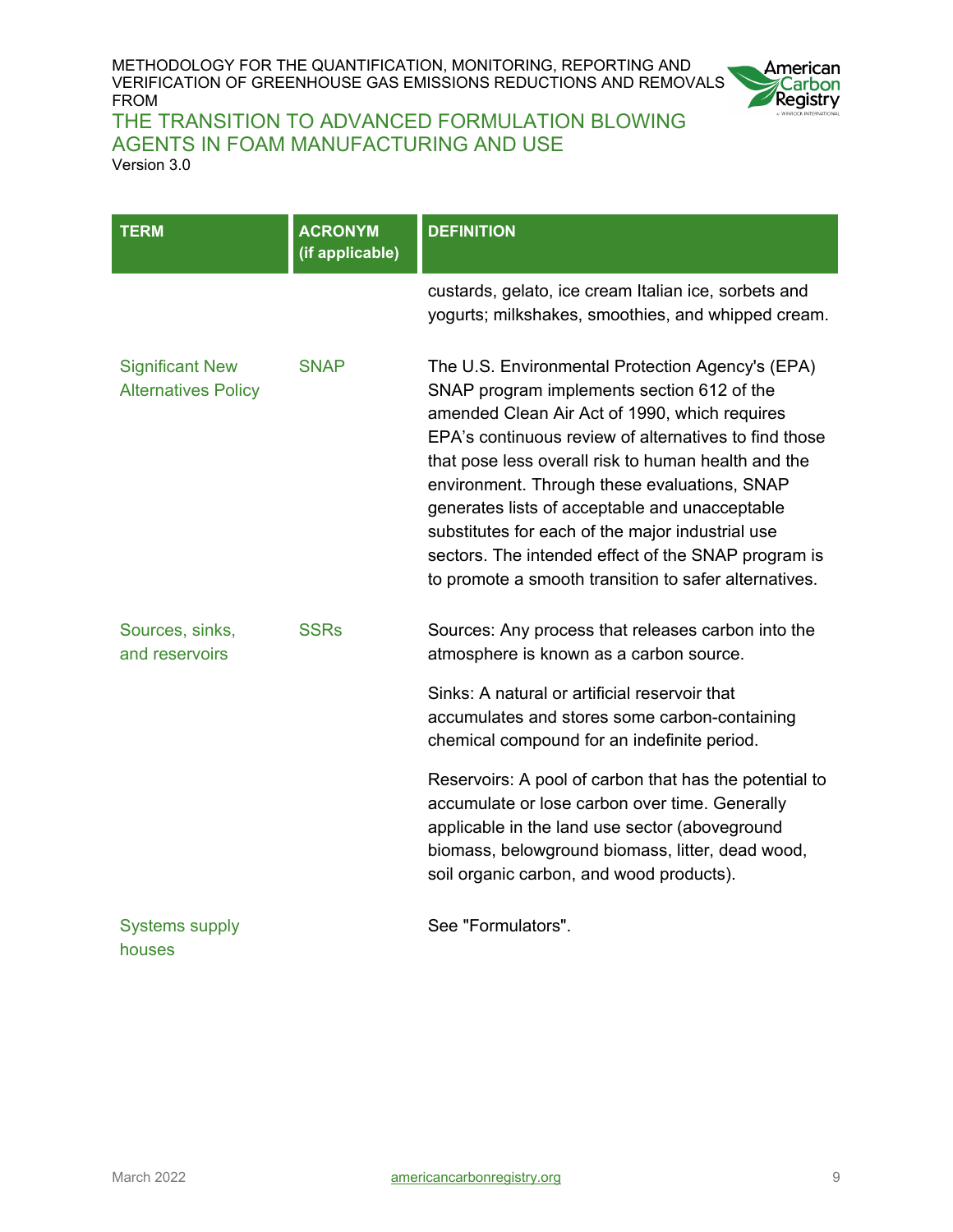

THE TRANSITION TO ADVANCED FORMULATION BLOWING AGENTS IN FOAM MANUFACTURING AND USE Version 3.0

# <span id="page-9-0"></span>**CONTENTS**

|  | 1.6 EMISSION REDUCTIONS FROM DISPOSAL FOR 2019 AND 2020      |  |
|--|--------------------------------------------------------------|--|
|  |                                                              |  |
|  |                                                              |  |
|  |                                                              |  |
|  |                                                              |  |
|  |                                                              |  |
|  |                                                              |  |
|  |                                                              |  |
|  |                                                              |  |
|  |                                                              |  |
|  | 4.1.1 BASELINE EMISSIONS ASSOCIATED WITH FOAM MANUFACTURING, |  |
|  |                                                              |  |
|  |                                                              |  |
|  | 4.2.1 PROJECT EMISSIONS ASSOCIATED WITH FOAM MANUFACTURING.  |  |
|  |                                                              |  |
|  |                                                              |  |
|  |                                                              |  |
|  |                                                              |  |
|  |                                                              |  |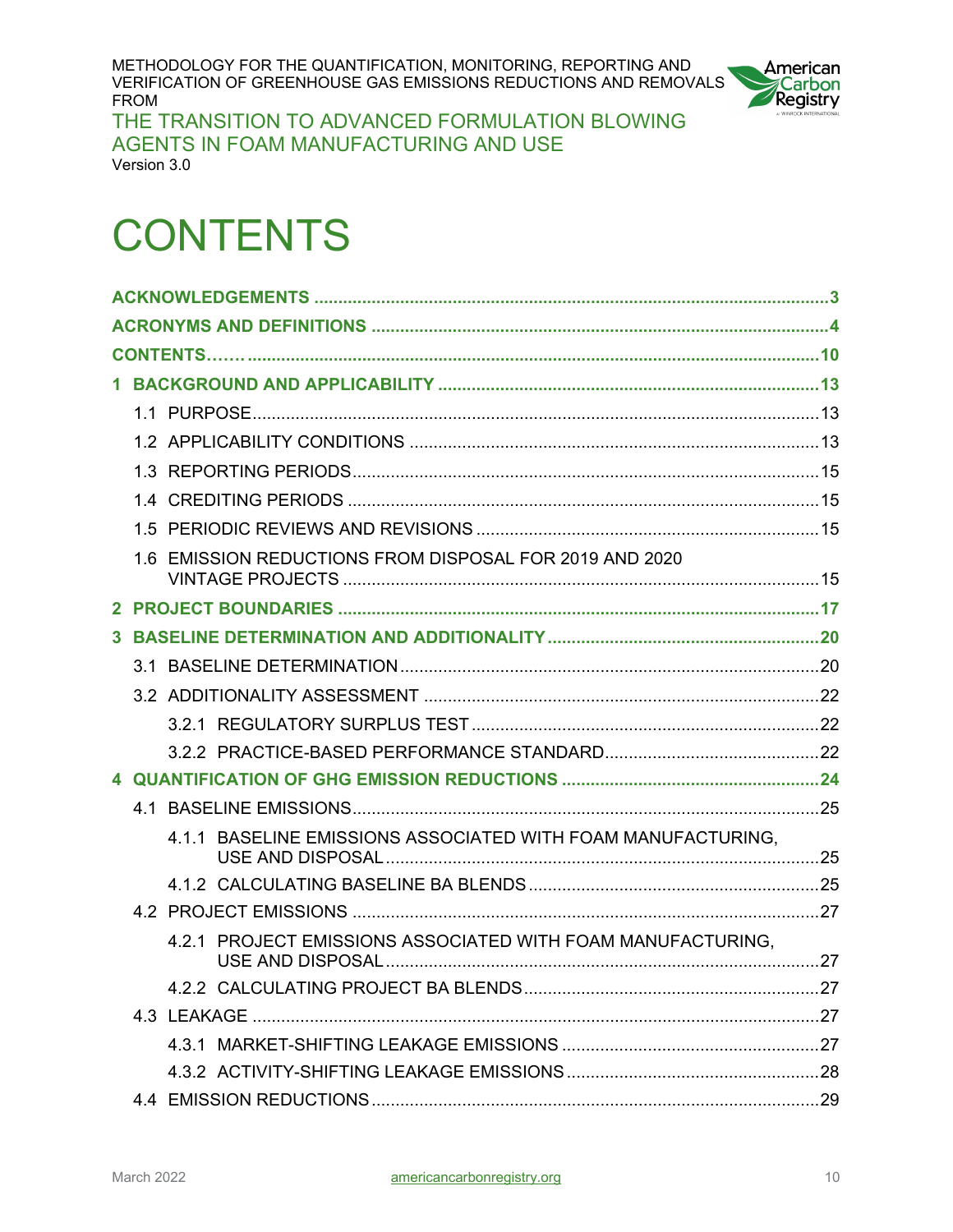

THE TRANSITION TO ADVANCED FORMULATION BLOWING AGENTS IN FOAM MANUFACTURING AND USE Version 3.0

| 5.2 DATA COLLECTION AND PARAMETERS TO BE MONITORED31     |  |
|----------------------------------------------------------|--|
| 5.2.1 MONITORING REQUIREMENTS FOR ALL PROJECT TYPES31    |  |
| 5.2.2 ADDITIONAL MONITORING REQUIREMENTS FOR FORMULATORS |  |
| 5.2.3 ADDITIONAL MONITORING REQUIREMENTS FOR SPRAY       |  |
|                                                          |  |
|                                                          |  |
|                                                          |  |
|                                                          |  |

## FIGURES

# **TABLES**

| Table 4: Eligibility of Baseline BAs by State, Country, Year and End-use Category 21 |  |
|--------------------------------------------------------------------------------------|--|
|                                                                                      |  |
|                                                                                      |  |
|                                                                                      |  |
|                                                                                      |  |
|                                                                                      |  |
|                                                                                      |  |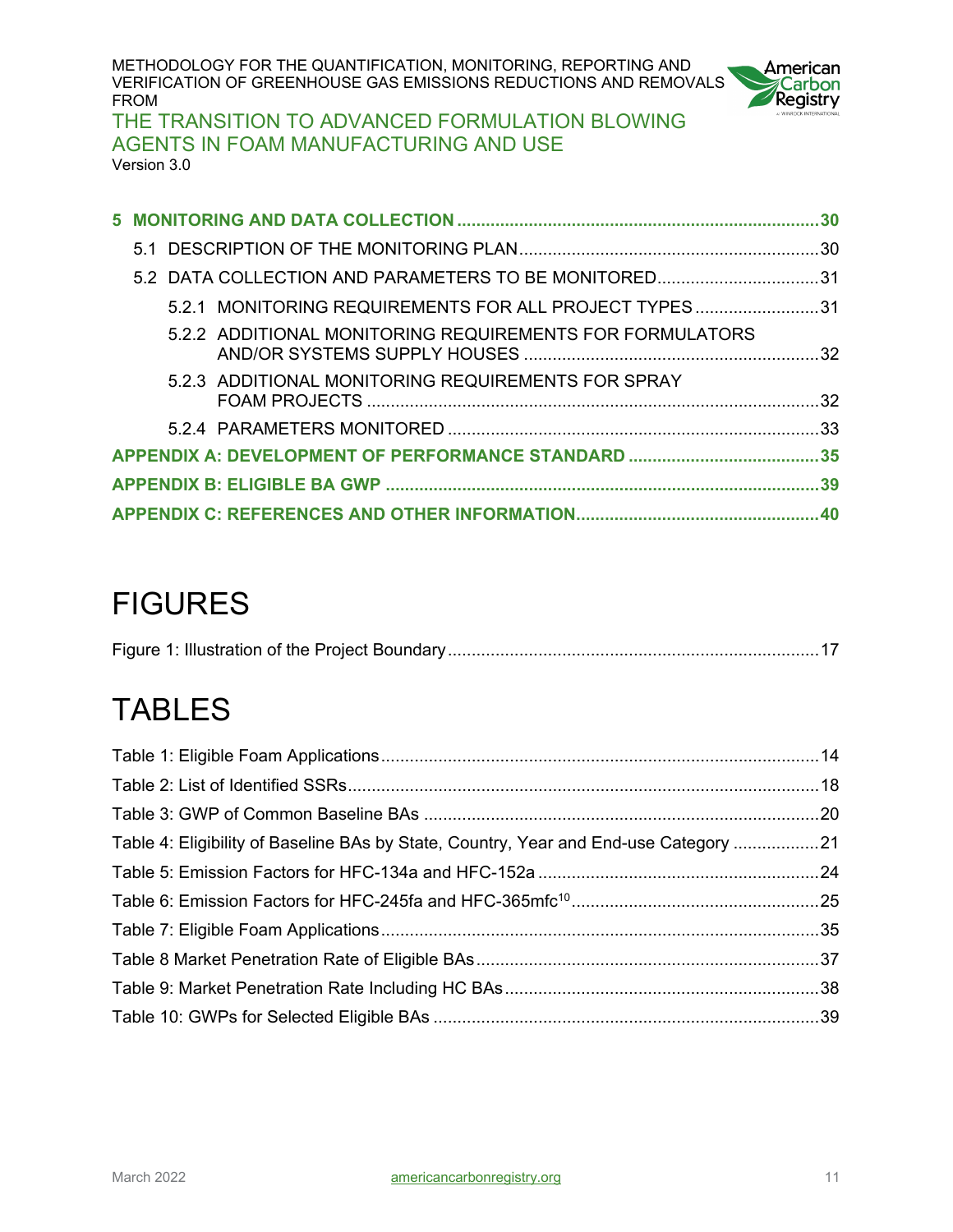METHODOLOGY FOR THE QUANTIFICATION, MONITORING, REPORTING AND VERIFICATION OF GREENHOUSE GAS EMISSIONS REDUCTIONS AND REMOVALS FROM THE TRANSITION TO ADVANCED FORMULATION BLOWING AGENTS IN FOAM MANUFACTURING AND USE



Version 3.0

# EQUATIONS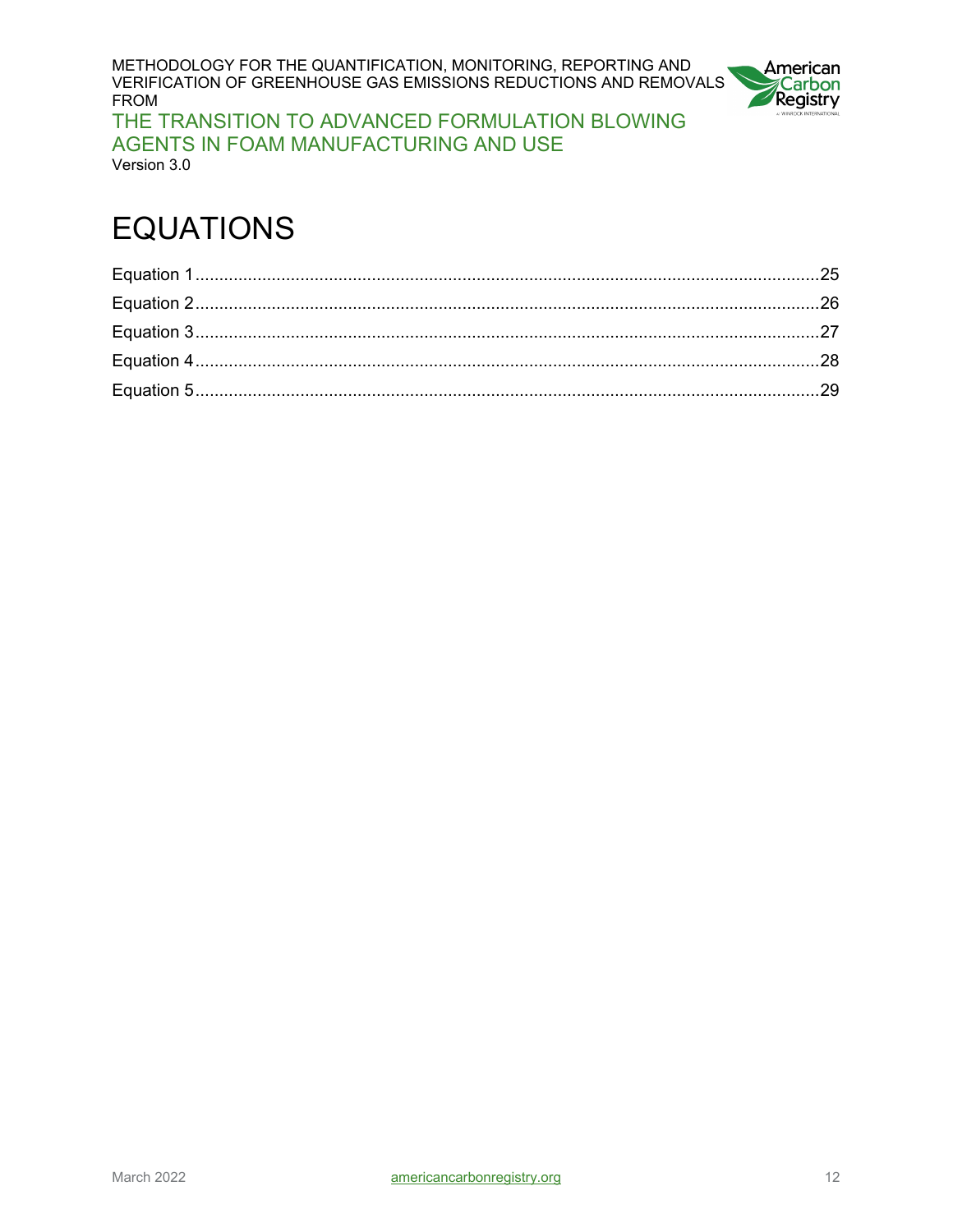

THE TRANSITION TO ADVANCED FORMULATION BLOWING AGENTS IN FOAM MANUFACTURING AND USE Version 3.0

# <span id="page-12-0"></span>1 BACKGROUND AND APPLICABILITY

## <span id="page-12-1"></span>1.1 PURPOSE

Certain industries use blowing agents (BAs) in the production of foam. These BAs contain chemicals that contribute to global warming by releasing greenhouse gases (GHGs) during manufacture, use, and end-of-life (EOL). Over the years, industry has begun a transition away from BAs that have high ozone depleting potential (ODP) and high global warming potential (GWP) toward BAs with low or zero ODP and lower GWP. However, certain foam applications have low market adoption rates for low GWP BA and that is generally a result of technical and financial barriers limiting use of low GWP options in these applications. This Methodology is meant to stimulate innovation and accelerate a transition to low GWP BAs in certain foam applications more rapidly than would otherwise occur. The Methodology is based on a robust data set from the United Nations Framework Convention on Climate Change (UNFCCC) Clean Development Mechanism (CDM) methodology AMS-III.N (Avoidance of HFC Emissions in Rigid Polyurethane Foam Manufacturing).

## <span id="page-12-2"></span>1.2 APPLICABILITY CONDITIONS

A transition to the use of an Eligible BA for the production of foam is considered a "Project Activity" under this Methodology.

In addition to satisfying the latest ACR program eligibility requirements as found in the ACR Standard, projects must satisfy the following conditions:

- **O** The project is located in the U.S., Canada or Mexico.
- **O** The project is within an Eligible Foam Application (See Table 1).
- Other than for projects which use a Default BA, records of the Baseline BA used in the project must show a minimum of 2 years of usage of a BA with a GWP >30 prior to the Project Activity.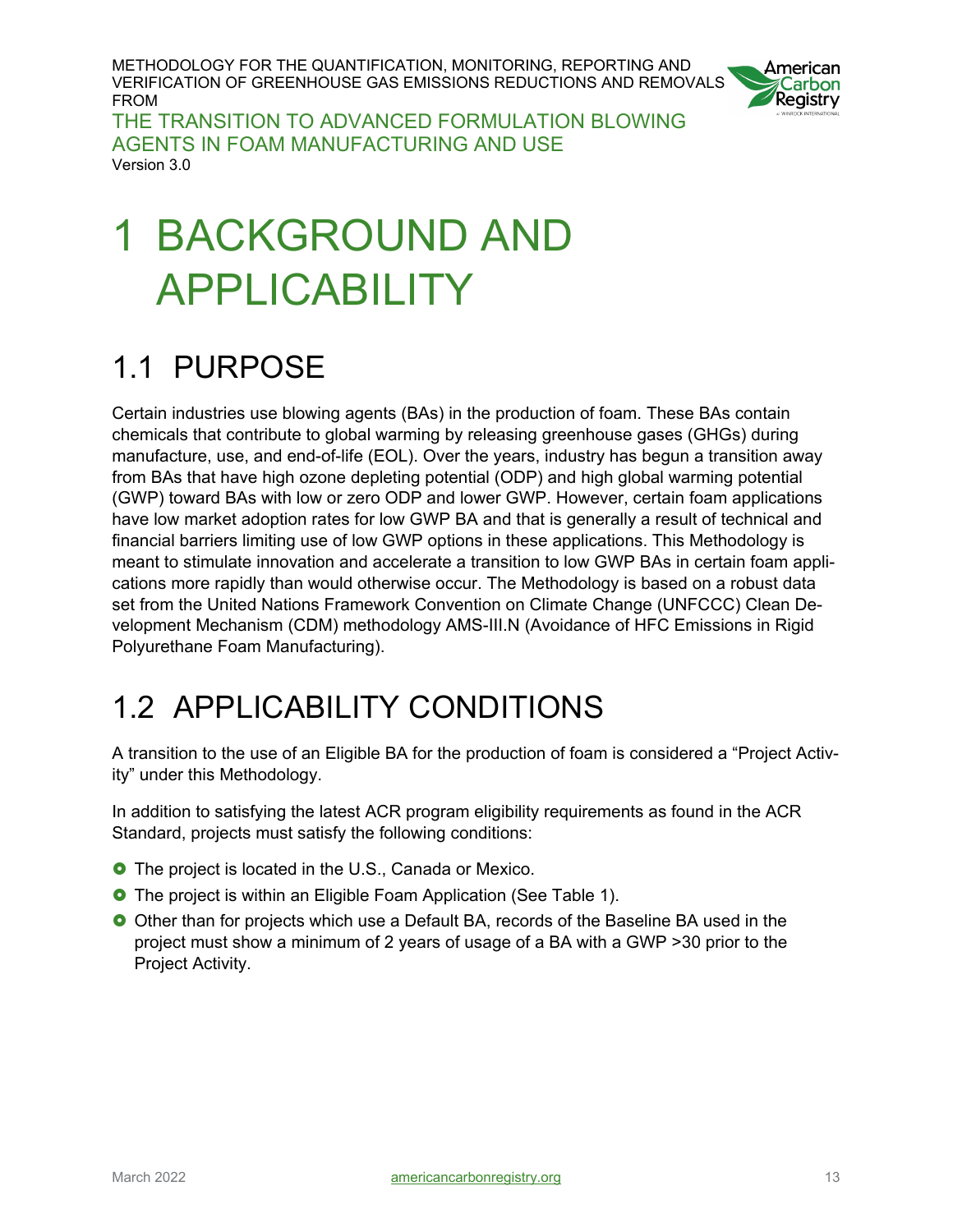

THE TRANSITION TO ADVANCED FORMULATION BLOWING AGENTS IN FOAM MANUFACTURING AND USE Version 3.0

#### <span id="page-13-0"></span>**Table 1: Eligible Foam Applications[1](#page-13-1)**

| <b>FOAM APPLICATION</b>                                      | <b>DESCRIPTION</b>                                                                                                                                                                                                                                                                                                                                                             |
|--------------------------------------------------------------|--------------------------------------------------------------------------------------------------------------------------------------------------------------------------------------------------------------------------------------------------------------------------------------------------------------------------------------------------------------------------------|
| <b>XPS boardstock</b>                                        | XPS boardstock, block, and billet that is used for insulation in<br>the following applications: roofing, walls, flooring, and pipes.<br>Does not include XPS sheet foam applications.                                                                                                                                                                                          |
| <b>Two-component rigid</b><br><b>PU spray foam</b>           | Spray foam is a two-part polyurethane application that when<br>combined forms a solid foam insulation; involves a gun, nozzle<br>or straw and forms foam as the ingredient chemicals are<br>blended together.                                                                                                                                                                  |
| <b>Rigid PU injected foam</b>                                | A manufacturing process for producing component parts by in-<br>jecting two or more liquid streams into a mold or part. Materi-<br>als are fed into a mix-head, mixed, and forced into the mold<br>cavity where they react, foam, cool and harden to the configu-<br>ration of the cavity. Only Rigid PU injected foam used in the<br>following sub-applications are eligible: |
|                                                              | • Marine flotation or buoyancy                                                                                                                                                                                                                                                                                                                                                 |
|                                                              | <b>O</b> Heating, Ventilation, Air Conditioning and Air Handling<br><b>Systems</b>                                                                                                                                                                                                                                                                                             |
|                                                              | • Refrigerated Transport – Foam used in refrigerated logistics<br>services such as refrigerated cargo boxes and coolers                                                                                                                                                                                                                                                        |
|                                                              | <b>O</b> Small Retail Food Refrigeration - Includes Stand Alone<br>Equipment and Refrigerated Food Processing and<br><b>Dispensing Equipment</b>                                                                                                                                                                                                                               |
|                                                              | <b>O</b> Large Retail Food Refrigeration – Includes large,<br>"engineered" systems used in supermarkets and walk-in<br>freezers                                                                                                                                                                                                                                                |
|                                                              | • Industrial Refrigeration – Includes industrial process<br>refrigeration and cold storage applications that employ cold<br>storage panel insulation                                                                                                                                                                                                                           |
|                                                              | Garage and entry doors<br>О                                                                                                                                                                                                                                                                                                                                                    |
| <b>Rigid PUF residential re-</b><br>frigerators and freezers | Appliances used to preserve food and beverages in residential<br>applications.                                                                                                                                                                                                                                                                                                 |

<span id="page-13-1"></span>**<sup>1</sup>** See Appendix A and Tables 8 and 9 for market penetration analysis for Eligible Foam Applications.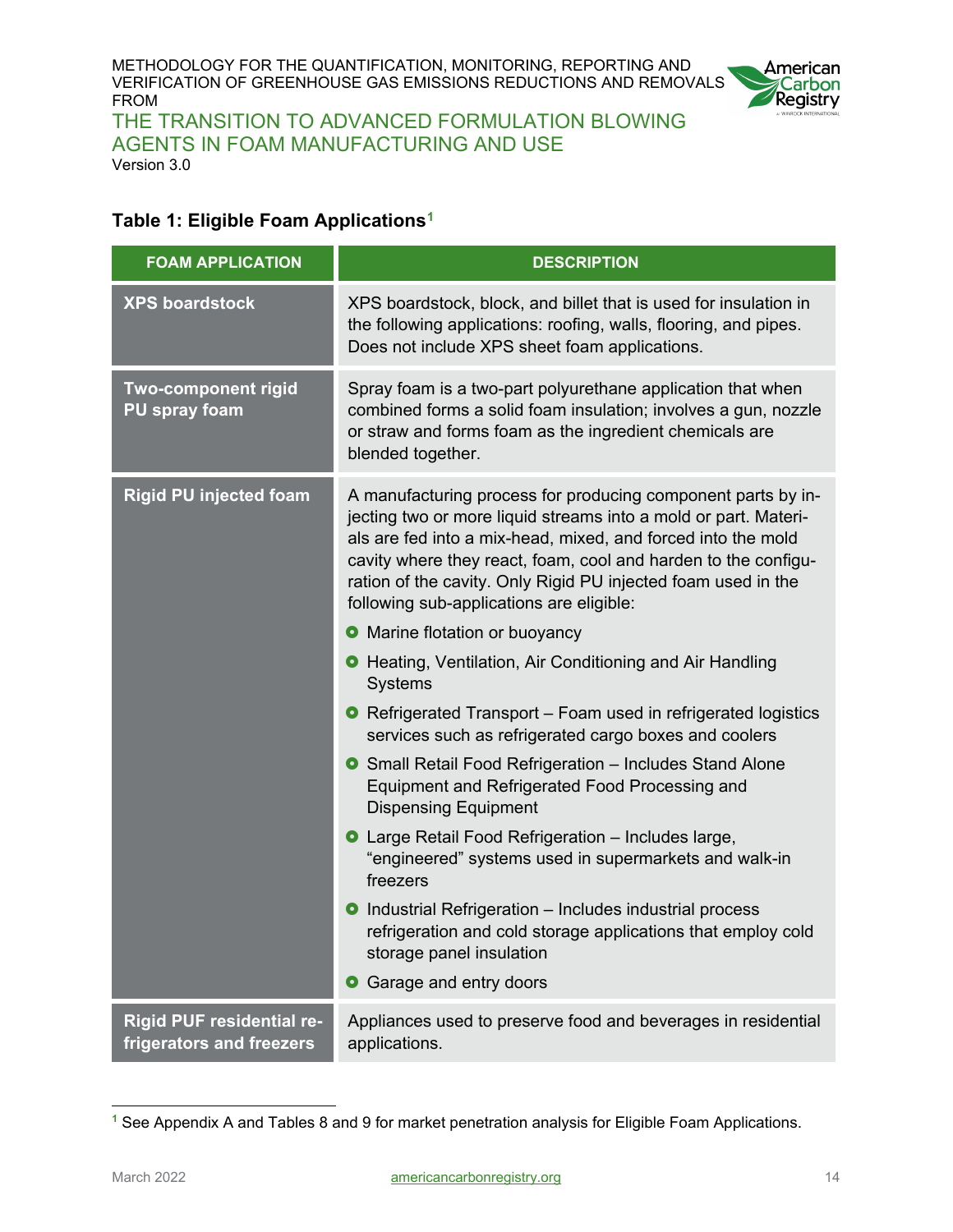

THE TRANSITION TO ADVANCED FORMULATION BLOWING AGENTS IN FOAM MANUFACTURING AND USE Version 3.0

## <span id="page-14-0"></span>1.3 REPORTING PERIODS

Projects shall have one reporting period which must not exceed 12 months in length. Baseline and project emissions shall be quantified (per Section 4) using the total volume of BA that would have been used in the absence of the Project Activity over a maximum of 12 months (baseline emissions) and the total volume of Eligible BA that was used during the project (project emissions) over the same corresponding time period.

# <span id="page-14-1"></span>1.4 CREDITING PERIODS

The crediting period shall be equal to the Leakage Lifetimes for individual foam end-use categories as mentioned in Table A-136 of the Inventory of U.S. Greenhouse Gas Emissions and Sinks: 1990-2019. Since Leakage Lifetimes of different foam end-uses vary from 1 to 50 years, a fixed 10-year crediting period would not be appropriate. The crediting periods for projects using this methodology will be Leakage Lifetimes of the different foam end-uses included in the project. Since foam products emit (leak) GHGs at fixed annual rates over their Leakage Lifetimes, 100% of the foam blowing agent used to manufacture the foam product leaks over the Leakage Lifetime (including disposal and post disposal). The total lifetime emission rate will not exceed 100% (because additional foam blowing agent cannot be added to a manufactured foam product). Crediting periods equal to foam products' Leakage Lifetimes are more appropriate and capture all potential GHG emissions from manufacturing to disposal and post-disposal.

# <span id="page-14-2"></span>1.5 PERIODIC REVIEWS AND REVISIONS

ACR may require revisions to this Methodology to ensure that monitoring, reporting, and verification systems adequately reflect changes to project activities. This Methodology may also be periodically updated to reflect regulatory changes, emission factor revisions, or expanded applicability criteria. Before beginning a project, the project proponent should ensure that they are using the latest version of the Methodology.

## <span id="page-14-3"></span>1.6 EMISSION REDUCTIONS FROM DISPOSAL FOR 2019 AND 2020 VINTAGE PROJECTS

Version 3.0 of this methodology adds emissions associated with the disposal of BA in the calculations of baseline and project emissions. Version 3.0 of the methodology also replaces the individual emission rates for manufacturing and use with a single lifetime emission rate of 100% that includes manufacturing, use over the Leakage Lifetime and disposal (plus post disposal for some BA end-use categories).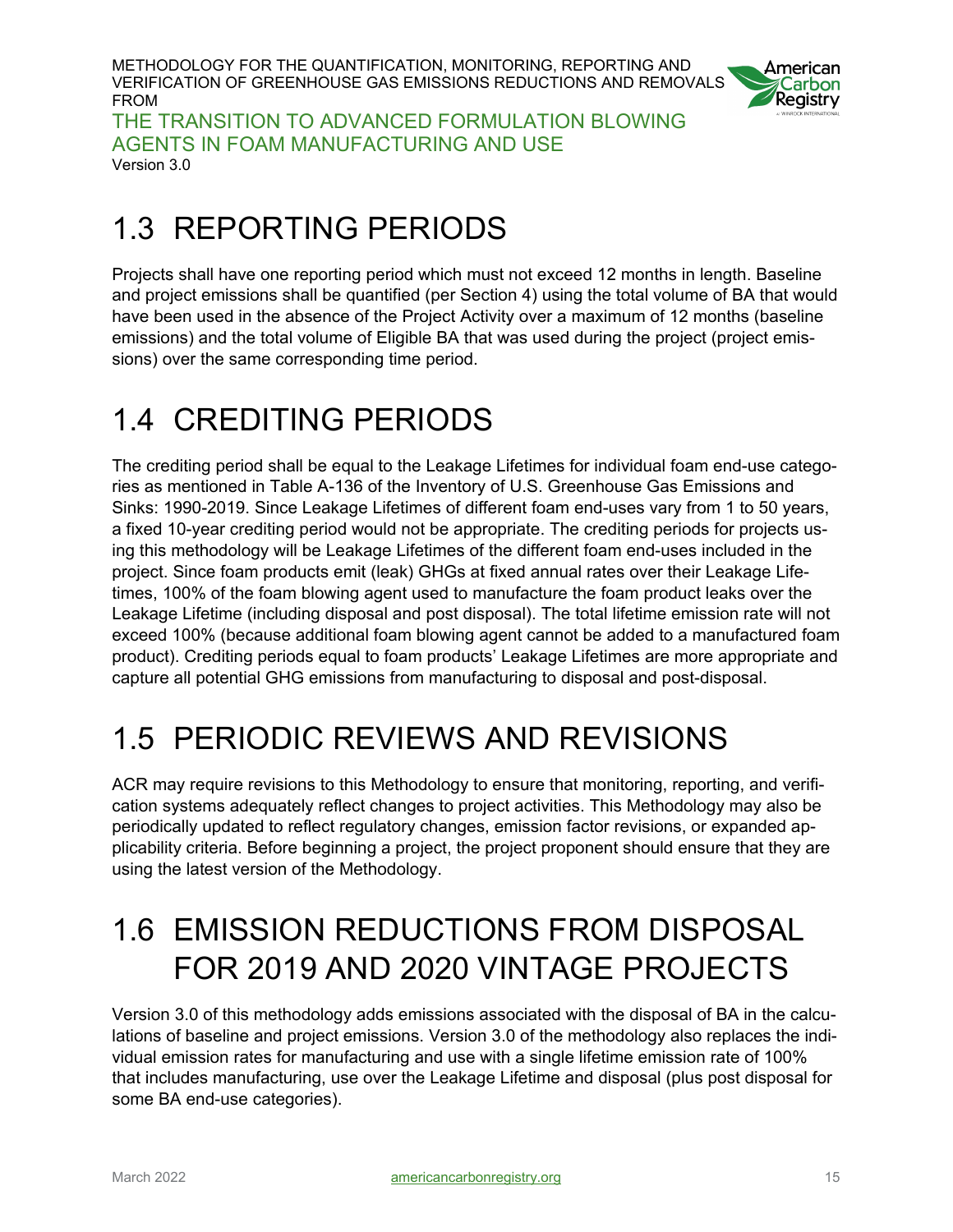

THE TRANSITION TO ADVANCED FORMULATION BLOWING AGENTS IN FOAM MANUFACTURING AND USE Version 3.0

Validated ACR projects for 2019 and 2020 vintages, that did not include emissions from disposal, are eligible to re-calculate the baseline and project emissions and emission reductions using the Leakage Lifetime emission rate (equal to 100%) provided in this version of the methodology to capture the EOL emissions not yet credited.

To claim additional Emission Reduction Tonnes (ERTs) resulting from EOL emissions, the validated ACR projects will submit the following within six (6) months of publication of this methodology.

- **1.** Updated GHG Project Plan and Monitoring reports showing new equations and calculations.
- **2.** Addendum to the original Validation and Verification (VV) Report that shows the new calculated baseline emissions, project emissions, and emission reductions tonnes (ERTs). This should also show the outstanding ERTs to be issued (New ERTs – Original ERTs = EOL ERTs). The addendum shall state that eligibility and all other required checks of the VV audit remain unchanged since the first VV audit.
- **3.** Addendum to the original Verification Statement that shows the New ERTs, Original ERTs, and the Outstanding ERs.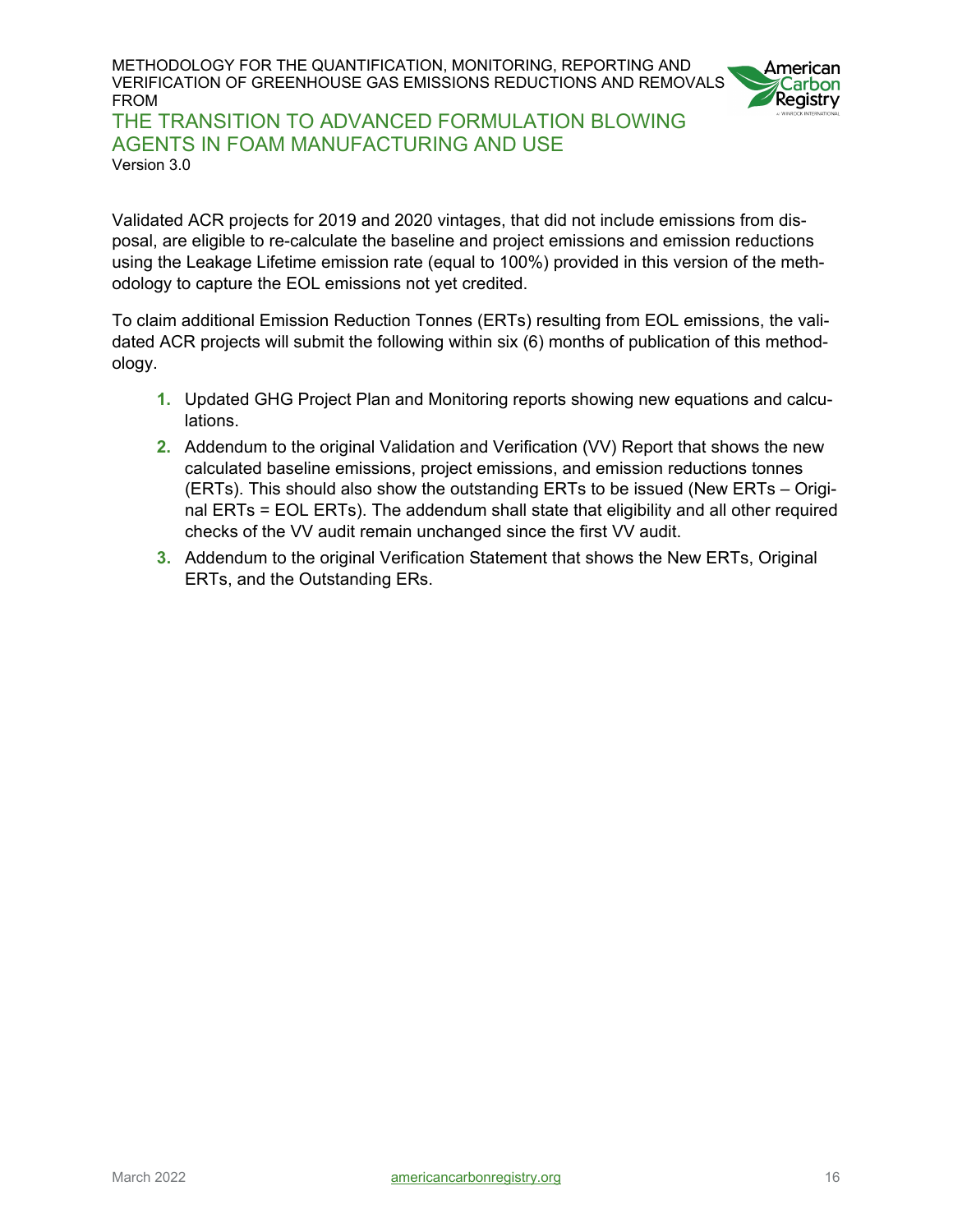

THE TRANSITION TO ADVANCED FORMULATION BLOWING AGENTS IN FOAM MANUFACTURING AND USE Version 3.0

# <span id="page-16-0"></span>2 PROJECT BOUNDARIES

The project boundary delineates the sources, sinks, and reservoirs (SSRs) that must be included or excluded when quantifying the net changes in emissions associated with the transition to an Eligible BA. Figure 1 illustrates the GHG assessment boundary for a project.

#### <span id="page-16-1"></span>**Figure 1: Illustration of the Project Boundary**



All SSRs in green are included and must be accounted for under this Methodology. SSRs in gray are not included under this Methodology.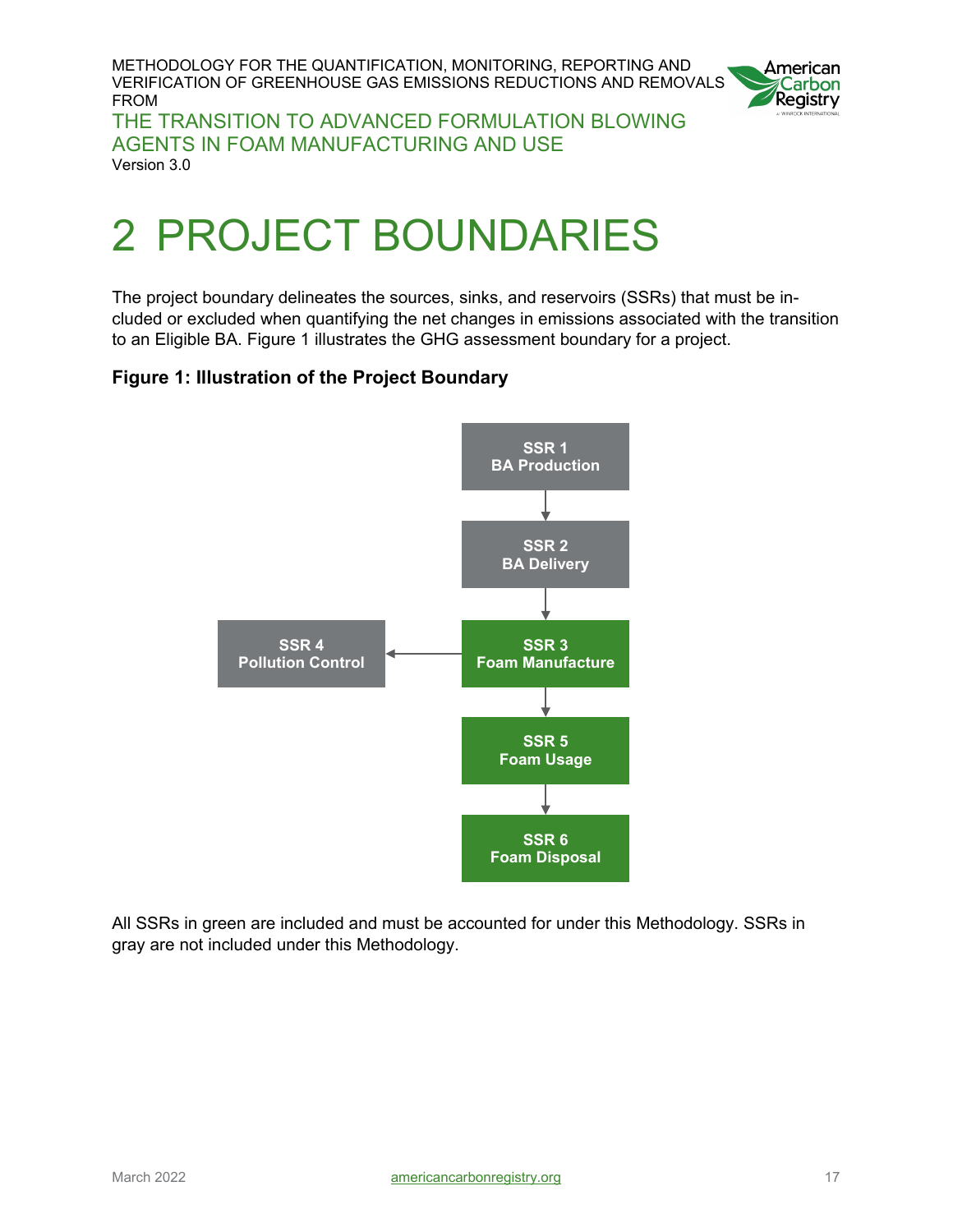

THE TRANSITION TO ADVANCED FORMULATION BLOWING AGENTS IN FOAM MANUFACTURING AND USE Version 3.0

#### <span id="page-17-0"></span>**Table 2: List of Identified SSRs**

| <b>SSR</b>                            | <b>SOURCE DESCRIPTION</b>                                                                               | <b>GAS</b>                         | <b>INCLUDED (I)</b><br>OR EX-<br>CLUDED (E) | <b>QUANTIFI-</b><br><b>CATION</b><br><b>METHOD</b> |
|---------------------------------------|---------------------------------------------------------------------------------------------------------|------------------------------------|---------------------------------------------|----------------------------------------------------|
| 1<br><b>BA</b>                        | Fossil fuel emissions from                                                                              | CO <sub>2</sub>                    | E                                           | N/A                                                |
| Production                            | the production of the BA.                                                                               | CH <sub>4</sub>                    | E                                           | N/A                                                |
|                                       |                                                                                                         | N <sub>2</sub> O                   | E                                           | N/A                                                |
|                                       | Emissions from the produc-<br>tion of the BA.                                                           | <b>HFC or Low</b><br><b>GWP BA</b> | E                                           | N/A                                                |
| $\overline{2}$<br><b>BA Delivery</b>  | Emissions from the delivery<br>of the BA to the project site.                                           | <b>HFC or Low</b><br><b>GWP BA</b> | E                                           | N/A                                                |
|                                       | Fossil fuel emissions from<br>the delivery of the BA to the<br>project site.                            | CO <sub>2</sub>                    | E                                           | N/A                                                |
|                                       |                                                                                                         | CH <sub>4</sub>                    | E                                           | N/A                                                |
|                                       |                                                                                                         | N <sub>2</sub> O                   | E                                           | N/A                                                |
| $\overline{3}$<br>Foam<br>Manufacture | Emissions from the manu-<br>facture of the foam using<br>a BA in the baseline and<br>project.           | <b>HFC or Low</b><br><b>GWP BA</b> | I                                           | Equations<br>1, 2 & 3                              |
| $\overline{\mathbf{A}}$<br>Pollution  | Fossil fuel emissions from<br>air pollution control equip-<br>ment used in the baseline<br>and project. | CO <sub>2</sub>                    | E                                           | N/A                                                |
| Control                               |                                                                                                         | CH <sub>4</sub>                    | E                                           | N/A                                                |
|                                       |                                                                                                         | N <sub>2</sub> O                   | E                                           | N/A                                                |
| 5<br>Foam<br>Usage                    | Emissions from the use of<br>the foam in the baseline and<br>project.                                   | <b>HFC or Low</b><br><b>GWP BA</b> | I                                           | Equations<br>1, 283                                |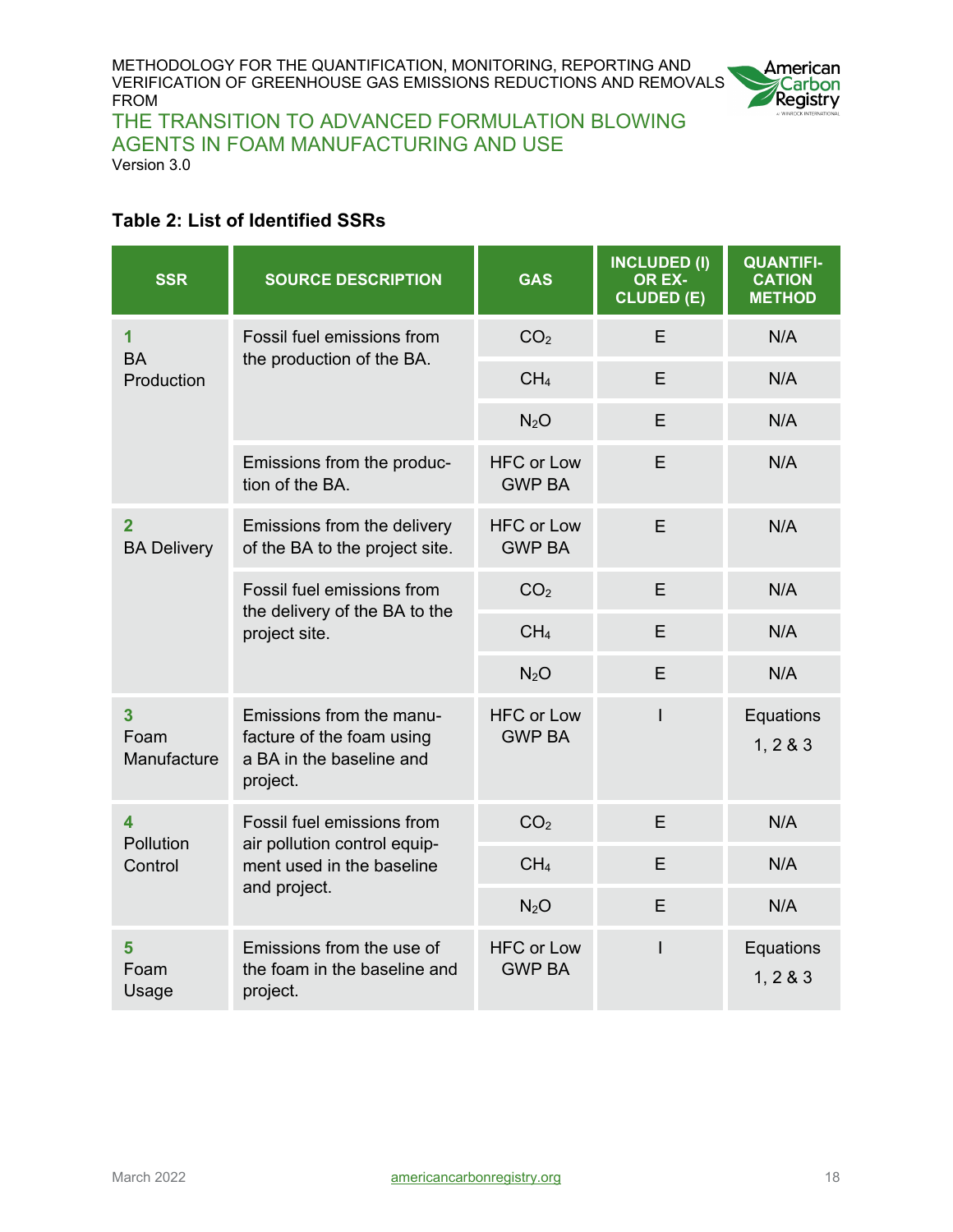

### THE TRANSITION TO ADVANCED FORMULATION BLOWING AGENTS IN FOAM MANUFACTURING AND USE

Version 3.0

| <b>SSR</b>       | <b>SOURCE DESCRIPTION</b>                                                                                     | <b>GAS</b>                                         | <b>INCLUDED (I)</b><br><b>OR EXCLUDED</b><br>(E) | <b>QUANTIFI-</b><br><b>CATION</b><br><b>METHOD</b> |
|------------------|---------------------------------------------------------------------------------------------------------------|----------------------------------------------------|--------------------------------------------------|----------------------------------------------------|
| 6                | Fossil fuel emissions from the<br>transport of the foam to EOL.                                               | CO <sub>2</sub>                                    | E                                                | N/A                                                |
| Foam<br>Disposal |                                                                                                               | CH <sub>4</sub>                                    | E                                                | N/A                                                |
|                  |                                                                                                               | N <sub>2</sub> O                                   | E                                                | N/A                                                |
|                  | Emissions from the equipment<br>used to destroy the foam at EOL                                               | CO <sub>2</sub>                                    | E                                                | N/A                                                |
|                  |                                                                                                               | CH <sub>4</sub>                                    | E                                                | N/A                                                |
|                  |                                                                                                               | N <sub>2</sub> O                                   | E                                                | N/A                                                |
|                  | Emissions from the foam at EOL<br>(e.g. landfill, shredding, incinera-<br>tion, etc.) including post disposal | <b>HFC</b><br>or<br>Low<br><b>GWP</b><br><b>BA</b> |                                                  | Equations<br>1, 283                                |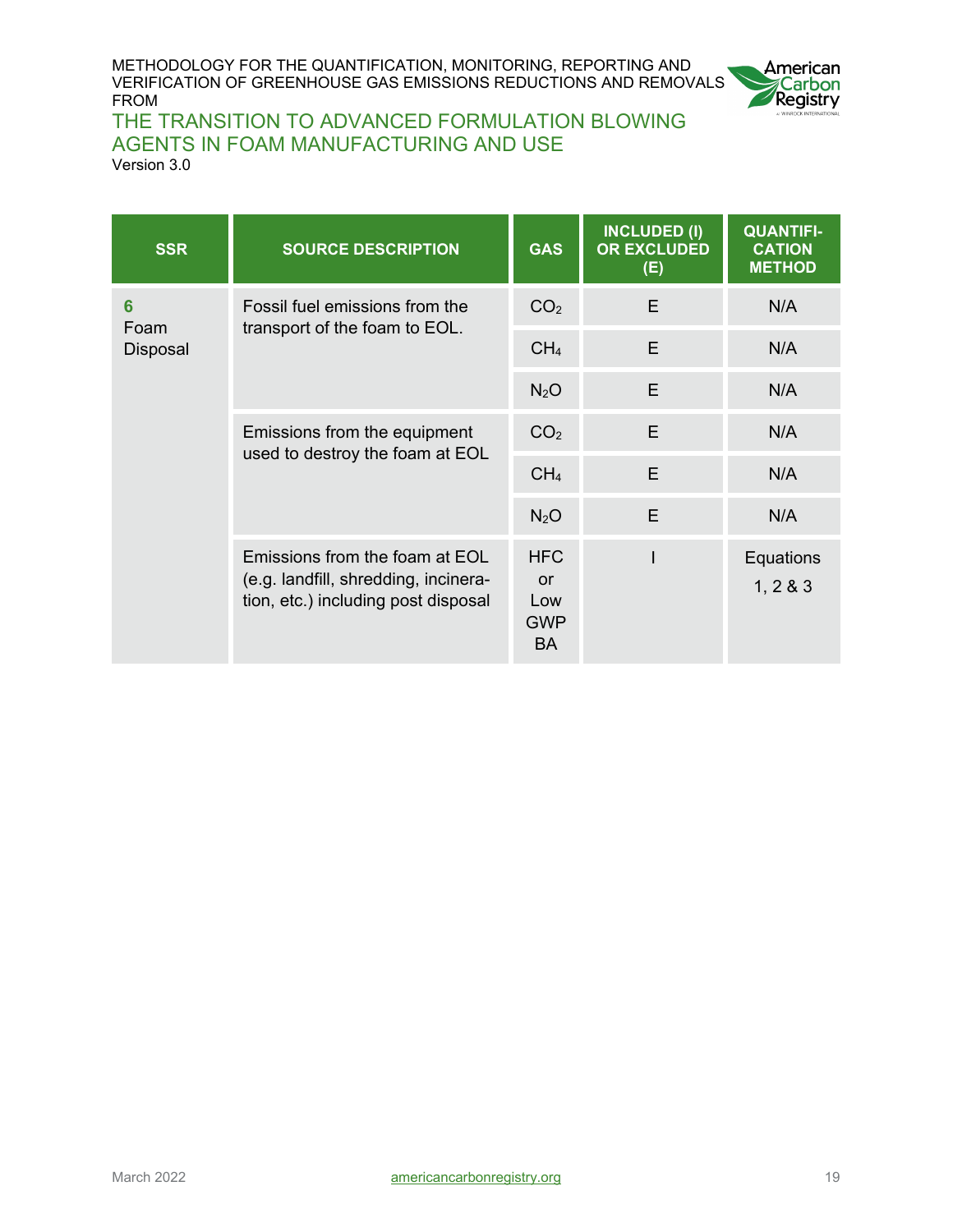

THE TRANSITION TO ADVANCED FORMULATION BLOWING AGENTS IN FOAM MANUFACTURING AND USE Version 3.0

# <span id="page-19-0"></span>3 BASELINE DETERMINATION AND ADDITIONALITY

### <span id="page-19-1"></span>3.1 BASELINE DETERMINATION

The baseline for a project is calculated using: (1) the GWP of the Baseline BA, (2) data associated with the quantity of Eligible BA used in the project**[2](#page-19-3)** , and (3) the emission factor associated with the Eligible Foam Application.

Beginning in 2020, several U.S. states introduced bans on several BAs commonly used in foam products. In these states, the unacceptable BAs and acceptable replacements are based on the EPA's SNAP rules 20 and 21. Similarly, Canada has also prohibited use of many traditional BAs in foam products as of 2021**[3](#page-19-4)** . Table 3 separately lists the BAs eligible for use and assumed as BA baseline in different U.S. states, Canada and Mexico for years 2020 and 2021. The eligibility of baseline BAs are based on end-use categories as mentioned in EPA SNAP rules 20 and 21.

| <b>BA</b>       | GWP (AR4) | GWP <sup>5</sup> (FOR 2021) |
|-----------------|-----------|-----------------------------|
| <b>HFC-152a</b> | 124       | 137                         |
| HFC-365mfc      | 794       | 805                         |
| HFC-245fa       | 1030      | 858                         |
| <b>HFC-134a</b> | 1430      | 1301                        |

#### <span id="page-19-2"></span>**Table 3: GWP of Common Baseline BAs[4](#page-19-5)**

<span id="page-19-3"></span>**<sup>2</sup>** This data is used to calculate the amount of Baseline BA that would have been used to produce a foam of equivalent thermal performance that is produced with the Eligible BA.

<span id="page-19-4"></span>**<sup>3</sup>** [SOR-2016-137.pdf \(justice.gc.ca\)](https://laws-lois.justice.gc.ca/PDF/SOR-2016-137.pdf)

<span id="page-19-5"></span>**<sup>4</sup>** This is not an exhaustive list but rather a guidance table for project proponents.

<span id="page-19-6"></span>**<sup>5</sup>** IPCC, Fifth Assessment Report (100- year GWP time horizon).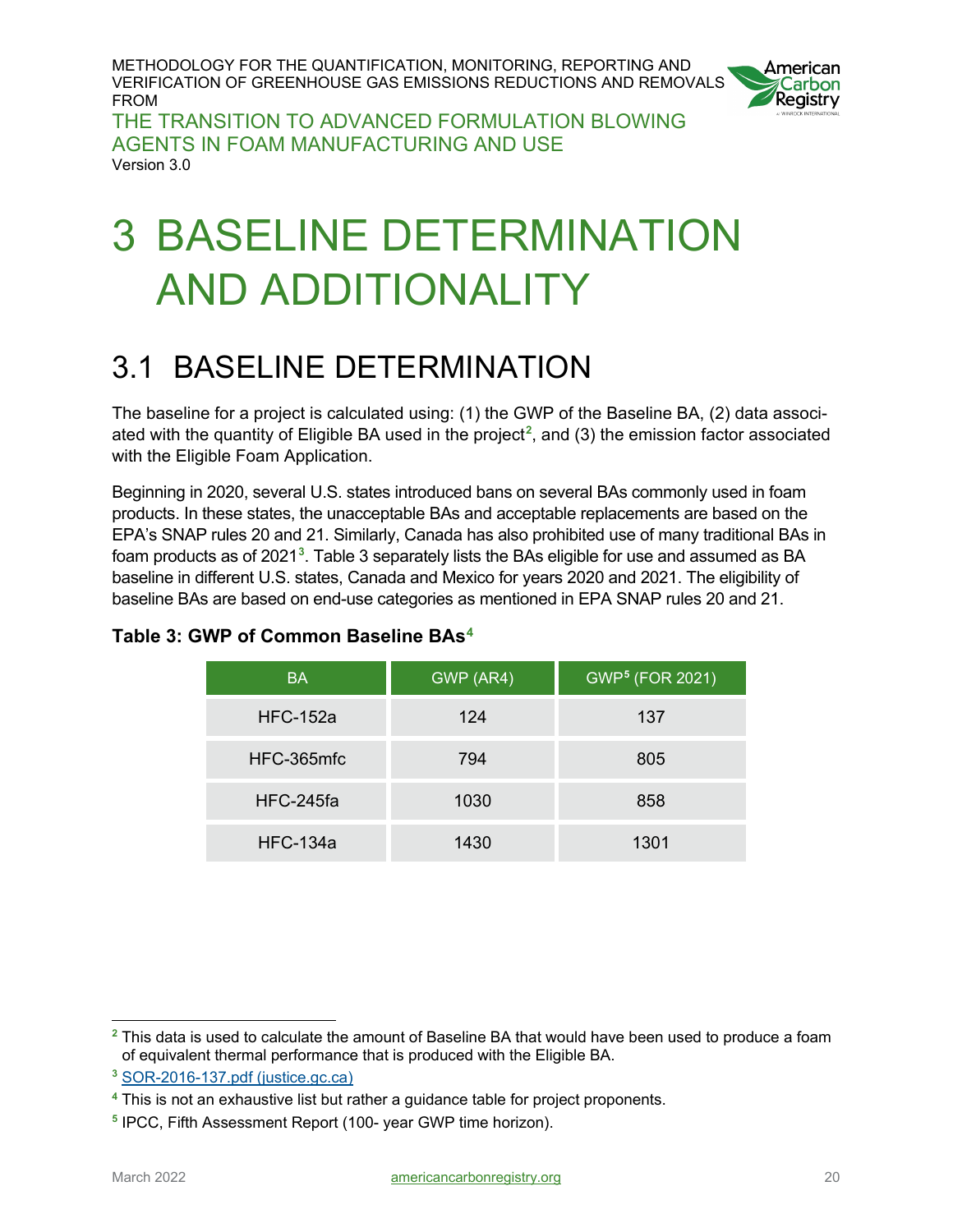

THE TRANSITION TO ADVANCED FORMULATION BLOWING AGENTS IN FOAM MANUFACTURING AND USE Version 3.0

#### <span id="page-20-0"></span>**Table 4: Eligibility of Baseline BAs by State, Country, Year and End-use Category**

|                                                                                                                                                                                                      | <b>BASELINE BA</b>                                               |                                                                  |                                                                  |                                                                  |
|------------------------------------------------------------------------------------------------------------------------------------------------------------------------------------------------------|------------------------------------------------------------------|------------------------------------------------------------------|------------------------------------------------------------------|------------------------------------------------------------------|
| <b>STATES</b>                                                                                                                                                                                        | 2020                                                             |                                                                  | 2021 <sup>6</sup>                                                |                                                                  |
| End-use Categories <sup>7</sup>                                                                                                                                                                      | (A), (B), (C)                                                    | (D), (E)                                                         | (A), (B), (C)                                                    | (D), (E)                                                         |
| California, Washington<br>New Jersey (from July 1, 2020<br>for categories A, B, C)                                                                                                                   | <b>HFC-152a</b>                                                  | HFC-152a,<br>HFC-365mfc,<br><b>HFC-245fa,</b><br><b>HFC-134a</b> | <b>HFC-152a</b>                                                  | <b>HFC-152a</b>                                                  |
| Colorado, New York, Vermont<br>Delaware (from Sep 1, 2021 for<br>all categories)<br>Maryland (from July 1, 2021 for<br>categories C, D, E)<br>Massachusetts (from July 1,<br>2021 for category $E$ ) | HFC-152a,<br>HFC-365mfc,<br><b>HFC-245fa,</b><br>$HEC-134a$      | HFC-152a,<br>HFC-365mfc,<br><b>HFC-245fa,</b><br><b>HFC-134a</b> | $HEC-152a$                                                       | <b>HFC-152a</b>                                                  |
| All other US states and territo-<br>ries                                                                                                                                                             | HFC-152a,<br>HFC-365mfc,<br><b>HFC-245fa,</b><br><b>HFC-134a</b> | HFC-152a,<br>HFC-365mfc,<br><b>HFC-245fa,</b><br><b>HFC-134a</b> | HFC-152a,<br>HFC-365mfc,<br><b>HFC-245fa,</b><br><b>HFC-134a</b> | HFC-152a,<br>HFC-365mfc,<br><b>HFC-245fa,</b><br><b>HFC-134a</b> |
| Canada <sup>8</sup>                                                                                                                                                                                  | HFC-152a,<br>HFC-365mfc,<br><b>HFC-245fa,</b><br><b>HFC-134a</b> | HFC-152a,<br>HFC-365mfc,<br><b>HFC-245fa,</b><br><b>HFC-134a</b> | 150 (GWP)                                                        | 150 (GWP)                                                        |
| Mexico                                                                                                                                                                                               | HFC-152a,<br>HFC-365mfc,<br><b>HFC-245fa,</b><br><b>HFC-134a</b> | HFC-152a,<br>HFC-365mfc,<br><b>HFC-245fa,</b><br><b>HFC-134a</b> | HFC-152a,<br>HFC-365mfc,<br><b>HFC-245fa,</b><br><b>HFC-134a</b> | HFC-152a,<br>HFC-365mfc,<br><b>HFC-245fa,</b><br><b>HFC-134a</b> |

(A) Rigid PUF: Residential refrigerators and freezers

(B) Rigid PU Injected Foam

(C) Two-component Rigid PU Spray Foam – High Pressure

(D) Two-component Rigid PU Spray Foam – Low Pressure

(E) XPS Boardstock

<span id="page-20-1"></span>**<sup>6</sup>** 100-year GWP values for year 2021 are based on IPCC AR5.

<span id="page-20-2"></span><sup>&</sup>lt;sup>7</sup> This does not include all end-use categories listed by SNAP (EPA). See the full list [here.](https://www.epa.gov/snap/substitutes-foam-blowing-agents?msclkid=4e98e532a56a11ec8f4fcbf902d0652d)

<span id="page-20-3"></span>**<sup>8</sup>** Canada has set limit of GWP < 150 from year 2021 [SOR-2016-137.pdf \(justice.gc.ca\)](https://laws-lois.justice.gc.ca/PDF/SOR-2016-137.pdf)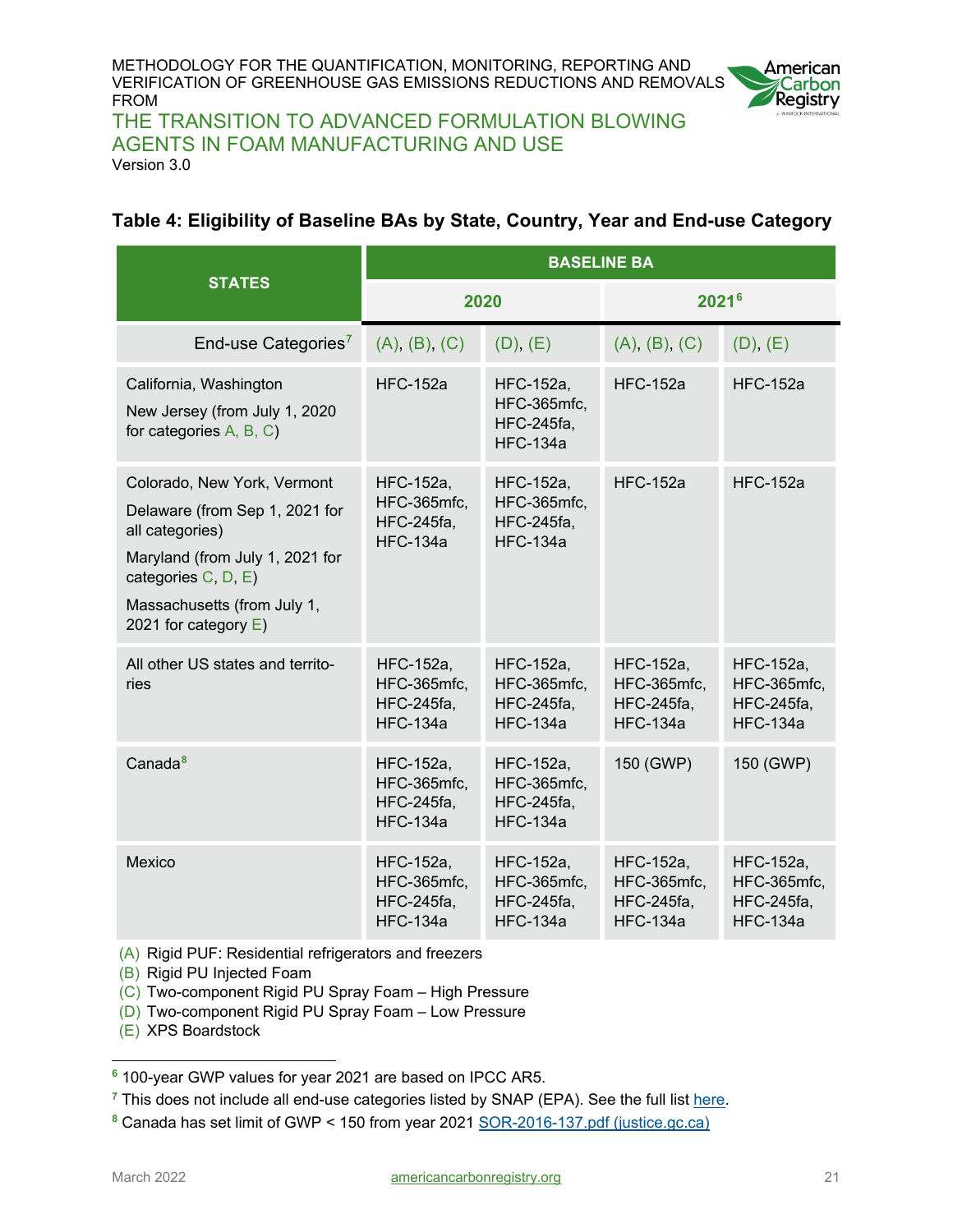

THE TRANSITION TO ADVANCED FORMULATION BLOWING AGENTS IN FOAM MANUFACTURING AND USE Version 3.0

## <span id="page-21-0"></span>3.2 ADDITIONALITY ASSESSMENT

Emission reductions from the project must be additional, or deemed not to occur in the "business-asusual" scenario. Assessment of the additionality of a project will be made based on passing the two tests cited below. These two tests require the project proponent to demonstrate that the project is surplus to regulations and reduces emissions below the level established in the Methodology.

- **O** Regulatory Surplus Test
- <span id="page-21-1"></span>**O** Practice-Based Performance Standard

### 3.2.1 Regulatory Surplus Test

In order to pass the regulatory surplus test a project must not be mandated by existing laws, regulations, statutes, legal rulings, or other regulatory frameworks in effect as of the start date. The project proponent must demonstrate that there is no existing regulation that mandates the project or effectively requires the GHG emission reductions associated with the transition to an Eligible BA.

There are no Federal requirements in the United States that require the transition to ultra-low GWP foam blowing agents**[9](#page-21-3)** . However, starting in 2020, several U.S. states and Canada have introduced legislation that prohibit use of specific blowing agents in specific end-uses. For foam products or blowing agent formulations sold to the affected jurisdictions, baseline emissions calculations will be based on new baseline GWPs provided in Tables 3 and 4.

### <span id="page-21-2"></span>3.2.2 Practice-Based Performance Standard

For a project to qualify for offsets under this Methodology it must also be demonstrated that the Eligible Foam Application has a low market adoption rate for Eligible BAs. This Methodology has already completed a market adoption analysis, and hence an additionality demonstration for the foam applications stated in Table 1. Project proponents must only show that their project falls into one of the Eligible Foam Applications found in Table 1.

Market research showing these applications to have low market adoption rates included, but was not limited, to the following: 1) review of the EPA SNAP rule, 2) various CARB and industry

<span id="page-21-3"></span>**<sup>9</sup>** In December 2020, the American Innovation in Manufacturing (AIM) Act was passed, directing EPA to address the environmental impact of hydrofluorocarbons (HFCs) by: phasing down production and consumption, maximizing reclamation and minimizing releases from equipment, and facilitating the transition to next-generation technologies through sector-based restrictions. ACR conducted a review of the EPA's first rule under the AIM Act and related regulations in Canada and Mexico enacted since this methodology's initial adoption. As of the publication of this version, the project activity is considered additional to regulation. A description of the regulations reviewed can be found on the project page for this methodololgy on ACR's website "Policy Update 2021".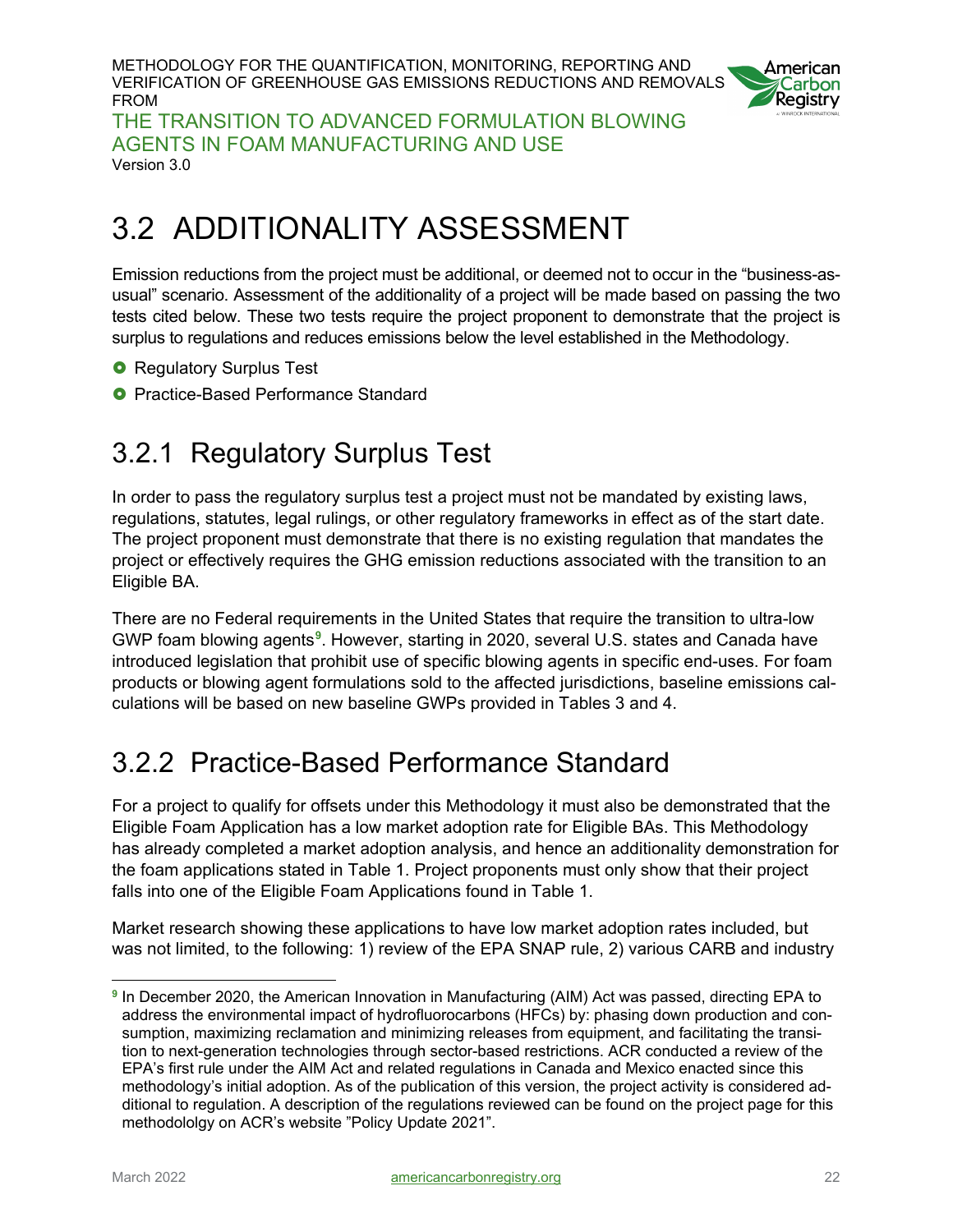



AGENTS IN FOAM MANUFACTURING AND USE Version 3.0

research reports, 3) a market characterization study commissioned for the Methodology, and 4) conversations with various regulatory bodies and industry experts. Additional applications may be added through revisions to this Methodology. A discussion of the development of the performance standard is found in Appendix A.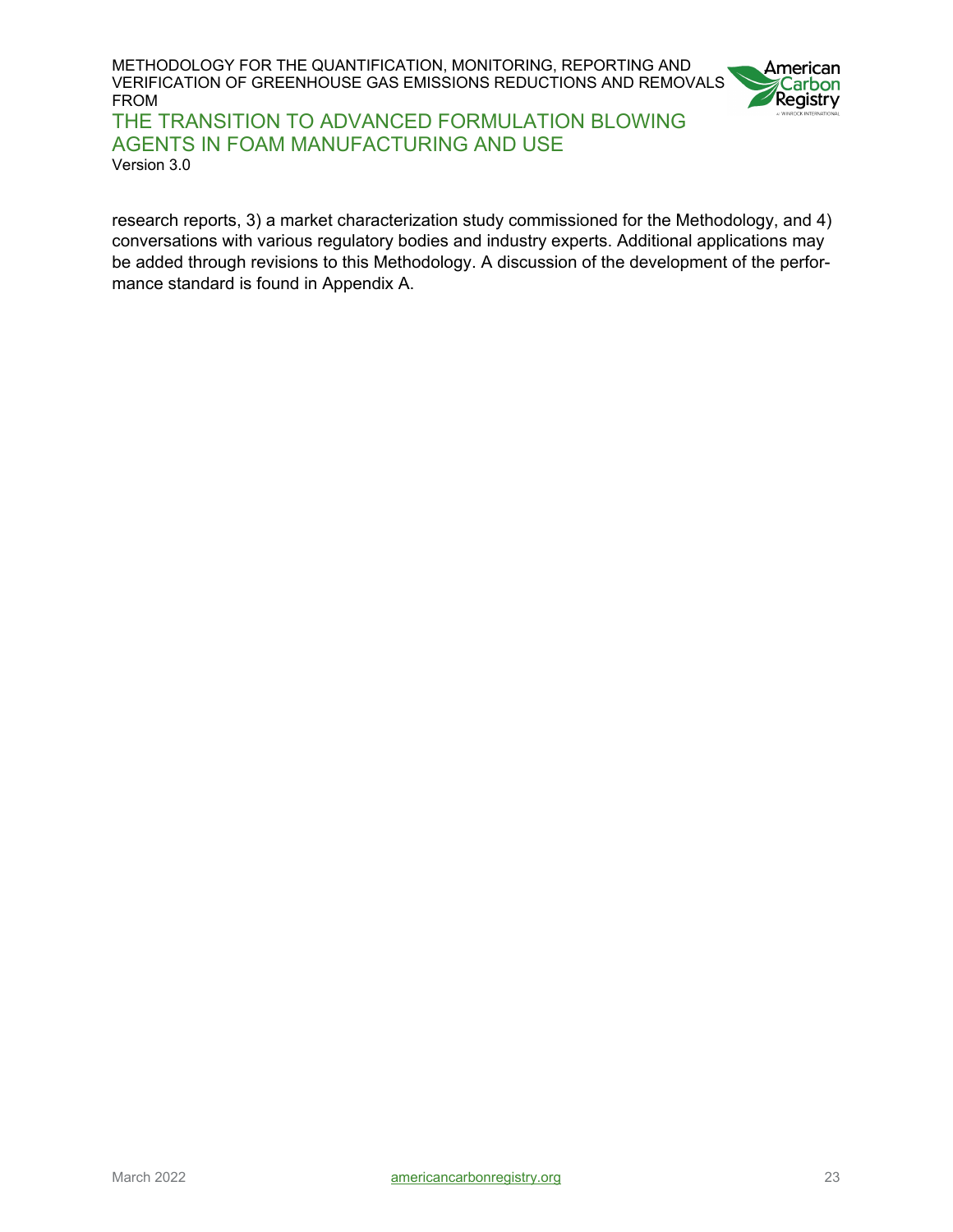

THE TRANSITION TO ADVANCED FORMULATION BLOWING AGENTS IN FOAM MANUFACTURING AND USE Version 3.0

# <span id="page-23-0"></span>4 QUANTIFICATION OF GHG EMISSION REDUCTIONS

Quantification of emission reductions requires the calculation of baseline emissions and project emissions using production data, the GWPs of the Baseline and Eligible BA, and the emission factor associated with the Eligible Foam Application.

The GHG emissions from the BA used in foam production occurs at three phases of the product lifecycle, (i.e. manufacturing, use, and EOL). Manufacturing, foam use for the entire Leakage Lifetime , and foam disposal (EOL) including post-disposal for few foam end-use categories are considered in this Methodology**[1](#page-23-2)0**. The Leakage Lifetime emission rates in Tables 5 and 6 are calculated using the following equation and are equal to 100%.

Leakage Lifetime emission rate  $=$  Emissions from Manufacturing  $+$  Annual Emissions from Use  $\times$  Leakage Lifetime in years  $+$  Emissions from Disposal  $+$  Emissions from Post Disposal

| <b>FOAM APPLICATION</b>                                    | <b>LEAKAGE LIFETIME</b><br><b>IN YEARS</b> | <b>LEAKAGE LIFETIME</b><br>EMISSION RATE $(\%)^{12}$ |
|------------------------------------------------------------|--------------------------------------------|------------------------------------------------------|
| <b>XPS - HFC 134a</b>                                      | 25                                         | 100                                                  |
| <b>XPS - HFC 152a</b>                                      | 2                                          | 100                                                  |
| <b>Rigid PUF residential</b><br>refrigerators and freezers | 14                                         | 100                                                  |
| Rigid PUF injected foam<br>(all eligible sub-applications) | $8 - 20$                                   | 100                                                  |

#### <span id="page-23-1"></span>**Table 5: Emission Factors for HFC-134a and HFC-152a[11](#page-23-3)**

<span id="page-23-2"></span> $\overline{a}$ **<sup>10</sup>** All offsets for a project's manufacturing, use over the Leakage Lifetime, and EOL will be issued following verification.

<span id="page-23-3"></span>**<sup>11</sup>** Source: Table A-136: Emission Profile for the Foam End-Uses, Inventory of U.S. Greenhouse Gas Emissions and Sinks: 1990-2019.

<span id="page-23-4"></span>**<sup>12</sup>** Leakage Lifetime emission rate is calculated based on equations on pages A-276 to A-278 and Table A-136 in the Inventory of U.S. Greenhouse Gas Emissions and Sinks: 1990-2019.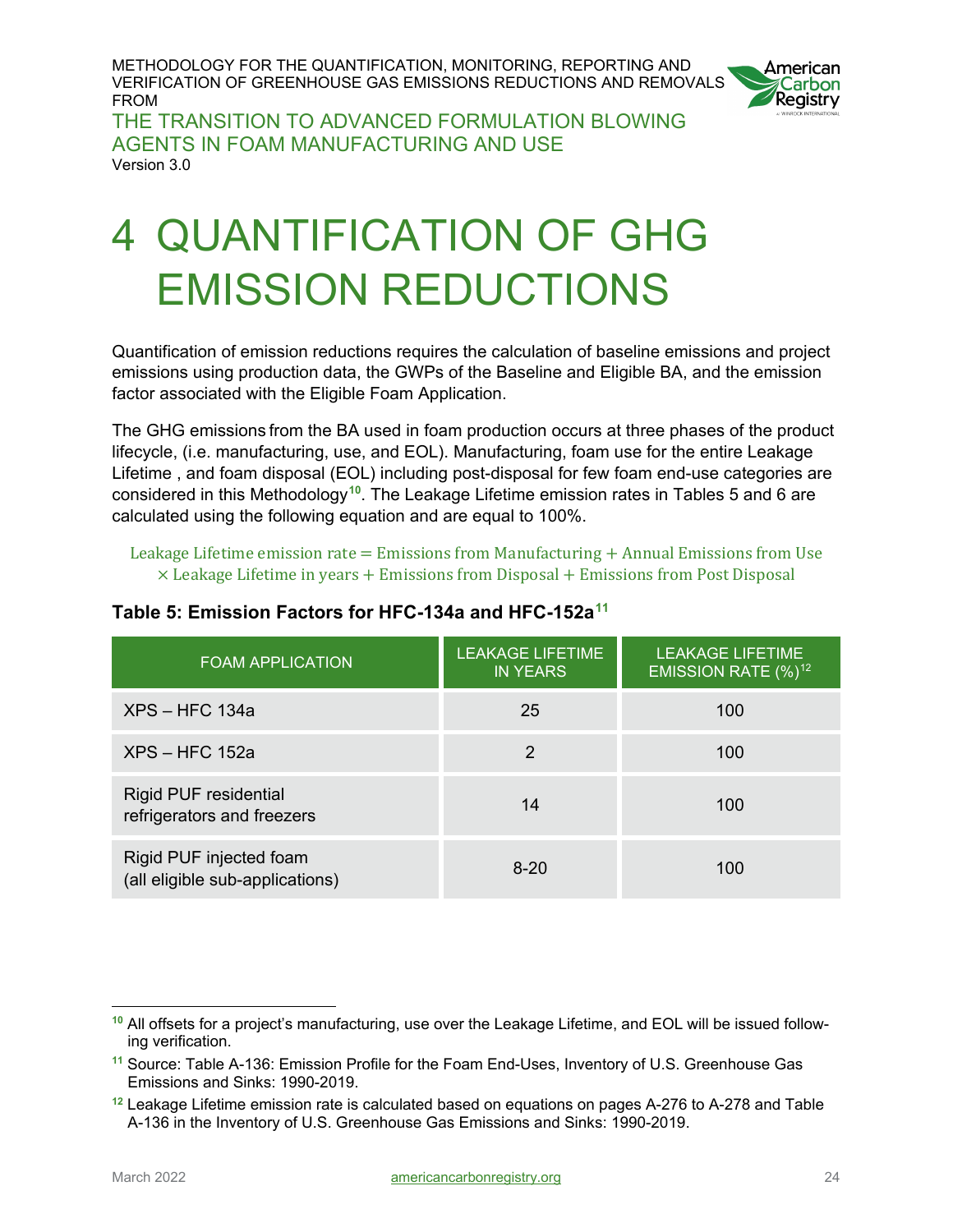

THE TRANSITION TO ADVANCED FORMULATION BLOWING AGENTS IN FOAM MANUFACTURING AND USE Version 3.0

#### <span id="page-24-3"></span>**Table 6: Emission Factors for HFC-245fa and HFC-365mfc10**

| <b>FOAM APPLICATION</b>                                    | <b>LEAKAGE LIFETIME</b><br><b>IN YEARS</b> | <b>LEAKAGE LIFETIME EMIS-</b><br>SION RATE $(\%)^{11}$ |
|------------------------------------------------------------|--------------------------------------------|--------------------------------------------------------|
| Rigid PUF injected foam<br>(all eligible sub-applications) | $8-20$                                     | 100                                                    |
| Two-component rigid PU Spray foam                          | 50                                         | 100                                                    |
| <b>Rigid PUF residential</b><br>refrigerators and freezers | 14                                         | 100                                                    |

## <span id="page-24-0"></span>4.1 BASELINE EMISSIONS

### <span id="page-24-1"></span>4.1.1 Baseline Emissions Associated with Foam Manufacturing, Use and Disposal

These emissions are calculated as the total quantity of Baseline BA that would have been used for the foam manufacturing in absence of the Project Activity, multiplied by the Leakage Lifetime emission rate associated with the foam application (Tables 5 and 6), multiplied by the GWP of the Baseline BA. For foam applications required to transition to a different BA as the result of a regulation, the GWP of a Default BA may be used if it can be demonstrated that the Default BA is the alternative most likely to be used upon transition. Project proponents shall provide documentation, which shall include financial, market and/or technical analyses, to justify the use of the Default BA. This documentation shall be subject to review by the ACR and assessment by the chosen verification body.

### <span id="page-24-2"></span>4.1.2 Calculating Baseline BA Blends

When the BA is a blend, baseline emissions are only calculated for the constituent BA that is being transitioned to the Eligible BA. In the event that each constituent of the Baseline BA is transitioned, each constituent of the Baseline BA is calculated separately.

#### <span id="page-24-4"></span>**Equation 1**

 $BE_{BBA} = (Q_{BBA} \times LL_{BBA}) \div 2204.62 \times GWP_{BBA}$ 

**WHERE**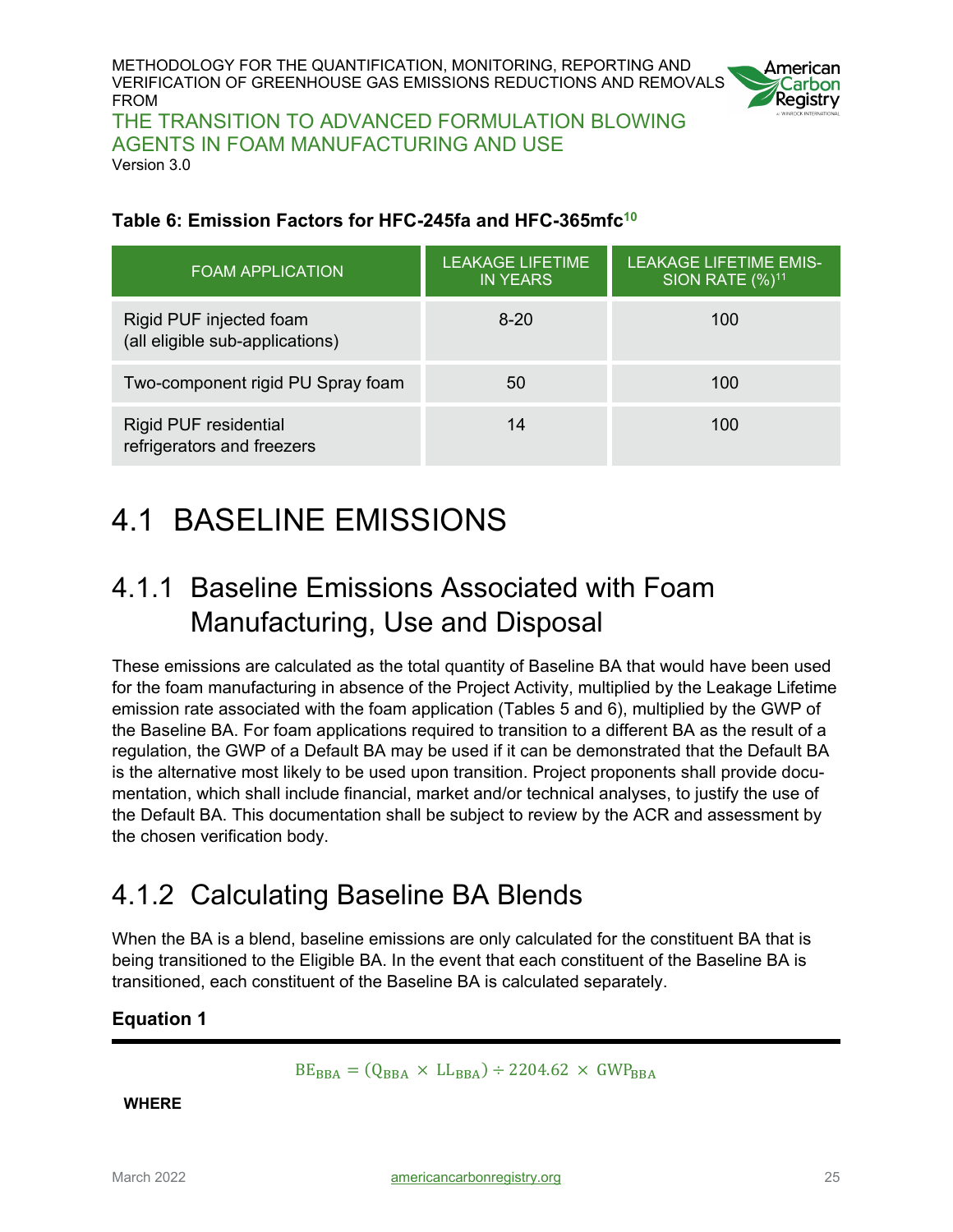

#### THE TRANSITION TO ADVANCED FORMULATION BLOWING AGENTS IN FOAM MANUFACTURING AND USE Version 3.0

 $BE<sub>BBA</sub>$  Baseline emissions (MT CO<sub>2</sub>e)  $Q_{BBA}$ The quantity of Baseline BA (in pounds) which would have been used to manufacture the foam in the absence of the project activity, using Equation 2 LL<sub>BBA</sub> Leakage Lifetime emission rate associated with the foam application (See Tables 5 and 6) 2204.62 Pound to metric ton conversion GWP<sub>BBA</sub> The GWP of the Baseline BA<sup>[13](#page-25-1)</sup>

To calculate the quantity of Baseline BA that would have been used in the absence of the project activity, Equation 2 is applied.

#### <span id="page-25-0"></span>**Equation 2**

#### $Q_{BBA} = Q_{EBA} \times BAR$

| <b>WHERE</b> |                                                                                                                                                                                                |
|--------------|------------------------------------------------------------------------------------------------------------------------------------------------------------------------------------------------|
| $Q_{BBA}$    | The quantity of Baseline BA (in pounds) which would have been used to manu-<br>facture the foam in the absence of the project activity                                                         |
| $Q_{EBA}$    | The quantity of Eligible BA (in pounds) which is used to manufacture the foam for<br>the project                                                                                               |
| <b>BAR</b>   | Blowing Agent Ratio - The quantity of Eligible BA, as compared to the Baseline<br>BA, that is required to replace the Baseline BA to produce a foam with equivalent<br>thermal performance (%) |

#### <span id="page-25-1"></span> $\overline{a}$ **<sup>13</sup>** For projects required to transition as a result of a regulation, the GWP of the Default BA will be used.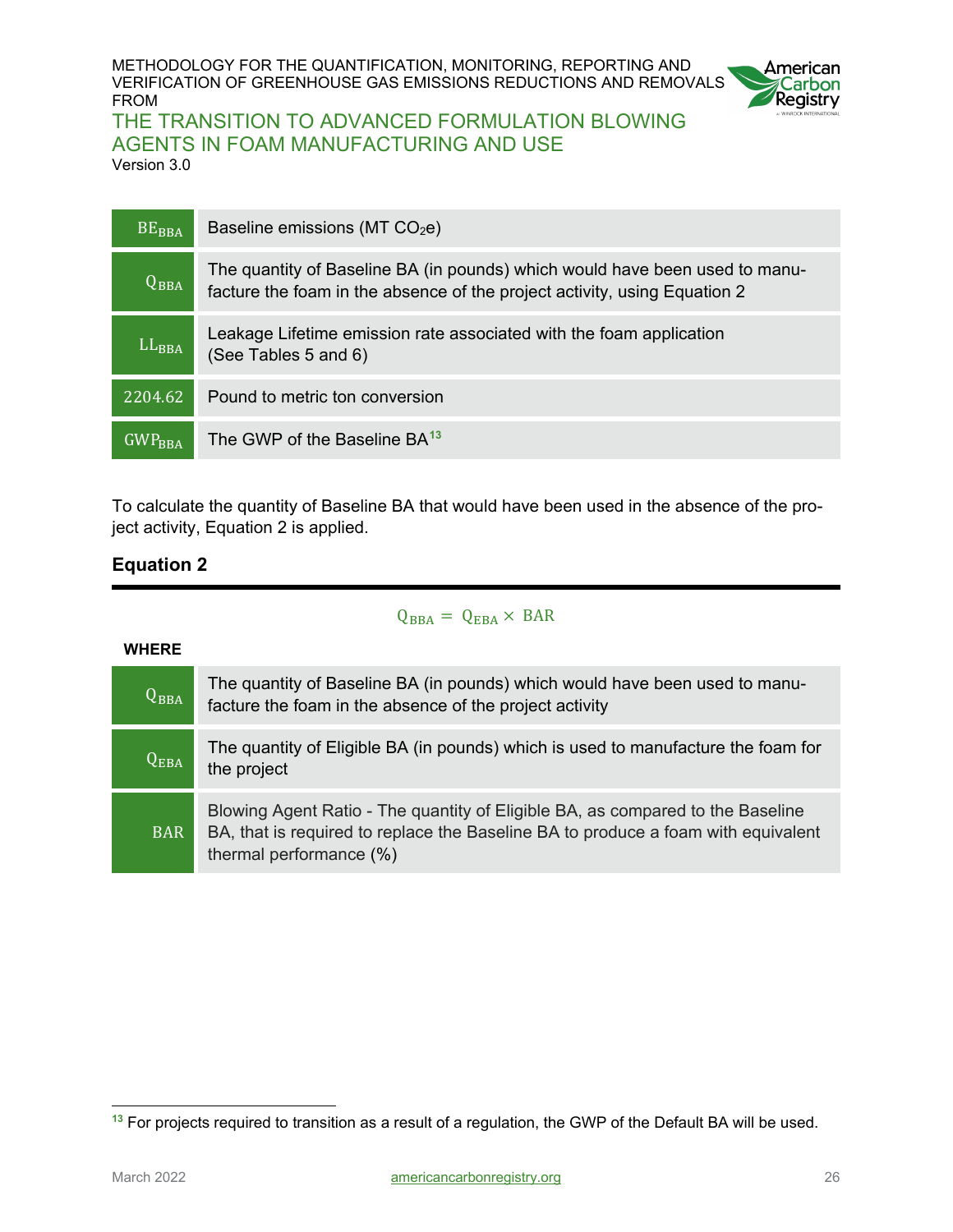

THE TRANSITION TO ADVANCED FORMULATION BLOWING AGENTS IN FOAM MANUFACTURING AND USE Version 3.0

# <span id="page-26-0"></span>4.2 PROJECT EMISSIONS

### <span id="page-26-1"></span>4.2.1 Project Emissions Associated with Foam Manufacturing, Use and Disposal

These emissions are calculated as the total quantity of Eligible BA that is used in the project, multiplied by the Leakage Lifetime emission rate associated with the foam application (same as the emission rate used in Equation 1), multiplied by the GWP of the Eligible BA.

### <span id="page-26-2"></span>4.2.2 Calculating Project BA Blends

When the BA is a blend, project emissions are only calculated for the Eligible BA portion of the blend.

#### <span id="page-26-5"></span>**Equation 3**

| <b>WHERE</b>    |                                                                                                                 |
|-----------------|-----------------------------------------------------------------------------------------------------------------|
| PEEBA           | Project emissions ( $MT CO2e$ )                                                                                 |
| $Q_{EBA}$       | The quantity of Eligible BA (in pounds), which is used to manufacture the foam for<br>the project               |
| $LL_{EBA}$      | The Leakage Lifetime emission rate of the foam application (set equal to emission<br>factor used in Equation 1) |
| 2204.62         | Pound to metric ton conversion                                                                                  |
| $GWP_{\rm EBA}$ | The GWP of the Eligible BA                                                                                      |

#### $PE_{EBA} = (Q_{EBA} \times LL_{EBA}) \div 2204.62 \times GWP_{EBA}$

# <span id="page-26-3"></span>4.3 LEAKAGE

### <span id="page-26-4"></span>4.3.1 Market-shifting Leakage Emissions

Transition to an Eligible BA does not cause the displaced BA to be used elsewhere. There is no market-shifting leakage and hence is to be disregarded.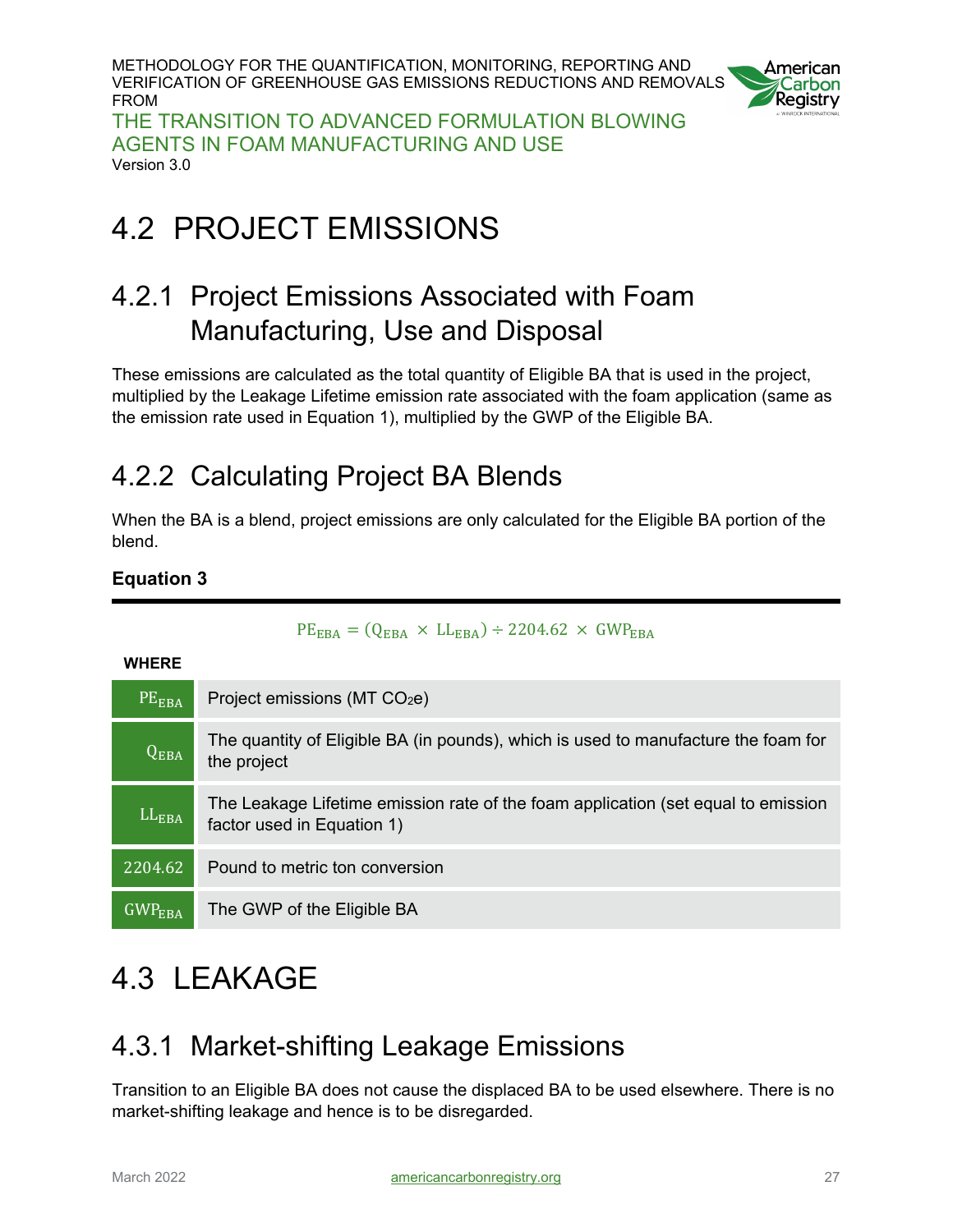METHODOLOGY FOR THE QUANTIFICATION, MONITORING, REPORTING AND VERIFICATION OF GREENHOUSE GAS EMISSIONS REDUCTIONS AND REMOVALS FROM THE TRANSITION TO ADVANCED FORMULATION BLOWING



AGENTS IN FOAM MANUFACTURING AND USE Version 3.0

### <span id="page-27-0"></span>4.3.2 Activity-shifting Leakage Emissions

If the Project Activity results in the equipment used in the baseline being transferred to another location or activity in which a BA with a GWP greater than 30 is used, leakage effects are to be considered. If the baseline equipment is also used in the project or is decommissioned, then leakage is to be disregarded.

#### **ACTIVITY SHIFTING LEAKAGE EMISSIONS ASSOCIATED WITH THE FOAM MANUFACTURING, USE AND DISPOSAL.** These emissions are calculated as the total quantity of BA with a GWP greater than 30 that is being used at the new location with the baseline equipment, multiplied by the Leakage Lifetime emission rate associated with the foam application (Tables 5 and 6), multiplied by the GWP of the BA.

#### <span id="page-27-1"></span>**Equation 4**

#### $LE<sub>LBA</sub> = (Q<sub>LBA</sub> × LL<sub>LBA</sub>) \div 2204.62 \times GWP<sub>LBA</sub>$

**WHERE**

| LE <sub>LBA</sub>  | Activity shifting leakage emissions (MT CO <sub>2</sub> e)                                                                         |
|--------------------|------------------------------------------------------------------------------------------------------------------------------------|
| $Q_{LBA}$          | The quantity of BA (in pounds) that is used at the new location                                                                    |
| $LL_{LBA}$         | The Leakage Lifetime emission rate associated with the foam application of the<br>BA used at the new location (See Tables 5 and 6) |
| 2204.62            | Pound to metric ton conversion                                                                                                     |
| GWP <sub>LBA</sub> | The GWP of the BA used at the new location                                                                                         |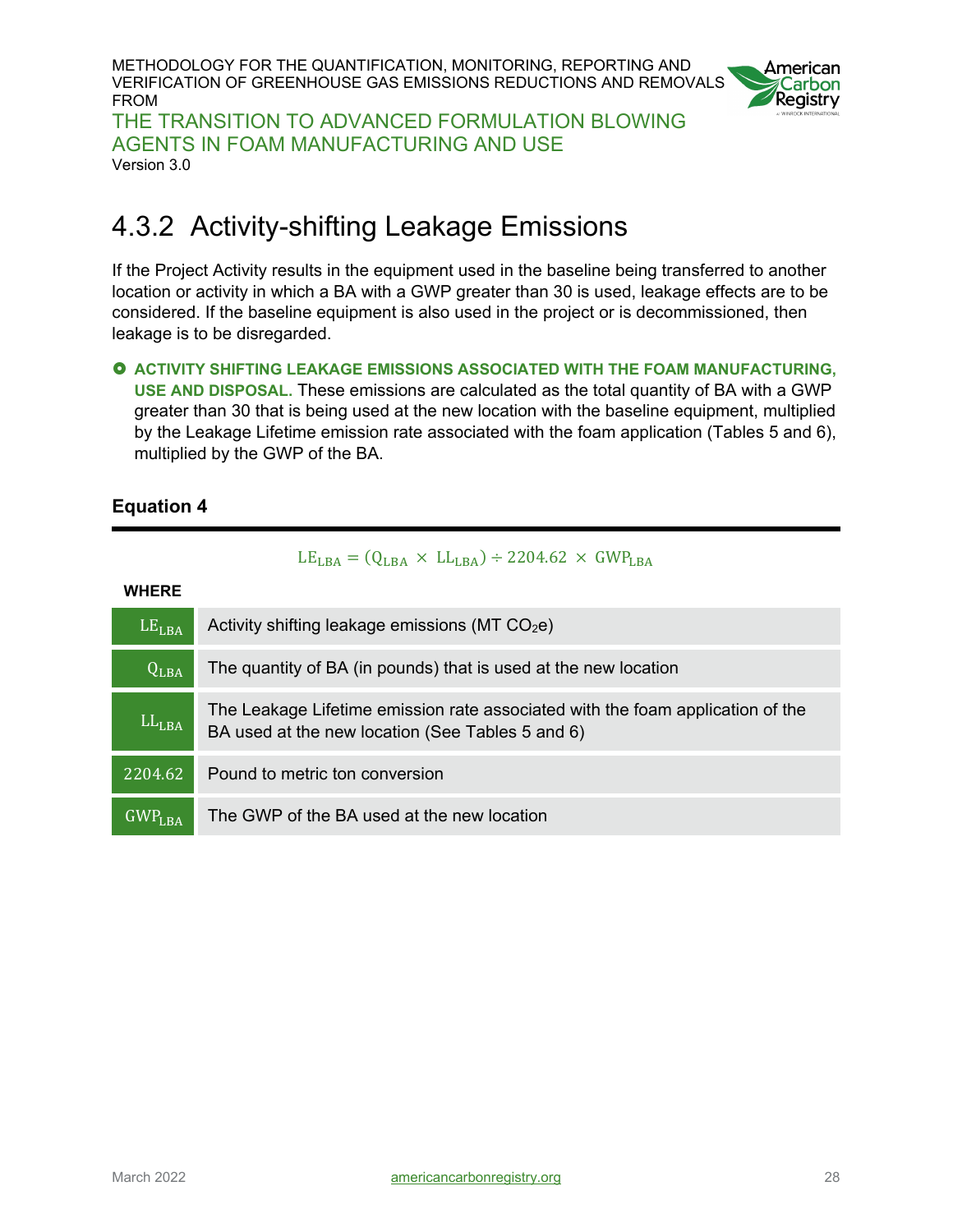

THE TRANSITION TO ADVANCED FORMULATION BLOWING AGENTS IN FOAM MANUFACTURING AND USE Version 3.0

## <span id="page-28-0"></span>4.4 EMISSION REDUCTIONS

The emission reductions achieved as a result of the transition to an Eligible BA are calculated as the baseline emissions minus the leakage emissions (if applicable) minus the project emissions.

#### <span id="page-28-1"></span>**Equation 5[14](#page-28-2)**

 $ER = ((BE<sub>BBA</sub> - LE<sub>LBA</sub>) - PE<sub>EBA</sub>) \times (1 - DF)$ 

#### **WHERE**

| $E\overline{R}$     | Emission reductions (MT $CO2e$ )                       |
|---------------------|--------------------------------------------------------|
| $BE_{BBA}$          | Equation 1 - Baseline emissions (MT $CO2e$ )           |
| PE <sub>EBA</sub>   | Equation 3 - Project emissions (MT $CO2e$ )            |
| $LE$ <sub>LBA</sub> | Equation 4 - Leakage emissions (MT $CO2e$ )            |
| DF                  | $0.03$ – Discount Factor (if applicable) <sup>15</sup> |

<span id="page-28-2"></span> $\overline{a}$ **<sup>14</sup>** As stated in Sections 4.1 and 4.2, where a BA blend is used, emissions are to be quantified separately for each constituent BA. As a result, a summation of baseline, project, and leakage emissions for the project shall occur to accurately quantify total emission reductions associated with a project.

<span id="page-28-3"></span>**<sup>15</sup>** See Footnotes 17 and 18 for applicability.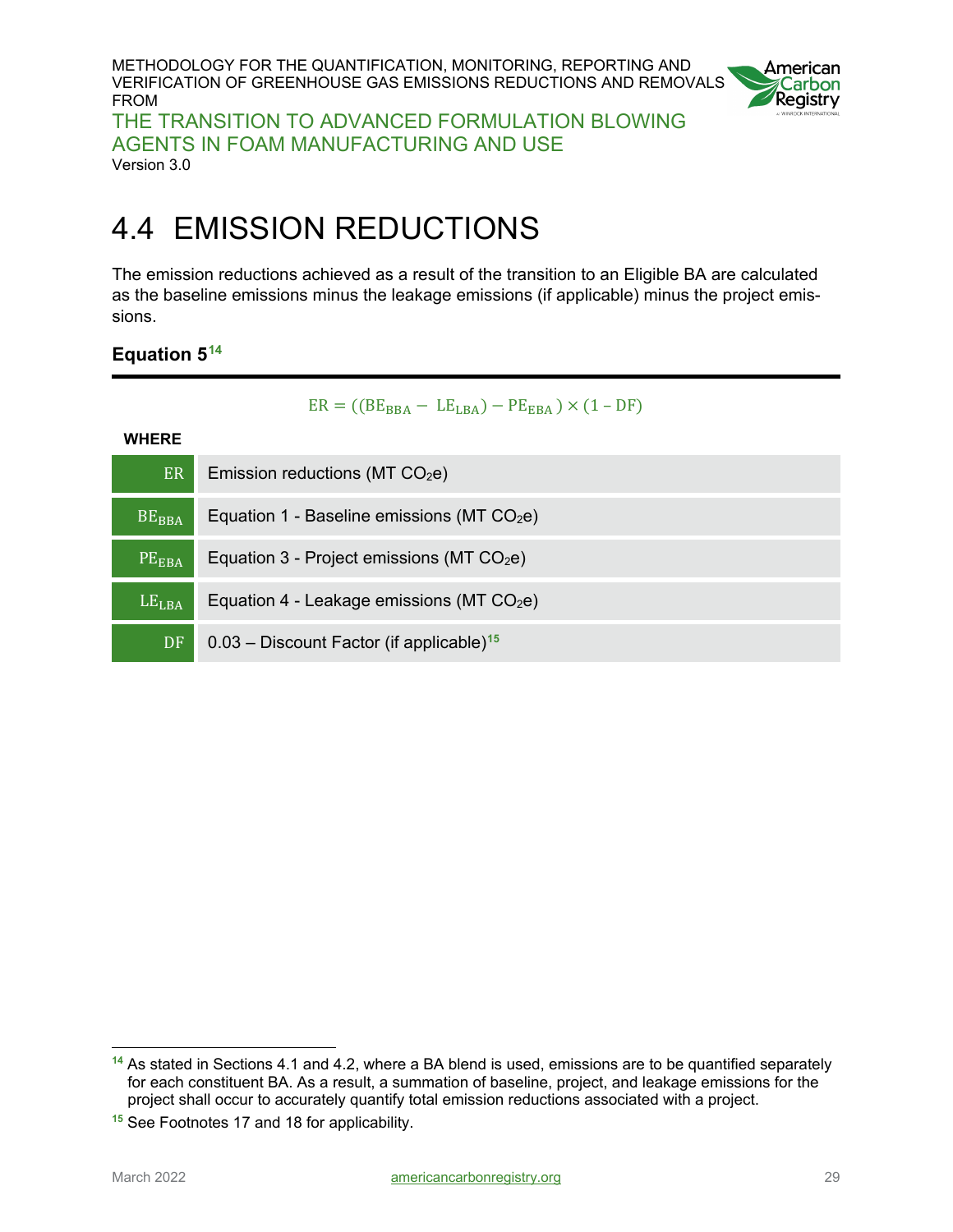

THE TRANSITION TO ADVANCED FORMULATION BLOWING AGENTS IN FOAM MANUFACTURING AND USE Version 3.0

# <span id="page-29-0"></span>5 MONITORING AND DATA COLLECTION

Each project shall include a monitoring, reporting and verification plan sufficient to meet the requirements of the ACR Standard. The plan shall describe the collection of all data to be monitored and in a manner which meets the requirements for accuracy and precision of this Methodology.

This Methodology is based on determining the amount of BA that was or would have been used prior to project implementation and the amount of an Eligible BA used during the project. Project proponents are expected to provide data based on production quantity inputs to the manufacturing process (as shown in Figure 1). The Monitoring Plan shall provide inputs for all applicable equations used in this Methodology.

The project proponent is responsible for the collection and maintenance of all required data and monitoring parameters.

Individual manufacturing facilities or construction sites may be aggregated into a single project provided each of the facilities/sites meet the Applicability Conditions (1.2) and the project proponent provides the monitoring and recordkeeping as required by this Methodology.

# <span id="page-29-1"></span>5.1 DESCRIPTION OF THE MONITORING PLAN

The project proponent must prepare a monitoring plan describing the following:

- **O** The location and recordkeeping/retention for all stored data.
- **O** The methods used to generate data.
- **O** Transfer points and methods of non-automated transfer of data.
- **O** If applicable, describe any calibration procedures and the frequency with which calibration and other maintenance requirements are performed.
- **O** Describe the internal audit and other quality assurance/quality control procedures.
- Sampling methods utilized and performed during the reporting period, if applicable.

The rationale for monitoring project implementation is to document all project activities implemented by the project proponent.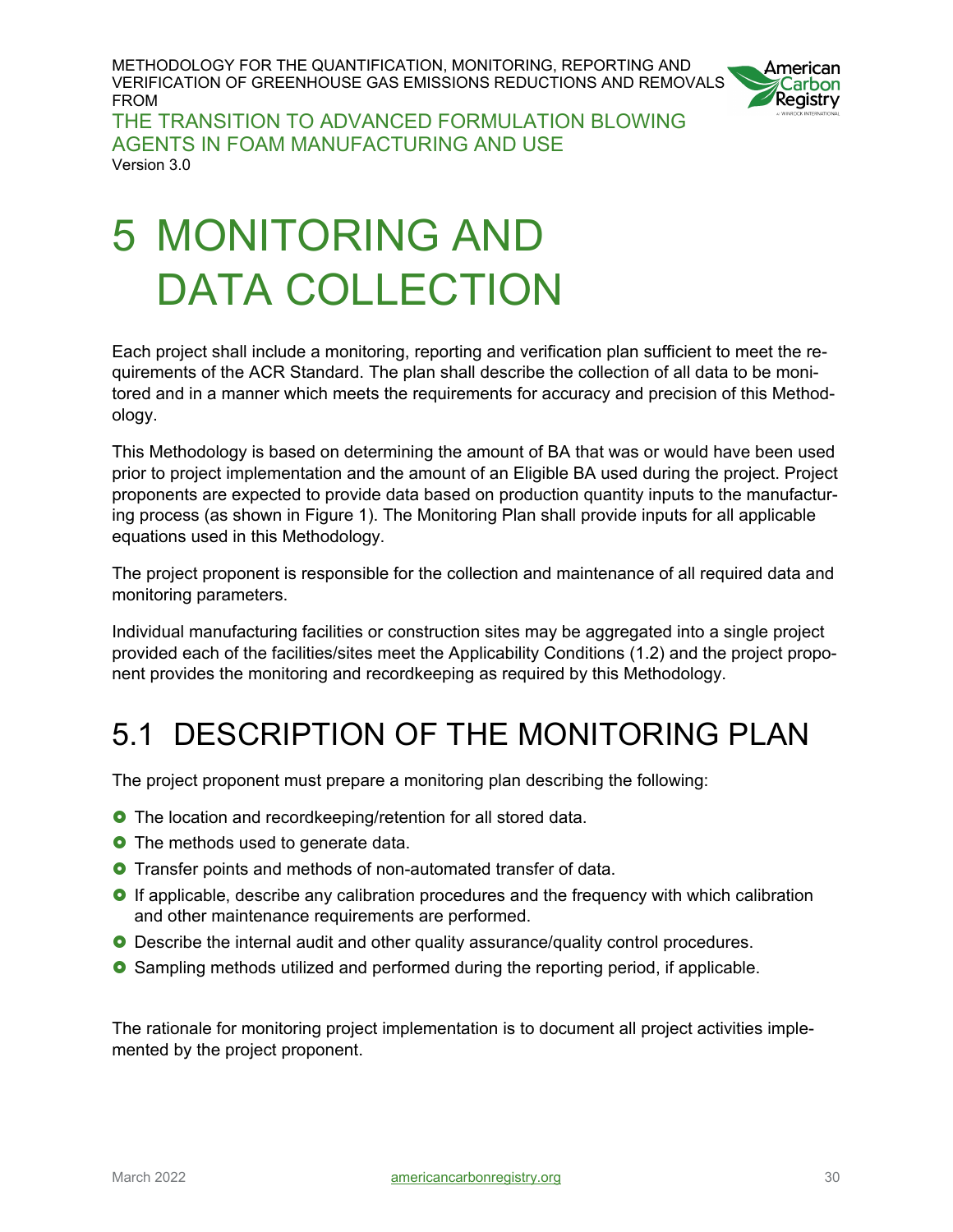

THE TRANSITION TO ADVANCED FORMULATION BLOWING AGENTS IN FOAM MANUFACTURING AND USE Version 3.0

# <span id="page-30-0"></span>5.2 DATA COLLECTION AND PARAMETERS TO BE MONITORED

### <span id="page-30-1"></span>5.2.1 Monitoring Requirements for all Project Types

For all projects, the process for monitoring the project's emission reduction parameters includes:

- **O** Records documenting the foam application used in the baseline and project.
- **O** For all foam applications, other than projects which will use the Default BA, records documenting the Baseline BA used in the project showing a minimum of 2 years of usage prior to the Project Activity.
- **O** Records documenting the amount of the Eligible BA consumed in the Project Activity. Acceptable documentation may include any of the following, but is not limited to:
	- Weight records (in pounds) of Eligible BA material used**[1](#page-30-2)6**, **[1](#page-30-3)7**;
	- ♦ Flow meter records of Eligible BA material used;
	- Number of products produced using the Eligible BA and the quantity (in pounds) of material in each unit manufactured;
- **O** Records documenting the calibration of any weigh scales, flow meters, or similar measurement devices used to document the amount of Eligible BA consumed in the Project Activity.
	- Calibration must be conducted on intervals recommended by the manufacturer and documentation of calibration events shall be recorded and maintained.
- **O** Records used in support of the BA ratio for the project including all calculations to derive the BA ratio.
- **O** Equipment log for all equipment used in the project.

<span id="page-30-2"></span> $\overline{a}$ **<sup>16</sup>** For spray foam projects that only provide documentation on the amount of Eligible BA delivered (to a construction site, for example) and/or purchased for a project, a discount factor of 3.0% shall be applied in the quantification of emission reductions (see equation 5).

<span id="page-30-3"></span>**<sup>17</sup>** For project types other than spray foam that supply pre-shipment weight information for the Eligible BA delivered via tanks, drums, totes, or containers, the return weight of the tanks, drums, totes, or containers shall also be provided to ensure that any "heel" remaining has been accurately deducted. Alternatively, a project (project types other than spray foam) supplying pre-shipment weight information that does not also supply the return weight may validate the pre-shipment weight of Eligible BA by providing additional evidence to the verifier to corroborate the amount of Eligible BA consumed in the project. Non-spray foam project types supplying pre-shipment weight information for the Eligible BA are not eligible to apply a discount factor in the quantification of emission reductions in lieu of sufficient evidence to confirm the amount of Eligible BA consumed in the project.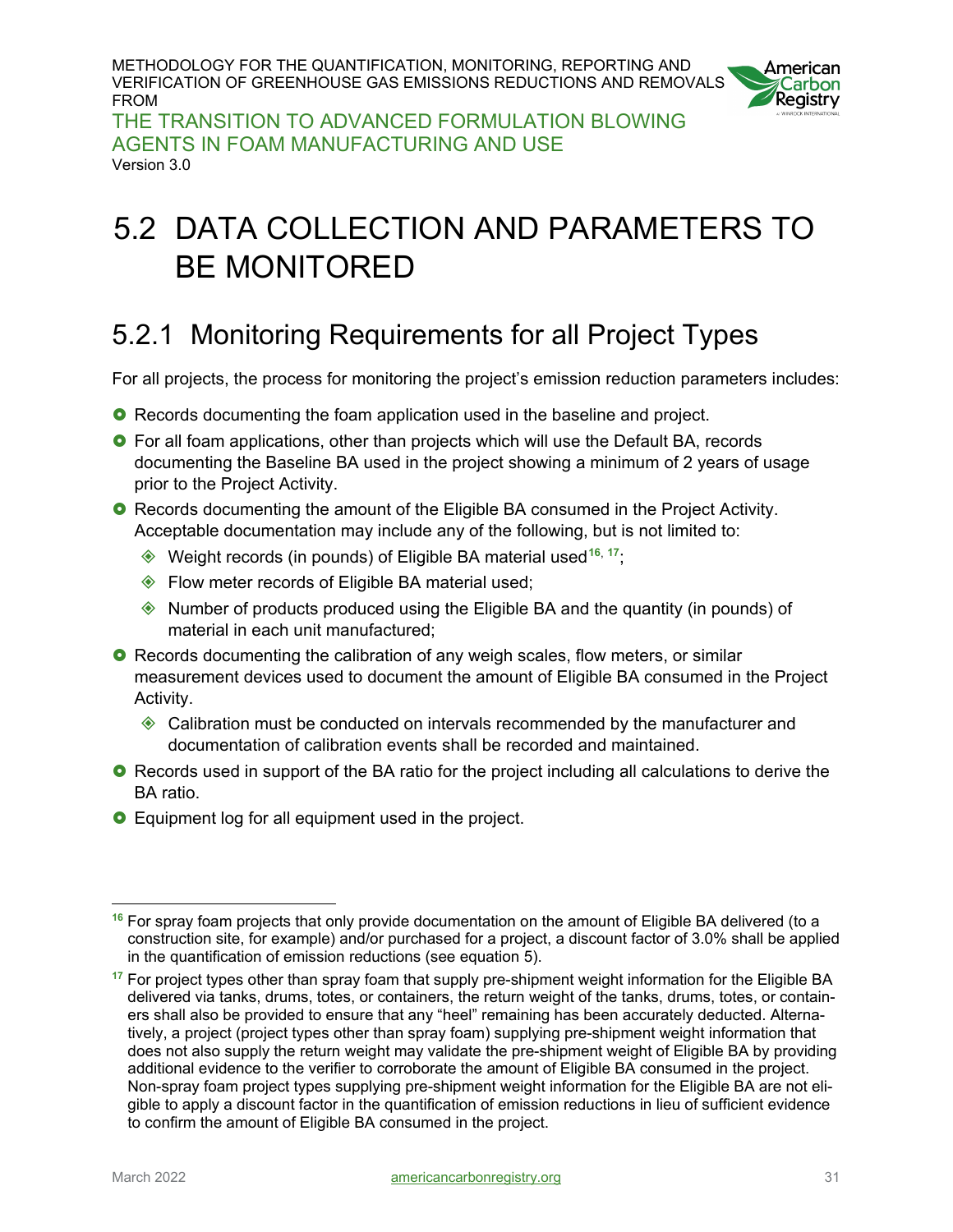

THE TRANSITION TO ADVANCED FORMULATION BLOWING AGENTS IN FOAM MANUFACTURING AND USE Version 3.0

- **O** Identification and log of any equipment modified, replaced, or decommissioned as a result of the Project Activity and any equipment moved for use outside of the project boundaries (leakage).
- **O** For project proponents applying a Default BA: financial, market and/or technical analyses to justify the use of the Default BA.

### <span id="page-31-0"></span>5.2.2 Additional Monitoring Requirements for Formulators and/or Systems Supply Houses

For projects where a Formulator or a Systems Supply House is the Project Proponent (e.g. provides the A side and B side materials as a foam system in tanks, totes, drums or other containers) the following requirements must also be met in addition to those requirements in Section 5.2.1:

- **O** Records documenting that the foam system supplied to the foam manufacturer by the Formulator/Systems Supply House was shipped to and received by the foam manufacturer. Acceptable documentation may include, but is not limited to:
	- ◆ Bills of lading or other business records provided by the transport company as receipt of shipped material.
- **O** Records documenting that the foam system supplied to the foam manufacturer by the Formulator/Systems Supply House was used in the application identified by the Project. Acceptable documentation may include any of the following:
	- ◆ Documentation from the Formulator/Systems Supply House;
	- ◆ Documentation from the foam manufacturer;
	- $\diamondsuit$  Signed attestation from the foam manufacturer.

### <span id="page-31-1"></span>5.2.3 Additional Monitoring Requirements for Spray Foam Projects

For projects where a Formulator/Systems Supply House that is supplying spray foam is the Project Proponent (e.g. the A-side and B-side materials are supplied in tanks, totes, drums or other containers for use in Spray Foam applications) the following requirements must also be met in addition to those requirements in Sections 5.2.1 and 5.2.2:

 Attestations must be obtained from distributors and contractors representing a minimum of 10 percent of the volume of Eligible BA included in the Project Activity**[18](#page-31-2)**.

<span id="page-31-2"></span> $\overline{a}$ **<sup>18</sup>** Attestations must be collected from a minimum of one distributor and two foam insulation contractors, per project.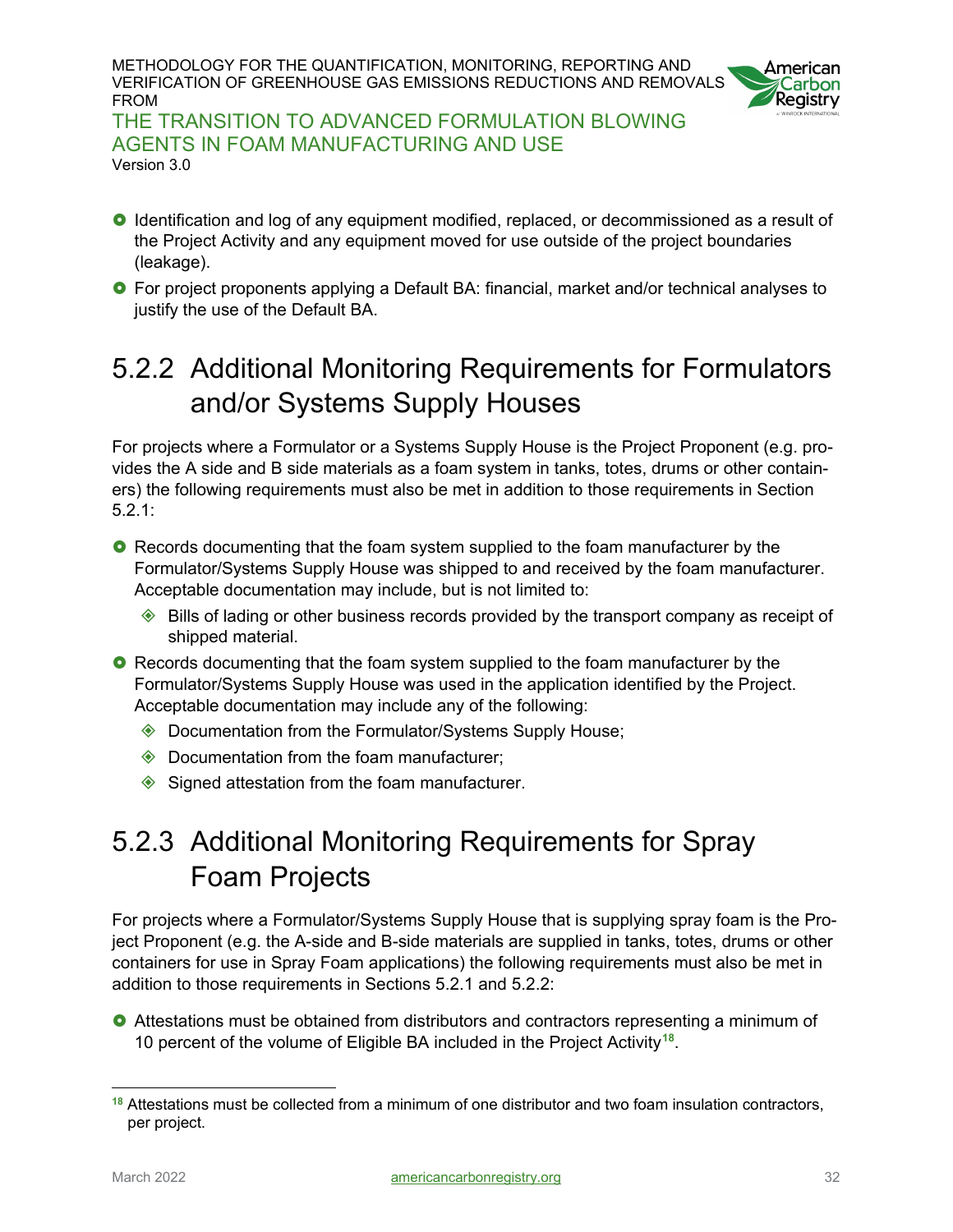

THE TRANSITION TO ADVANCED FORMULATION BLOWING AGENTS IN FOAM MANUFACTURING AND USE Version 3.0

- ◆ Attestations must document the following:
	- ◆ Approximate date(s) of foam production;
	- Confirmation that all A side and B side materials sent to the construction site were consumed on the date(s) specified.
- For consecutive annual or sub-annual projects, attestations may only be provided from the same distributors and contractors once every third project validation/verification.

Alternatively, when the Formulator/Systems Supply House that is supplying spray foam is the project proponent (e.g. the A side and B side materials are supplied in tanks, totes, drums or other containers for use in spray foam applications), if attestations are not obtained from distributors and contractors, an attestation from the Formulator/Supply House is required instead and must state:

- the names, addresses and websites for all distributors/contractors that purchased eligible BA during the reporting period;
- $\Diamond$  that the Formulator/ Supply House is not aware, to their knowledge, of the distributor's plans to destroy eligible BA or product made with eligible BA;
- $\Diamond$  that the Formulator/ Supply House does not share revenue or other incentives related to the sale of carbon offsets with the distributor/contractor.

<span id="page-32-0"></span>This attestation is in addition to attestations related to ownership and title of carbon offsets.

### 5.2.4 Parameters Monitored

| <b>PARAMETER</b>                       | <b>BAR</b>                                                                                                                                                                      |
|----------------------------------------|---------------------------------------------------------------------------------------------------------------------------------------------------------------------------------|
| <b>Units</b>                           | $\%$                                                                                                                                                                            |
| <b>Description</b>                     | (BA ratio) The quantity of Eligible BA, as compared to the Baseline<br>BA, that is required to replace the Baseline BA to produce a foam<br>with equivalent thermal performance |
| <b>Relevant Section</b>                | 4 1                                                                                                                                                                             |
| <b>Relevant Equation(s)</b>            | 2                                                                                                                                                                               |
| <b>Source of Data</b>                  | MSDS sheets, foam production records, meter readings, product<br>or design specifications, engineering calculations                                                             |
| <b>Measurement</b><br><b>Frequency</b> | Once, at the beginning of each project                                                                                                                                          |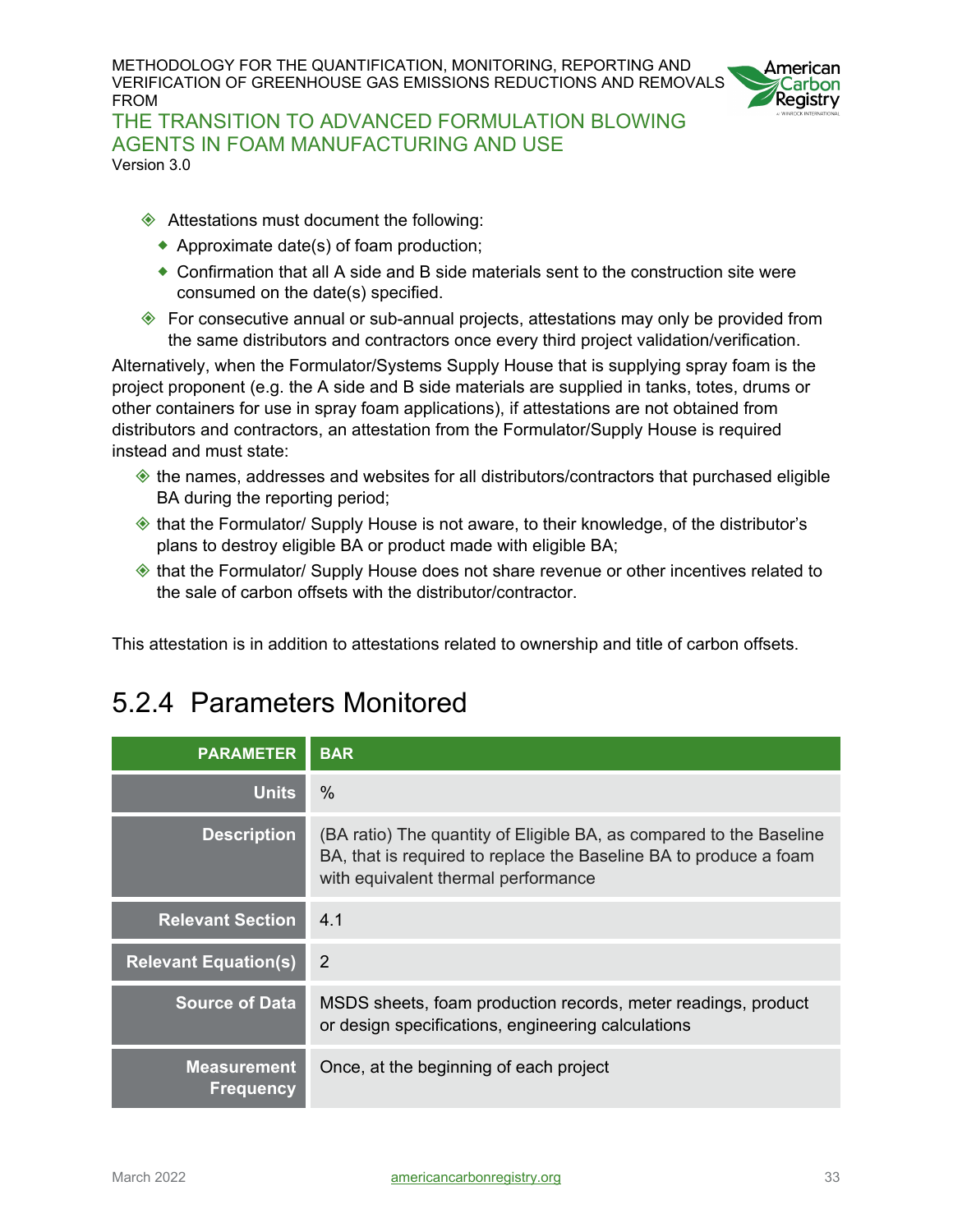

| <b>PARAMETER</b>                       | <b>QEBA</b>                                                           |
|----------------------------------------|-----------------------------------------------------------------------|
| <b>Units</b>                           | Pounds                                                                |
| <b>Description</b>                     | Quantity of Eligible BA used in project                               |
| <b>Relevant Section</b>                | 4.1 and 4.2                                                           |
| <b>Relevant Equation(s)</b>            | $2$ and $3$                                                           |
| <b>Source of Data</b>                  | Operating records, purchase records, usage records,<br>meter readings |
| <b>Measurement</b><br><b>Frequency</b> | Throughout the project                                                |

| <b>PARAMETER</b>                       | <b>QLBA</b>                                                                                                                          |
|----------------------------------------|--------------------------------------------------------------------------------------------------------------------------------------|
| <b>Units</b>                           | <b>Pounds</b>                                                                                                                        |
| <b>Description</b>                     | Quantity of BA that is shifted to the new location that results in<br>activity shifting leakage                                      |
| <b>Relevant Section</b>                | 4.3                                                                                                                                  |
| <b>Relevant Equation(s)</b>            | $\overline{4}$                                                                                                                       |
| <b>Source of Data</b>                  | Records associated with moving the equipment to a new location,<br>operating records, purchase records, meter readings, attestations |
| <b>Measurement</b><br><b>Frequency</b> | Throughout the project                                                                                                               |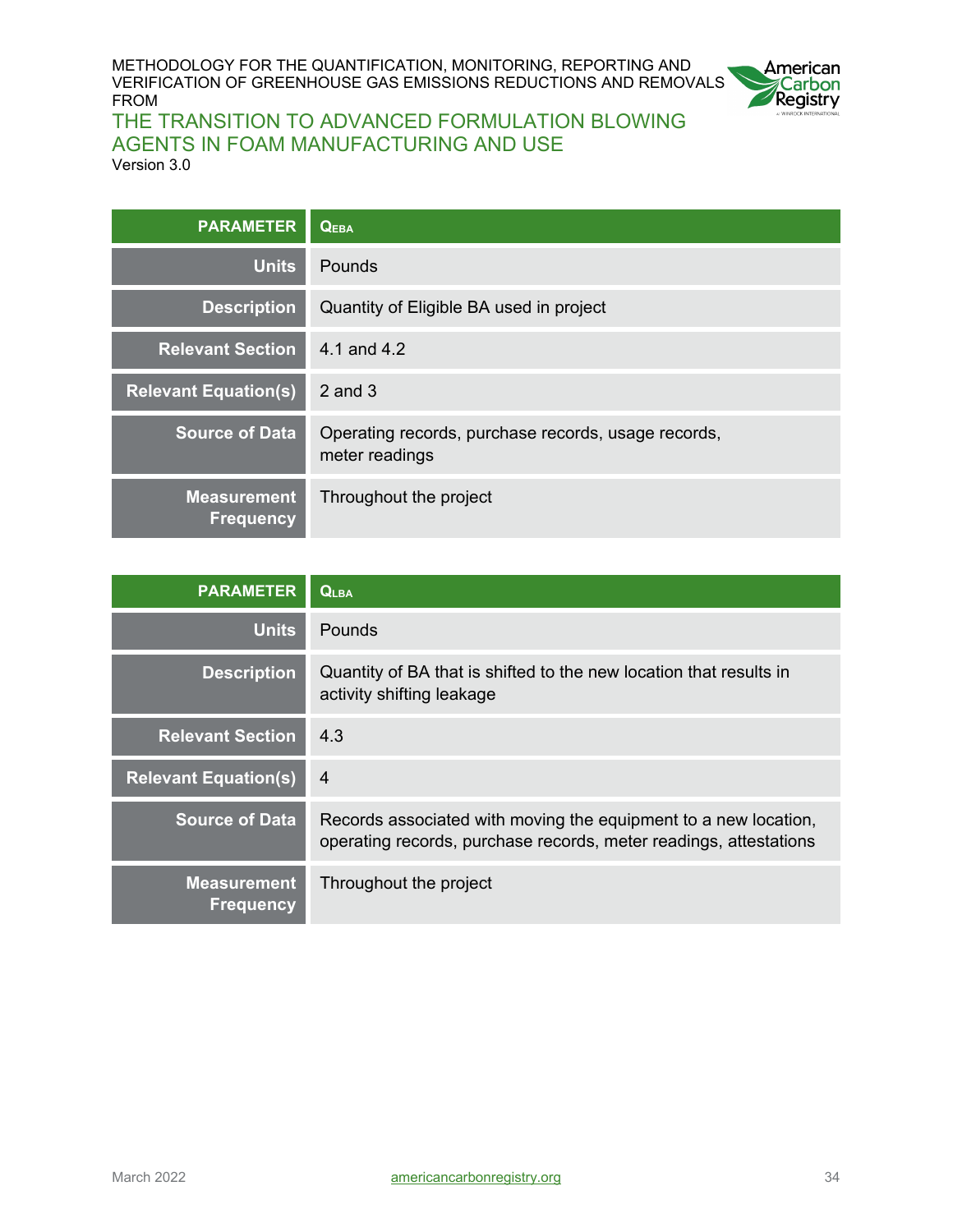

THE TRANSITION TO ADVANCED FORMULATION BLOWING AGENTS IN FOAM MANUFACTURING AND USE Version 3.0

# <span id="page-34-0"></span>**APPENDIX A: DEVELOPMENT OF PERFORMANCE STANDARD**

In developing the Methodology, information about BA use in the foam industry was gathered and reviewed. This included several studies, reports, and conversations with industry experts, regulatory personnel, and foam manufacturers. Additionally, a market research report was commissioned on the "Global Foam Blowing Agents Market Size, Share, Development, Growth, and Demand Forecast". The ACR peer review process was also relied upon to identify the market penetration of all BAs and then to identify the Eligible Foam Applications, which are shown in Methodology Table 1 and repeated below.

| <b>FOAM APPLICATION</b>              | <b>DESCRIPTION</b>                                                                                                                                                                                                                                                                                                                                                                             |  |  |
|--------------------------------------|------------------------------------------------------------------------------------------------------------------------------------------------------------------------------------------------------------------------------------------------------------------------------------------------------------------------------------------------------------------------------------------------|--|--|
| <b>XPS boardstock</b>                | Boardstock, block, and billet that is used for insulation in the<br>following applications: roofing, walls, flooring, and pipes.<br>Does not include XPS sheet foam applications.                                                                                                                                                                                                              |  |  |
| Two-component rigid PU<br>spray foam | Spray foam is a two-part polyurethane application that when<br>combined forms a solid foam insulation; involves a gun, noz-<br>zle or straw and forms foam as the ingredient chemicals are<br>blended together.                                                                                                                                                                                |  |  |
| <b>Rigid PU injected foam</b>        | A manufacturing process for producing component parts<br>by injecting two or more liquid streams into a mold or part.<br>Materials for the component are fed into a mix-head, mixed,<br>and forced into the mold cavity, where they react, foam, cool<br>and harden to the configuration of the cavity. Only Rigid<br>PU injected foam used in the following sub-applications<br>are eligible: |  |  |
|                                      | Marine flotation or buoyancy                                                                                                                                                                                                                                                                                                                                                                   |  |  |
|                                      | Heating, Ventilation, Air Conditioning and Air<br>$\bullet$<br><b>Handling Systems</b>                                                                                                                                                                                                                                                                                                         |  |  |
|                                      | Refrigerated Transport - Foam used in refrigerated<br>$\bullet$<br>logistics services such as refrigerated cargo boxes<br>and coolers                                                                                                                                                                                                                                                          |  |  |

#### <span id="page-34-1"></span>**Table 7: Eligible Foam Applications**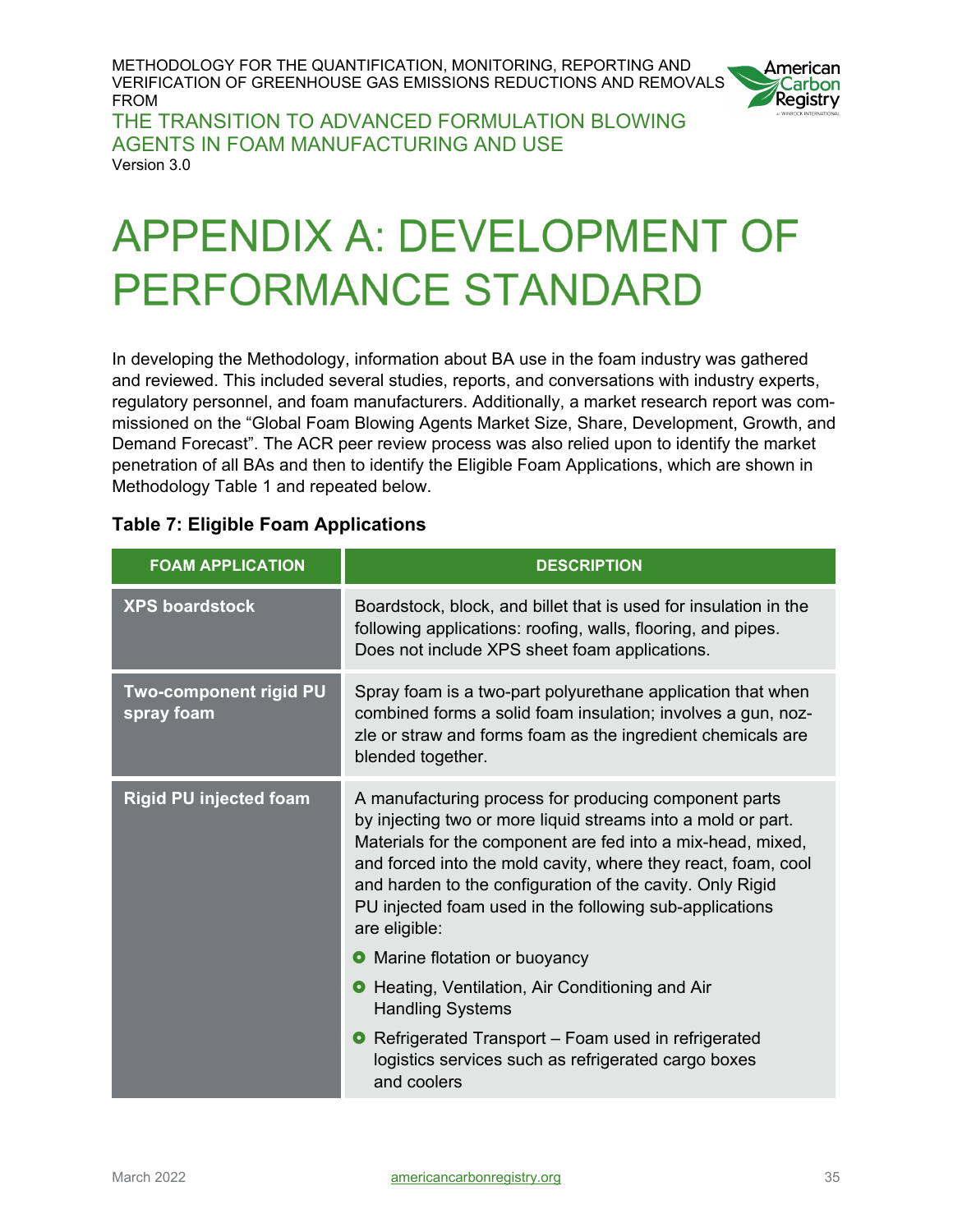

THE TRANSITION TO ADVANCED FORMULATION BLOWING AGENTS IN FOAM MANUFACTURING AND USE Version 3.0

| <b>FOAM APPLICATION</b>                                    | <b>DESCRIPTION</b>                                                                                                                                   |
|------------------------------------------------------------|------------------------------------------------------------------------------------------------------------------------------------------------------|
|                                                            | <b>O</b> Small Retail Food Refrigeration - Includes Stand Alone<br>Equipment and Refrigerated Food Processing and<br><b>Dispensing Equipment</b>     |
|                                                            | <b>O</b> Large Retail Food Refrigeration – Includes large,<br>"engineered" systems used in supermarkets and<br>walk-in freezers                      |
|                                                            | • Industrial Refrigeration – Includes industrial process<br>refrigeration and cold storage applications that employ<br>cold storage panel insulation |
|                                                            | • Garage and entry doors                                                                                                                             |
| <b>Rigid PUF residential</b><br>refrigerators and freezers | Appliances used to preserve food and beverages in<br>residential applications.                                                                       |

To construct the performance standard, it was important to determine which sectors had high penetration rates for low GWP BA. Based on market research, it was determined that the following sectors already had high penetration rates for certain low GWP BA (primarily HC BA which are commonly considered to be lower GWP BA):

- **O** PU Spray, other than two-component PU Spray
- **O** Rigid PUF discontinuous panel
- **O** Rigid PUF continuous laminate/boardstock
- **O** Rigid PUF block for pipe sections
- **O** Rigid PUF discontinuous block for panels
- **O** Rigid PUF pipe-in-pipe
- **O** Rigid PUF discontinuous block for pipe sections
- **O** Rigid PUF continuous block
- **O** XPS sheet

The primary outcome that the Methodology is meant to incentivize (reduced GHG emissions from foam BA consumption) is already being achieved in the above applications at rates that are higher than acceptable for crediting under this Methodology. Further, it was also clear that the use of HC BA should be considered business as usual for foam production. There are many additional concerns with HC BA such as high flammability risks, cost associated with flame proofing and safety measures, status as volatile organic compounds, and the generally lower thermal efficiency of foams produced by HC BA as compared to many alternatives. For these reasons, the Methodology credits only advanced formulation BAs and HC are ineligible for crediting.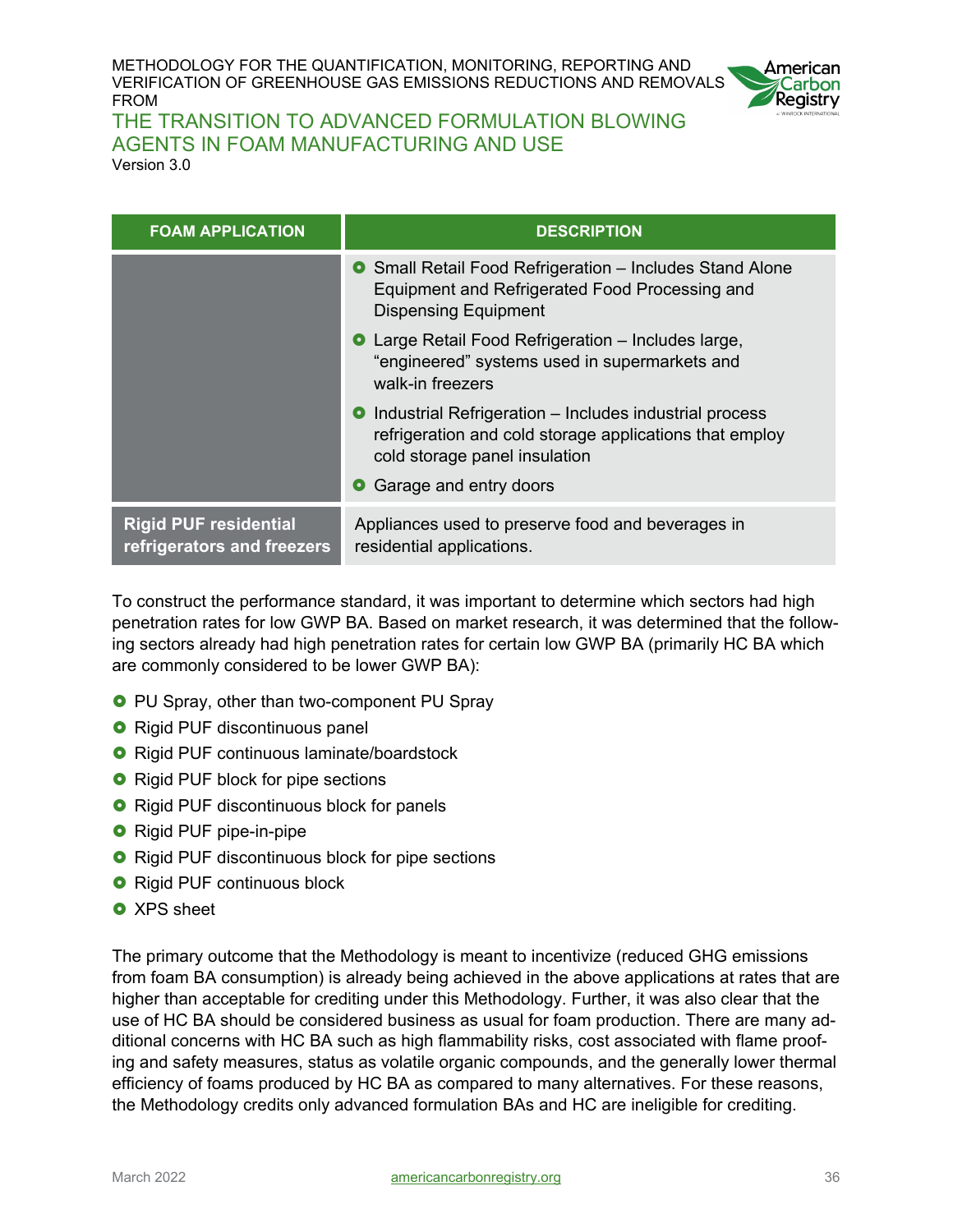

THE TRANSITION TO ADVANCED FORMULATION BLOWING AGENTS IN FOAM MANUFACTURING AND USE Version 3.0

Table 8 shows the market penetration rates of Eligible BAs. Table 9 shows the market penetration rates of Eligible BAs with the addition of the percentage of HC BAs consumed in these applications. As is shown, the eligible foam applications have extremely low adoption rates for Eligible BA and are also not achieving high rates of low GWP BA adoption, in general.

#### <span id="page-36-0"></span>**Table 8 Market Penetration Rate of Eligible BAs[19](#page-36-1)**

| <b>APPLICATION</b>                                                                                   | 2013     | 2014     | 2015     | 2016     | 2017     |
|------------------------------------------------------------------------------------------------------|----------|----------|----------|----------|----------|
| Rigid PUF injected foam -<br>Marine flotation and buoy-<br>ancy                                      | 1.29%    | 1.61%    | 2.04%    | 2.51%    | 2.89%    |
| Rigid PUF injected foam -<br>Heating, Ventilation, Air<br>Conditioning and Air Han-<br>dling Systems | 2.06%    | 2.52%    | 3.21%    | 3.84%    | 4.41%    |
| Rigid PUF injected foam -<br><b>Refrigerated Transport</b>                                           | 1.46%    | 1.80%    | 2.30%    | 2.77%    | 3.21%    |
| Rigid PUF injected foam -<br><b>Industrial Refrigeration</b><br><b>Systems</b>                       | $1 - 2%$ | $1 - 2%$ | $1 - 2%$ | $1 - 2%$ | $1 - 2%$ |
| Rigid PUF injected foam -<br><b>Retail Food Refrigeration</b>                                        | 1.56%    | 1.91%    | 2.45%    | 2.88%    | 3.32%    |
| Rigid PUF injected foam -<br><b>Garage and Entry Doors</b>                                           | 1.61%    | 2.14%    | 3.03%    | 3.88%    | 4.65%    |
| Rigid PUF residential re-<br>frigerators and freezers                                                | 1.18%    | 1.48%    | 1.92%    | 2.34%    | 2.75%    |
| XPS (Board, Billet, and<br>Block only)                                                               | $7 - 8%$ | $7 - 8%$ | $7 - 8%$ | $7 - 8%$ | 7-8%     |
| Two-component Rigid PU<br><b>Spray Foam</b>                                                          | 5%       | 5%       | 5%       | 5%       | 5%       |

<span id="page-36-1"></span>**<sup>19</sup>** Eligible BAs assessed in the market analysis included all known HFOs, Methyl Formate, and inert gases.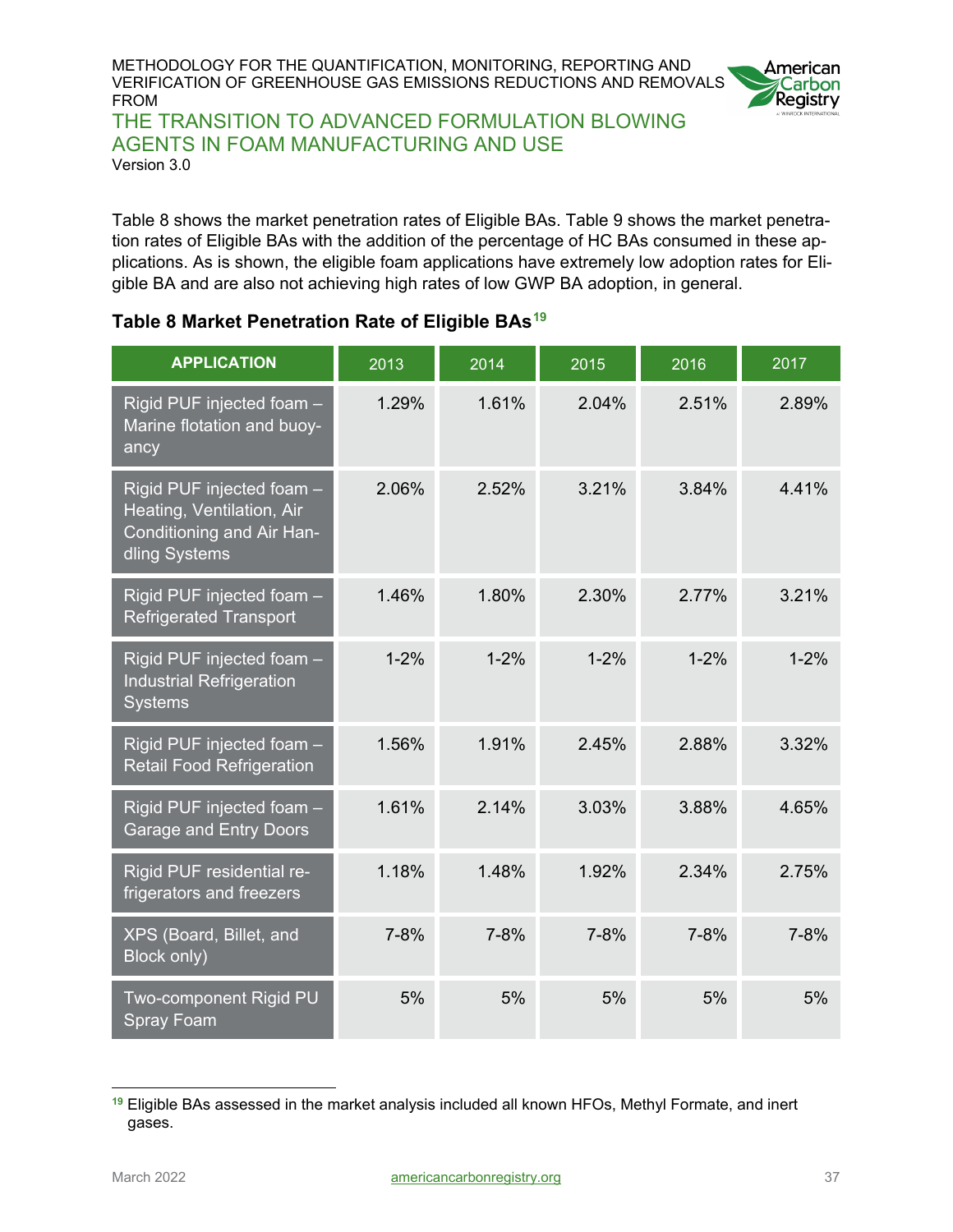

THE TRANSITION TO ADVANCED FORMULATION BLOWING AGENTS IN FOAM MANUFACTURING AND USE Version 3.0

#### <span id="page-37-0"></span>**Table 9: Market Penetration Rate Including HC BAs**

| <b>APPLICATION</b>                                                                                   | 2013     | 2014     | 2015     | 2016     | 2017     |
|------------------------------------------------------------------------------------------------------|----------|----------|----------|----------|----------|
| Rigid PUF injected foam -<br>Marine flotation and buoy-<br>ancy                                      | 8.21%    | 8.89%    | 9.69%    | 10.68%   | 11.89%   |
| Rigid PUF injected foam -<br>Heating, Ventilation, Air<br>Conditioning and Air Han-<br>dling Systems | 10.54%   | 11.36%   | 12.41%   | 13.50%   | 14.84%   |
| Rigid PUF injected foam -<br><b>Refrigerated Transport</b>                                           | 6.86%    | 7.41%    | 8.12%    | 8.86%    | 9.76%    |
| Rigid PUF injected foam -<br><b>Industrial Refrigeration</b><br><b>Systems</b>                       | $7 - 8%$ | $6 - 7%$ | $7 - 8%$ | $7 - 8%$ | $7 - 8%$ |
| Rigid PUF injected foam -<br><b>Retail Food Refrigeration</b>                                        | 7.12%    | 7.72%    | 8.53%    | 9.25%    | 10.11%   |
| Rigid PUF injected foam -<br>Garage and Entry Doors                                                  | 5.45%    | 6.90%    | 8.61%    | 10.41%   | 12.43%   |
| <b>Rigid PUF residential</b><br>refrigerators and freezers                                           | 9.26%    | 9.63%    | 10.00%   | 10.73%   | 12.00%   |
| XPS (Board, Billet, and<br>Block only)                                                               | 8-9%     | 8-9%     | 8-9%     | 8-9%     | 8-9%     |
| Two-component Rigid PU<br><b>Spray Foam</b>                                                          | 5%       | 5%       | 5%       | 5%       | 5%       |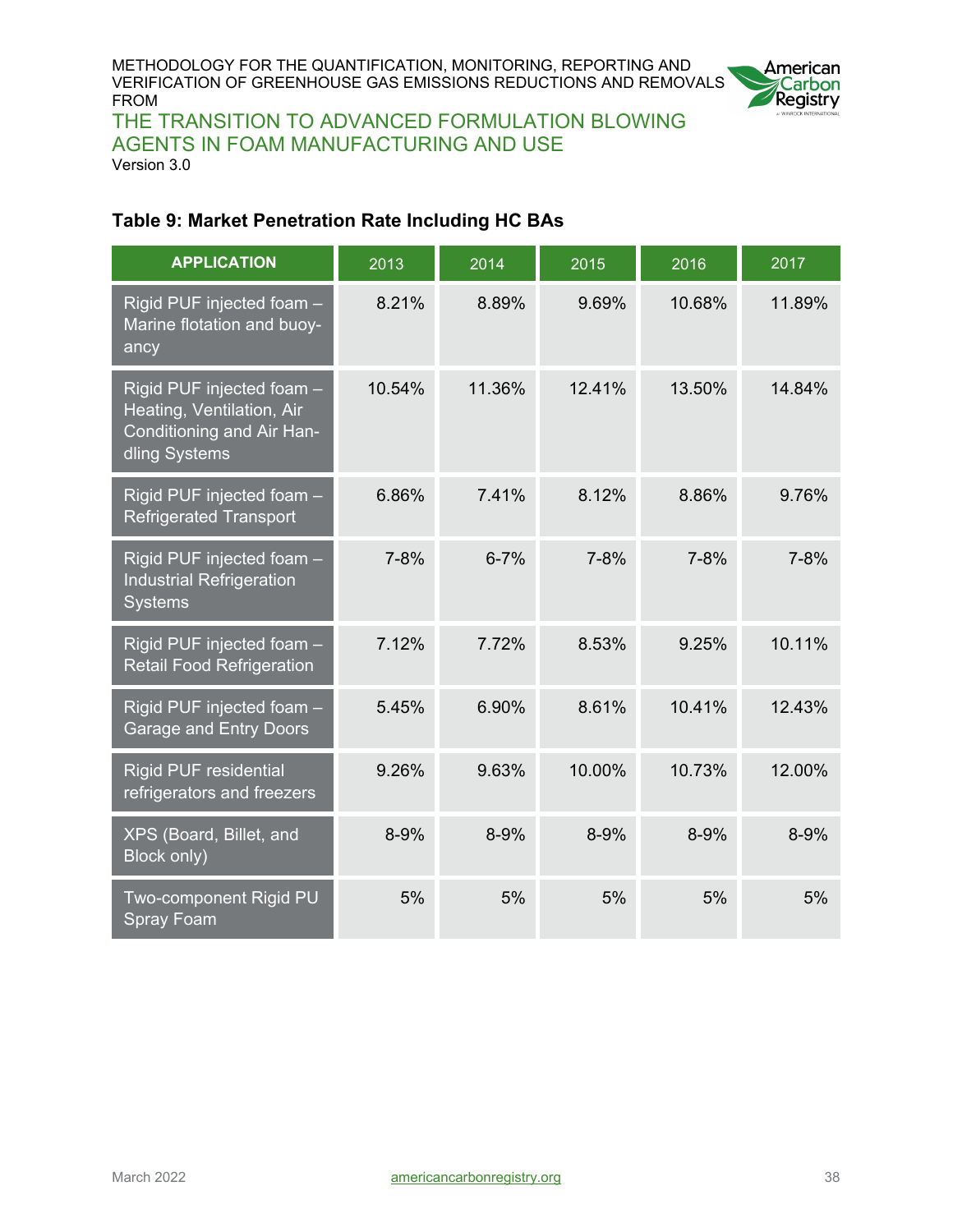

THE TRANSITION TO ADVANCED FORMULATION BLOWING AGENTS IN FOAM MANUFACTURING AND USE Version 3.0

# <span id="page-38-0"></span>**APPENDIX B: ELIGIBLE BA GWP**

The following is a table of Eligible BAs that are listed as acceptable substitutes under the SNAP program. This list is not exhaustive, it is only the list of substitutes under SNAP that are applicable to this Methodology.

#### <span id="page-38-1"></span>**Table 10: GWPs for Selected Eligible BAs**

| <b>ELIGIBLE BA</b> | <b>GWP</b> |
|--------------------|------------|
| Methyl formate     | $5^{20}$   |
| $HFO-1336mzz(Z)$   | $2^{21}$   |
| HCFO-1233zd(E)     | 3722       |
| CO <sub>2</sub>    | $1^{23}$   |
| Methylal           | $1^{24}$   |
| $HFO-1234ze$       | 1 25       |

<span id="page-38-2"></span> $\overline{a}$ **<sup>20</sup>** Per U.S. EPA, methyl formate's GWP is expected to be low, based on similarity to other compounds with GWPs that have been published in the peer-reviewed literature (see IPCC 4th Assessment Report, Table 2.15). Per the Federal Register, the GWP is stated to be "very low or zero" in all Federal Register listings (for methyl formate and Ecomate).For purposes of this Methodology, the GWP shall be set equal to 5 in Project emission reduction calculations.

<span id="page-38-3"></span>**<sup>21</sup>** AR5

<span id="page-38-4"></span>**<sup>22</sup>** <https://www.regulations.gov/document/EPA-HQ-OAR-2003-0118-1710>

<span id="page-38-5"></span>**<sup>23</sup>** AR5

<span id="page-38-6"></span>**<sup>24</sup>** <https://www.regulations.gov/document/EPA-HQ-OAR-2003-0118-1710>

<span id="page-38-7"></span>**<sup>25</sup>** Per AR5, the GWP is less than 1. For purposes of this Methodology, the GWP shall be set equal to 1 in Project emission reduction calculations.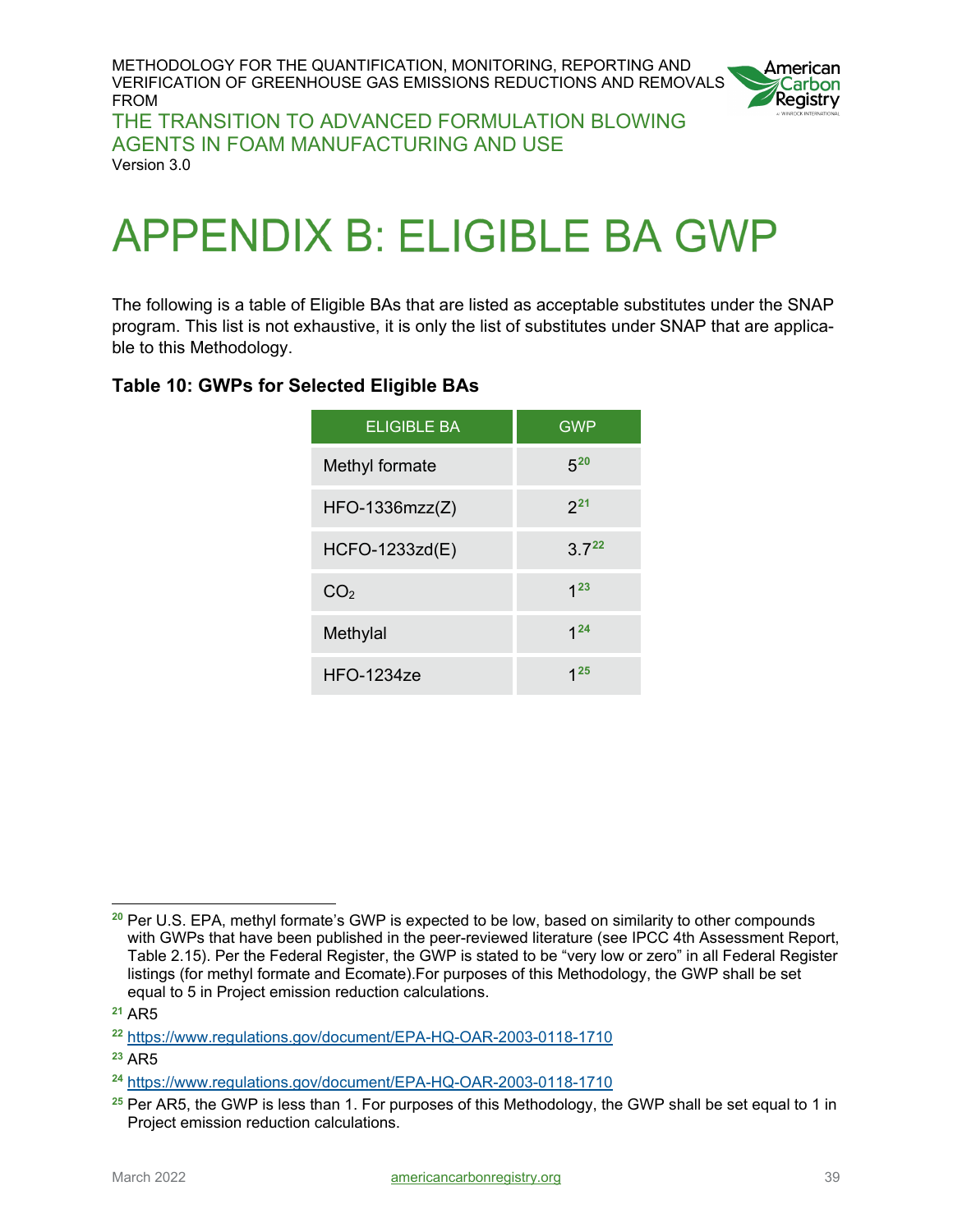

THE TRANSITION TO ADVANCED FORMULATION BLOWING AGENTS IN FOAM MANUFACTURING AND USE Version 3.0

# <span id="page-39-0"></span>**APPENDIX C: REFERENCES AND OTHER INFORMATION**

A Review of The CPI End-Use Market Survey 2012 (2013, October). PU Magazine.10 (5).

American Chemistry Council, Center for the Polyurethanes Industry (2013) 2012 End-Use Market Survey on the Polyurethanes Industry in the United States, Canada, & Mexico.

American Chemistry Council, Center for the Polyurethanes Industry (2011). 2010 End Use Market Survey on Polyurethanes Industry in the US, Canada & Mexico.

AB-32 Climate Change Scoping Plan (2008). Retrieved from: [https://www.arb.ca.gov/cc/scop](https://www.arb.ca.gov/cc/scopingplan/document/scopingplandocument.htm)[ingplan/document/scopingplandocument.htm](https://www.arb.ca.gov/cc/scopingplan/document/scopingplandocument.htm)

AB-32 First Update to the Climate Change Scoping Plan (2014). Retrieved from: <https://www.arb.ca.gov/cc/scopingplan/document/updatedscopingplan2013.htm>

California Air Resources Board Regulation, Article 5. California Cap on Greenhouse Gas Emissions and Market-Based Compliance Mechanisms to Allow for the Use of Compliance Instruments Issues by Linked Jurisdictions. Retrieved from: [https://ww2.arb.ca.gov/sites/de](https://ww2.arb.ca.gov/sites/default/files/classic/regact/2013/capandtrade13/ctfro.pdf)[fault/files/classic/regact/2013/capandtrade13/ctfro.pdf](https://ww2.arb.ca.gov/sites/default/files/classic/regact/2013/capandtrade13/ctfro.pdf) 

California Air Resources Board (2014). Compliance Offset Protocol Ozone Depleting Substances Projects (November 14, 2014). Retrieved from: [https://www.arb.ca.gov/regact/2014/ca](https://www.arb.ca.gov/regact/2014/capandtrade14/ctodsprotocol.pdf)[pandtrade14/ctodsprotocol.pdf](https://www.arb.ca.gov/regact/2014/capandtrade14/ctodsprotocol.pdf)

California Air Resources Board (2013). CARB Process for the Review and Approval of Compliance Offset Methodologies in Support of the Cap-and-Trade Regulation. Retrieved from: <https://www.arb.ca.gov/cc/capandtrade/compliance-offset-protocol-process.pdf>

CDM Methodology III.N. Avoidance of HFC emissions in rigid Poly Urethane Foam (PUF) manufacturing, Version 03. Retrieved from: [https://cdm.unfccc.int/methodolo](https://cdm.unfccc.int/methodologies/DB/1P2JT8SH9N4BE14JIL3641BQOB0FCR)[gies/DB/1P2JT8SH9N4BE14JIL3641BQOB0FCR](https://cdm.unfccc.int/methodologies/DB/1P2JT8SH9N4BE14JIL3641BQOB0FCR)

CDM (2006). General Guidance on Leakage in biomass projects (Attachment C to Appendix B of 4/CMP.1 Annex II) Retrieved from: [https://cdm.unfccc.int/Refer](https://cdm.unfccc.int/Reference/Guidclarif/ssc/methSSC_guid04.pdf)[ence/Guidclarif/ssc/methSSC\\_guid04.pdf](https://cdm.unfccc.int/Reference/Guidclarif/ssc/methSSC_guid04.pdf)

Caleb Management Services Limited (2011). Developing a California Inventory for Ozone Depleting Substances (ODS) and Hydrofluorocarbon (HFC) Foam Banks and Emissions from Foams. Retrieved from: [https://ww2.arb.ca.gov/sites/default/files/classic/research/apr/past/07-](https://ww2.arb.ca.gov/sites/default/files/classic/research/apr/past/07-312.pdf) [312.pdf](https://ww2.arb.ca.gov/sites/default/files/classic/research/apr/past/07-312.pdf)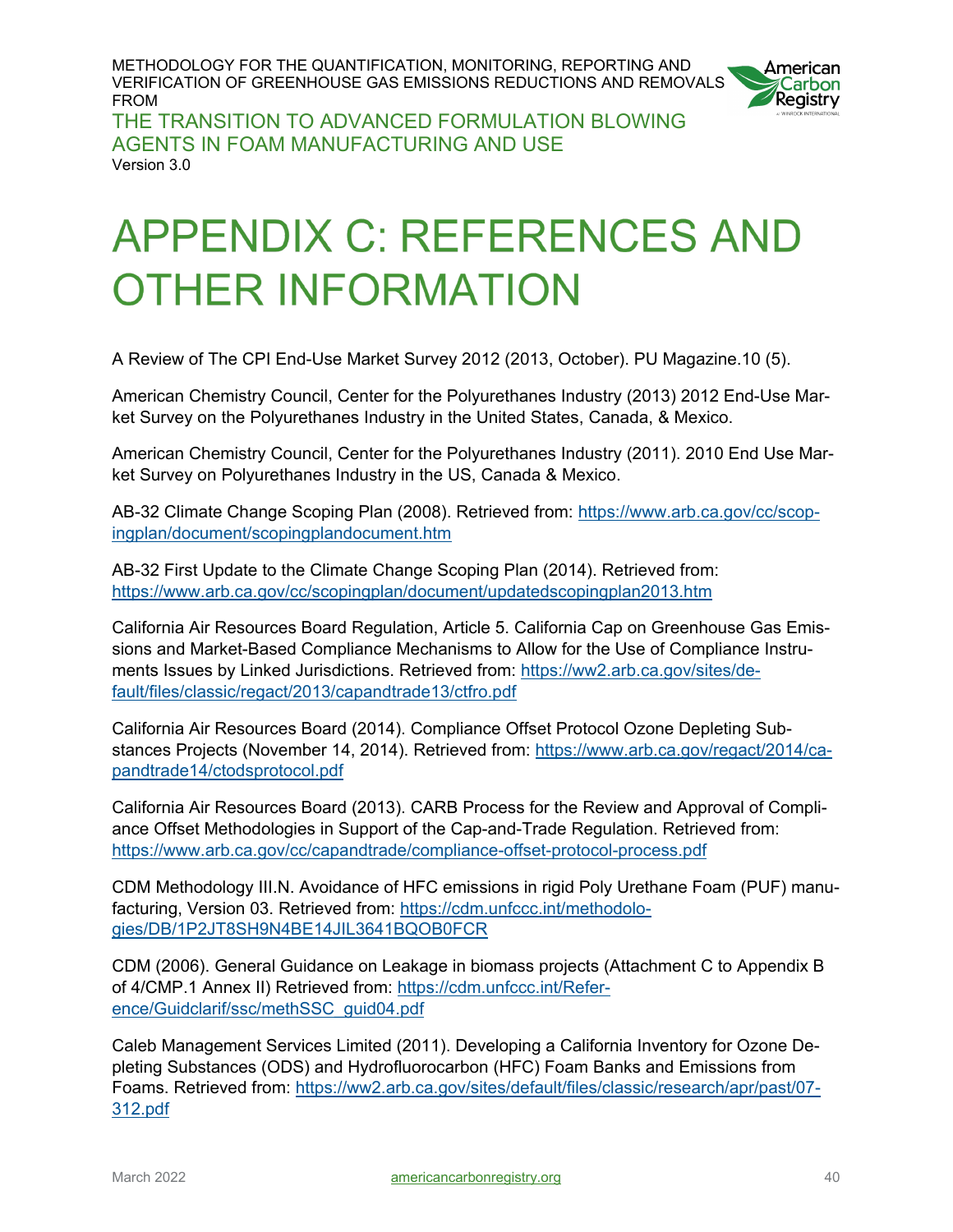

THE TRANSITION TO ADVANCED FORMULATION BLOWING AGENTS IN FOAM MANUFACTURING AND USE Version 3.0

European Commission, DG Climate Action (2013). Carbon Leakage Evidence Project. Retrieved from: [https://ec.europa.eu/clima/sites/clima/files/ets/allowances/leakage/docs/cl\\_evi](https://ec.europa.eu/clima/sites/clima/files/ets/allowances/leakage/docs/cl_evidence_factsheets_en.pdf)dence factsheets en.pdf

EPA (2010). Transitioning to Low-GWP Alternatives in Building/Construction Foams. Retrieved from: https://www.epa.gov/sites/production/files/2015-07/documents/transitioning to low[gwp\\_alternatives\\_in\\_building\\_and\\_construction\\_foams.pdf](https://www.epa.gov/sites/production/files/2015-07/documents/transitioning_to_low-gwp_alternatives_in_building_and_construction_foams.pdf)

EPA (2014). Final Amendments to the Air Toxics Standards for Flexible Polyurethane Foam Production. Retrieved from: [https://www.epa.gov/sites/production/files/2015-12/docu](https://www.epa.gov/sites/production/files/2015-12/documents/20140730factsheet.pdf)[ments/20140730factsheet.pdf](https://www.epa.gov/sites/production/files/2015-12/documents/20140730factsheet.pdf)

EPA (2015). Significant New Alternatives Policy (SNAP) under section 612 of the Clean Air Act Amendments, Rule 20: Prohibition on the use of certain high-GWP HFCs as alternatives. Retrieved from:<https://www.gpo.gov/fdsys/pkg/FR-2015-07-20/pdf/2015-17066.pdf>

EPA (2016). Fact Sheet for Final Rule - Protection of Stratospheric Ozone: Change of Listing Status for Certain Substitutes under the Significant New Alternatives Policy Program. Retrieved from: [https://www.epa.gov/sites/production/files/2016-12/documents/snap\\_regulatory\\_fact](https://www.epa.gov/sites/production/files/2016-12/documents/snap_regulatory_factsheet_july20_2015.pdf)[sheet\\_july20\\_2015.pdf](https://www.epa.gov/sites/production/files/2016-12/documents/snap_regulatory_factsheet_july20_2015.pdf)

EPA (2020). Inventory of U.S. Greenhouse Gas Emissions and Sinks 1990-2019. EPA-430-R-21-05. Retrieved from: [https://www.epa.gov/sites/default/files/2021-04/documents/us-ghg-inven](https://www.epa.gov/sites/default/files/2021-04/documents/us-ghg-inventory-2021-main-text.pdf?VersionId=yu89kg1O2qP754CdR8Qmyn4RRWc5iodZ)[tory-2021-main-text.pdf?VersionId=yu89kg1O2qP754CdR8Qmyn4RRWc5iodZ](https://www.epa.gov/sites/default/files/2021-04/documents/us-ghg-inventory-2021-main-text.pdf?VersionId=yu89kg1O2qP754CdR8Qmyn4RRWc5iodZ) 

Huntsman (2011) Polyurethanes - Blowing agent options for insulation foam after HCFC phase out. Retrieved from: [https://huntsman-pimcore.equisolve-dev.com/Documents/PU\\_Insula](https://huntsman-pimcore.equisolve-dev.com/Documents/PU_Insulation_Blowing_agents.pdf)[tion\\_Blowing\\_agents.pdf](https://huntsman-pimcore.equisolve-dev.com/Documents/PU_Insulation_Blowing_agents.pdf) 

IPCC (2006). Emissions of Fluorinated Substitutes for Ozone Depleting Substances. 2006 IPCC Guidelines for National Greenhouse Gas Inventories. Volume 3 Industrial Processes and Product Use. Retrieved from: [http://www.ipcc-nggip.iges.or.jp/public/2006gl/pdf/3\\_Vol](http://www.ipcc-nggip.iges.or.jp/public/2006gl/pdf/3_Volume3/V3_7_Ch7_ODS_Substitutes.pdf)[ume3/V3\\_7\\_Ch7\\_ODS\\_Substitutes.pdf](http://www.ipcc-nggip.iges.or.jp/public/2006gl/pdf/3_Volume3/V3_7_Ch7_ODS_Substitutes.pdf)

Mason Knowles. Calculating Yield in Spray Foam. Retrieved from: [http://www.ma](http://www.masonknowles.com/docs/calculating_yield_in_sprayfoam.pdf)[sonknowles.com](http://www.masonknowles.com/docs/calculating_yield_in_sprayfoam.pdf)

Oko-Institute and Ecofys (2013). Support to the Commission for the Determination of the List of Sectors and Subsectors Deemed to be Exposed to a Significant Risk of Carbon Leakage for the Years 2015-2019 (EU Emission Trading System). Retrieved from: [https://ec.eu](https://ec.europa.eu/clima/sites/clima/files/ets/allowances/leakage/docs/carbon_leakage_list_en.pdf)[ropa.eu/clima/sites/clima/files/ets/allowances/leakage/docs/carbon\\_leakage\\_list\\_en.pdf](https://ec.europa.eu/clima/sites/clima/files/ets/allowances/leakage/docs/carbon_leakage_list_en.pdf)

P & S Market Research (2016 & 2017) Global Foam Blowing Agents Market Size, Share, Development, Growth, and Demand Forecast to 2020. Retrieved from: [https://www.psmarket](https://www.psmarketresearch.com/market-analysis/foam-blowing-agents-market)[research.com/market-analysis/foam-blowing-agents-market](https://www.psmarketresearch.com/market-analysis/foam-blowing-agents-market)